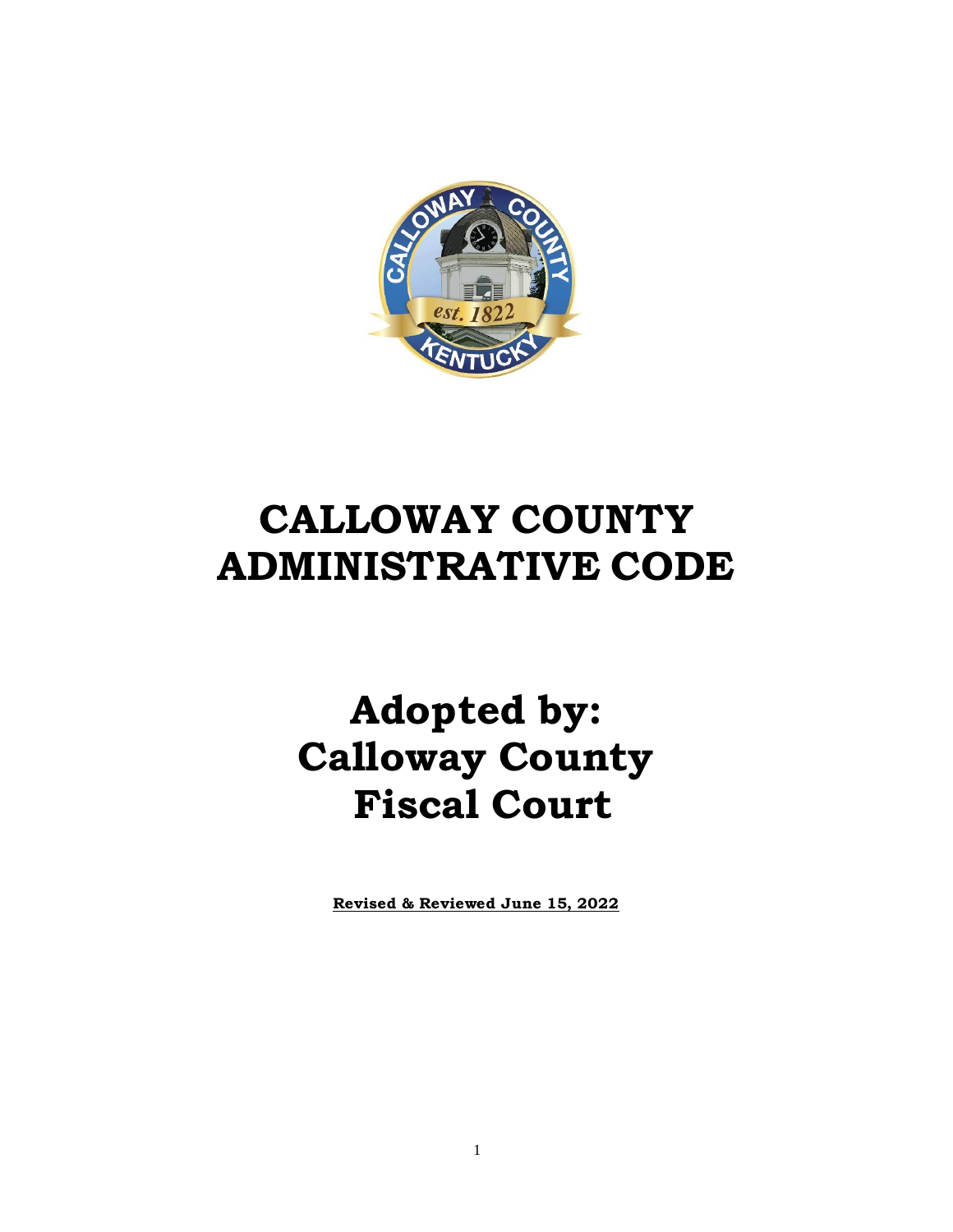#### **CALLOWAY COUNTY MODEL ADMINISTRATIVE CODE TABLE OF CONTENTS**

# **Introduction/Purpose and Authority**

| <b>CHAPTER 1</b> | <b>GENERAL PROVISIONS</b>                                                                |
|------------------|------------------------------------------------------------------------------------------|
| Section 1.1      | Short Title                                                                              |
| Section 1.2      | Definitions                                                                              |
| Section 1.3      | Amendments                                                                               |
| <b>CHAPTER 2</b> | <b>GENERAL ADMINISTRATION</b>                                                            |
| Section 2.1      | County Judge                                                                             |
| Section 2.2      | Procedures for Organization/Reorganization of<br>County Departments & Agencies           |
| Section 2.3      | Special Districts                                                                        |
| Section 2.4      | County Representation on Boards & Commissions                                            |
| Section 2.5      | <b>Appointed Positions</b>                                                               |
| Section 2.6      | Procedures for Appointment / Removal of<br>Administrative Personnel, Members of Boards & |
|                  | Commissions                                                                              |
| Section 2.7      | Procedures for Administrative Agencies                                                   |
| <b>CHAPTER 3</b> | <b>OPERATION OF FISCAL COURT</b>                                                         |
| Section 3.1      | Procedures for Meetings of Fiscal Court                                                  |
| Section 3.2      | Presiding Officer                                                                        |
| Section 3.3      | Quorum                                                                                   |
| Section 3.4      | Disturbing Meetings                                                                      |
| Section 3.5      | Order of Business                                                                        |
| Section 3.6      | <b>Fiscal Court Minutes</b>                                                              |
| Section 3.7      | Ordinances, Orders and Resolutions                                                       |
| <b>CHAPTER 4</b> | <b>FINANCIAL MANAGEMENT</b>                                                              |
| Section 4.1      | <b>Budget Preparation Procedures</b>                                                     |
| Section 4.2      | County Budget Hearing Procedures & Requirements                                          |
| Section 4.3      | County Procedures for County Treasurer                                                   |
| Section 4.4      | County Procedures for Fiscal Court Administration                                        |
| Section 4.5      | Claims against Calloway County                                                           |
| <b>CHAPTER 5</b> | PERSONNEL ADMINISTRATION                                                                 |
| Section 5.1      | Job Classification                                                                       |
| Section 5.2      | Personnel Policy of Constitutional Officers                                              |
| Section 5.3      | Applicants                                                                               |
| Section 5.4      | Supervision                                                                              |
| Section 5.5      | Discipline Procedures                                                                    |
| Section 5.6      | <b>Affirmative Action</b>                                                                |
| Section 5.7      | Scope of Coverage                                                                        |
| Section 5.8      | Definitions                                                                              |
| Section 5.9      | Classification of Employees                                                              |
| Section 5.10     | Hours of Work                                                                            |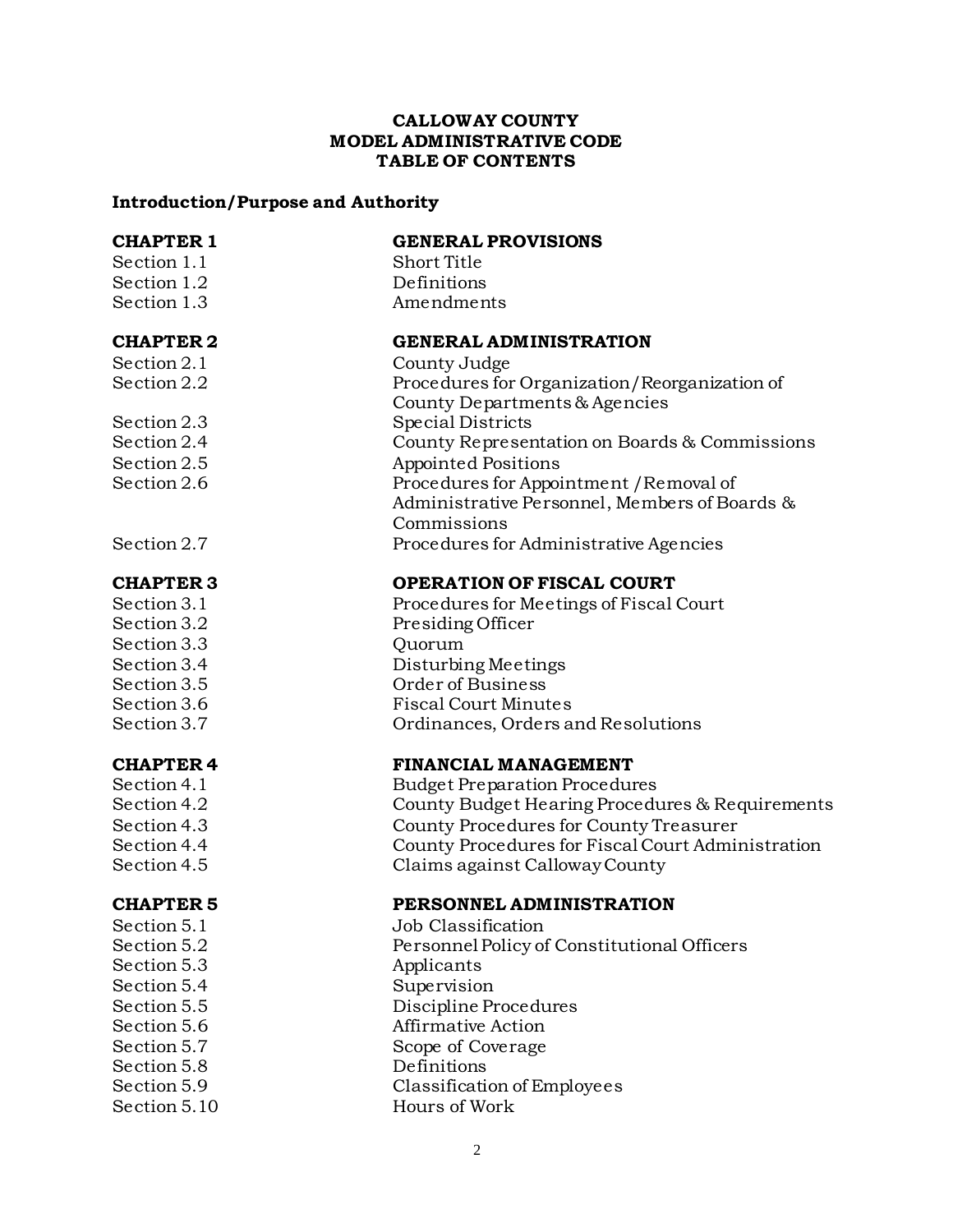| Section 5.11 | Personnel Records                                  |
|--------------|----------------------------------------------------|
| Section 5.12 | Employee Records                                   |
| Section 5.13 | Nepotism/Code of Ethics                            |
| Section 5.14 | Acceptance of gifts and gratuities                 |
| Section 5.15 | Profit on Knowledge based on County Employment     |
| Section 5.16 | <b>Employee Bonding</b>                            |
| Section 5.17 | Personal Conduct                                   |
| Section 5.18 | Out-side Employment                                |
| Section 5.19 | Safety                                             |
| Section 5.20 | Credentials                                        |
| Section 5.21 | Methods of Filling Vacancies                       |
| Section 5.22 | Recruitment, Evaluation, and Certification         |
| Section 5.23 | Announcement of Vacancies                          |
| Section 5.24 | Appointment                                        |
| Section 5.25 | Transfer                                           |
| Section 5.26 | Promotion                                          |
| Section 5.27 | Attendance, Leave and Fringe Benefit Provisions    |
| Section 5.28 | Holidays                                           |
| Section 5.29 | Vacation                                           |
| Section 5.30 | Sick Leave                                         |
| Section 5.31 | Family and Medical Leave Act (FMLA)                |
| Section 5.32 | Bereavement Leave                                  |
| Section 5.33 | Special Leave                                      |
| Section 5.34 | Maternity Leave                                    |
| Section 5.35 | Military Leave                                     |
| Section 5.36 | Civil Leave                                        |
| Section 5.37 | Court Appearance                                   |
| Section 5.38 | Overtime/Compensation Time                         |
| Section 5.39 | County Vehicles                                    |
| Section 5.40 | Health and Hospital Insurance                      |
| Section 5.41 | <b>COBRA</b>                                       |
| Section 5.42 | Life Insurance                                     |
| Section 5.43 | Workers Compensation                               |
| Section 5.44 | Unemployment Insurance                             |
| Section 5.45 | Social Security                                    |
| Section 5.46 | Liability Insurance                                |
| Section 5.47 | Deferred Compensation, 401K, Cafeteria plans       |
| Section 5.48 | KY County Employees Retirement Program             |
| Section 5.49 | Employee Relation Procedure Training & Career Dev. |
| Section 5.50 | Performance Evaluation                             |
| Section 5.51 | Disciplinary Action                                |
| Section 5.52 | Suspension                                         |
| Section 5.53 | Separation                                         |
| Section 5.54 | Dismissal                                          |
| Section 5.55 | Resignation                                        |
| Section 5.56 | Layoff                                             |
| Section 5.57 | Reinstatement                                      |
| Section 5.58 | Miscellaneous Provisions                           |
| Section 5.59 | Political Activity                                 |
| Section 5.60 | Harassment Policy                                  |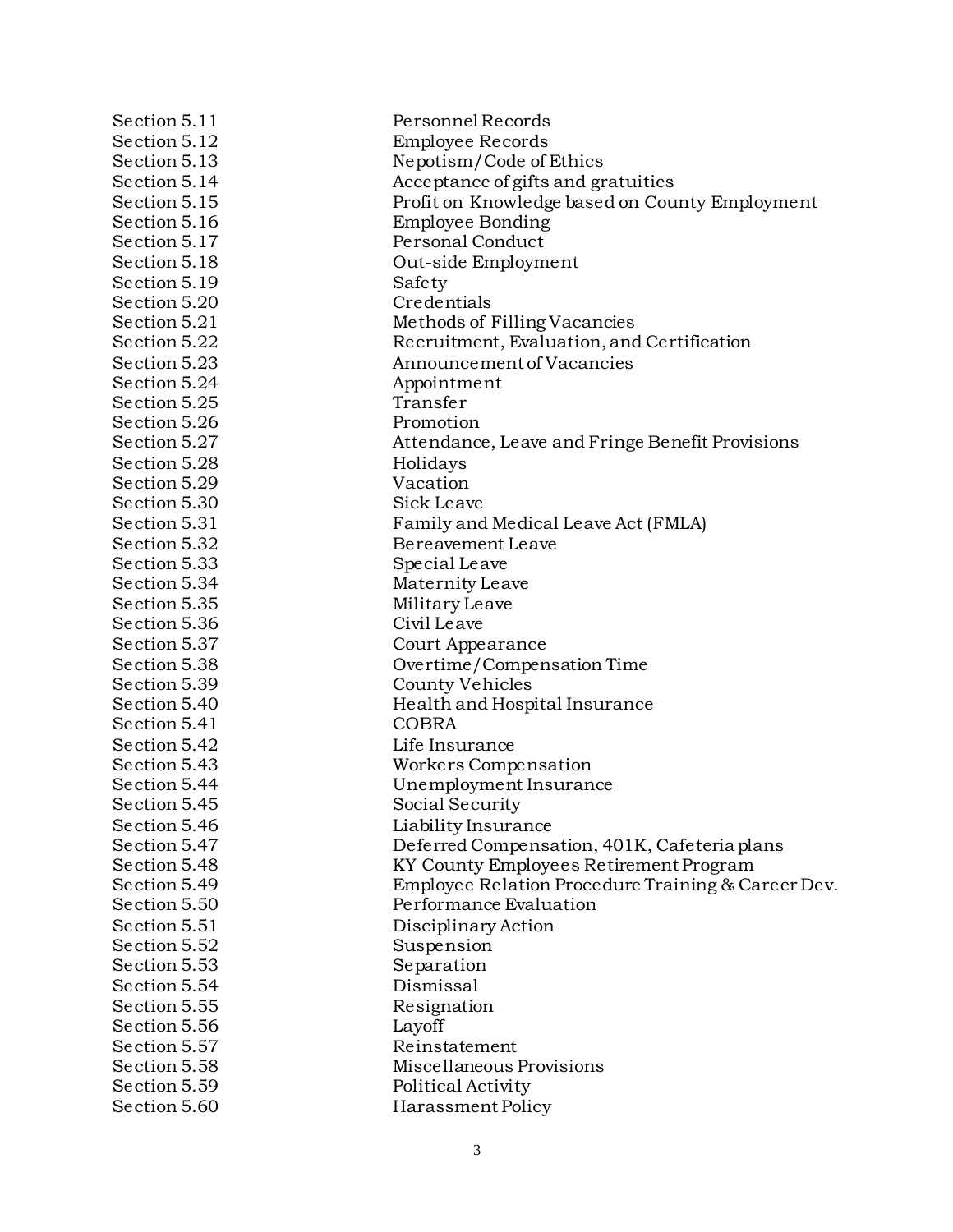Section 5.63 Dress Code

Section 6.9 Time Clock

- 
- 

- 
- 

Section 5.61 Drug Free Workplace Section 5.62 Smoking Policy Section 5.64 Expense Reimbursement Section 5.65 Direct Deposit Section 5.66 Whistleblower Protection Section 5.67 Wellness/Employee Assistance Program Section 5.68 Return to Work Policy Section 5.69 Kentucky Pregnant Workers Act Section 5.70 Inclement Weather Policy

#### **CHAPTER 6 COUNTY ROAD DEPARTMENT**

Section 6.1 Establishment of Department Section 6.2 Duties of Road Supervisor Section 6.3 Duties of Road Employees Section 6.4 Road Department Property Section 6.5 County Road Inventory/Condition Section 6.6 Procedures for County Road Repairs & Maintenance Section 6.7 Miscellaneous Requirements Section 6.8 Overtime Procedures

#### **CHAPTER 7 COUNTY PROPERTY**

#### **CHAPTER 8 PURCHASES AND CONTRACTS**

Section 8.1 Authorization of County Contracts Section 8.2 Selection of Vendors and Contractors Section 8.3 Procedures for Determination of Qualification of Bidders Section 8.4 Procedures Prerequisite to Use of Negotiated Process Section 8.5 Procedures for Negotiated Process Section 8.6 Purchase Procedures Section 8.7 Hold Harmless Clause Section 8.8 Disposition of County Surplus Property Section 8.9 County Credit Card Policy Section 8.10 Small Purchase Procedures

#### **CHAPTER 9 BOARDS AND COMMISSIONS**

Section 9.1 Maintenance of Records of Administrative Agencies and County Departments Section 9.2 Regular Meetings

#### **CHAPTER 10 SPECIAL DISTRICTS**

Section 10.1 Procedures for Dissemination of Information Section 10.2 Procedures for Dissolution Section 10.3 Removal and Appeal Process Section 10.4 Single County Special Districts Section 10.5 Multi-County Special District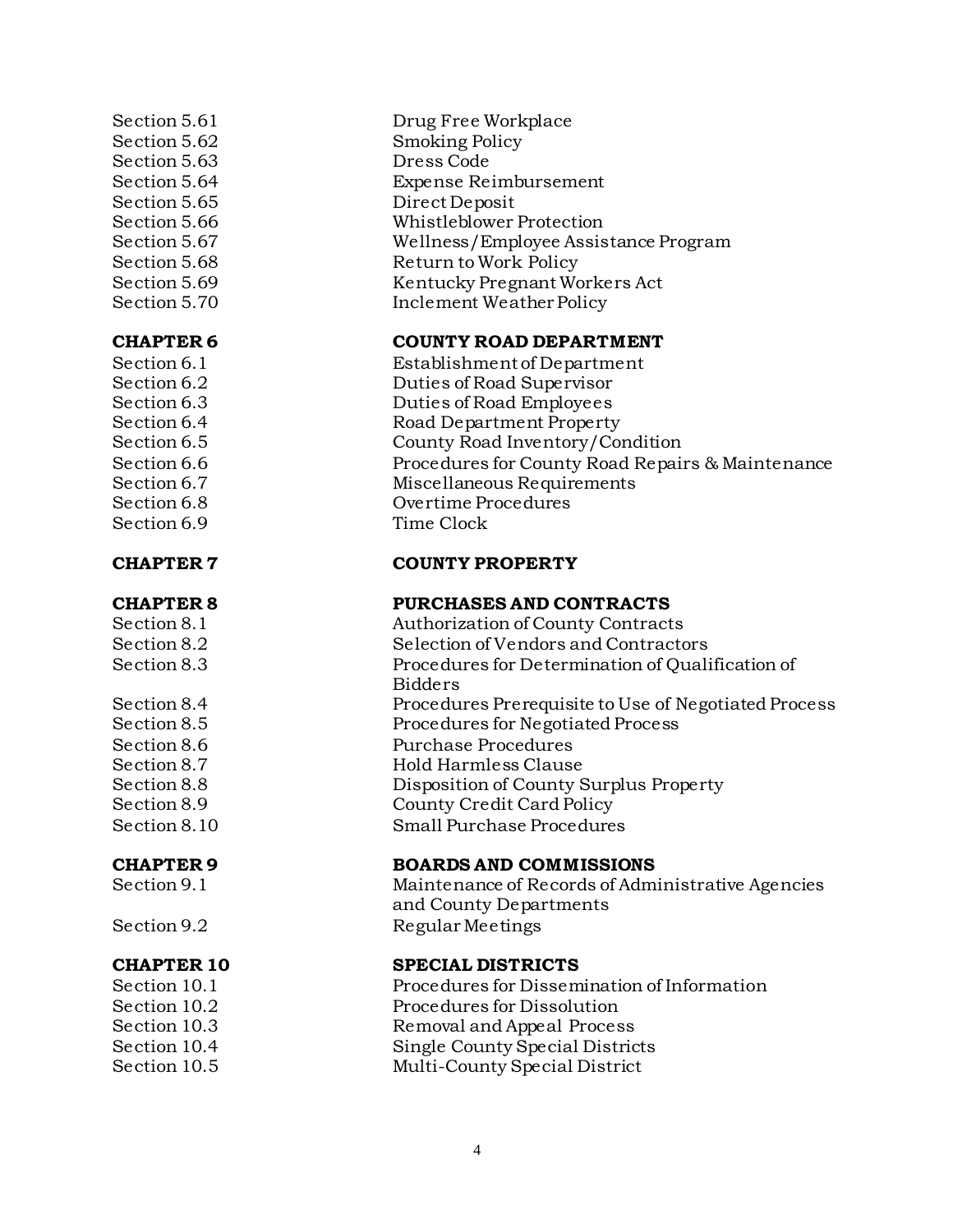| <b>CHAPTER 11</b><br>Section 11.1<br>Section 11.2<br>Section 11.3<br>Section 11.4<br>Section 11.5<br>Section 11.6<br>Section 11.7<br>Section 11.8<br>Section 11.9 | <b>INTERNET/ E-MAIL &amp; CELL PHONE POLICY</b><br>Acceptable Uses of the Internet & County E-Mail<br>Unacceptable Uses of the Internet & County E-Mail<br>Communications<br>Software<br>Copyright Issues<br>Security<br>Violations<br>Data Breach<br>County Cell Phone Usage                             |
|-------------------------------------------------------------------------------------------------------------------------------------------------------------------|-----------------------------------------------------------------------------------------------------------------------------------------------------------------------------------------------------------------------------------------------------------------------------------------------------------|
| <b>FORMS:</b>                                                                                                                                                     | Employee Agreement<br>County E-Mail & Internet User Agreement<br>Application for Sick Leave Sharing<br>Sick Leave Donation Form<br>Return of Unused Sick leave<br>Sick Leave Request Form<br>Credit Card Use Signature Form<br>Waiver, Release, and Indemnification Agreement<br>Employee Discipline Form |
| <b>ADDENDUMS</b>                                                                                                                                                  | Code of Ethics & Drug Free Workplace Policy                                                                                                                                                                                                                                                               |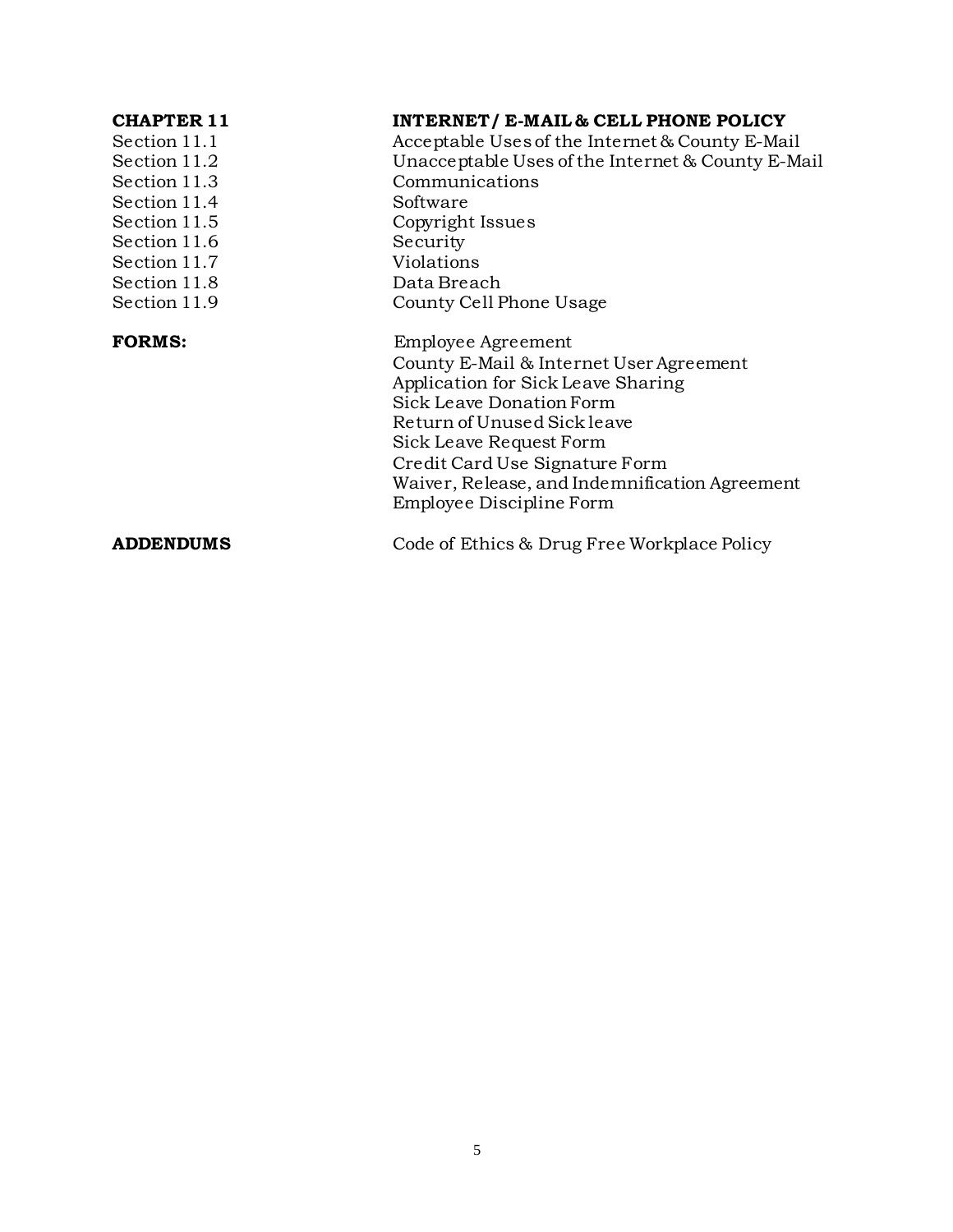#### **INTRODUCTION**

#### **PURPOSE AND AUTHORITY**

The General Assembly of the Commonwealth of Kentucky enacted KRS 68.005 in 1978 for the purpose of promoting efficient administration of County Government. KRS 68.005 requires the Fiscal Court to adopt a County Administrative Code which includes, but is not limited to, procedures and designation of responsibility for the following:

(A) General administration of the office of County Judge-Executive (hereinafter 'County Judge'), County administrative agencies and public authorities;

(B) Administration of County fiscal affairs, including budget formulation; receipt and disbursement of County funds, preparation of records required for the County audit, and for filing of claims against the County:

(C) Personnel administration, including description and classification of non-elected positions, selection, assignment, supervision and discipline of employees, employee complaints and the County Affirmative Action program;

- (D County purchasing and award of contracts; and
- (E) Delivery of County services.

The County Judge, as the Chief Executive Officer of the County, is responsible for the organization and management of the administrative functions of County Government. The Fiscal Court sets the County's policies and priorities. The County Judge must execute these policies and priorities. The statute provides only general guidance as to the form and substance of a County's internal administrative organization. For this reason, the Fiscal Court of Calloway County enacts the following County Administrative Code.

#### **Calloway County Administrative Code**

Calloway County Fiscal Court does hereby establish a County Administrative Code, dividing the administrative service of Calloway County into departments under the County Judge, prescribing administrative policy and procedure , prescribing the function and duties of administrative units and officials of the government, prescribing the administration of fiscal affairs and procurement procedures, and prescribing for the delivery of County services.

#### **BE IT ADOPTED BY THE FISCAL COURT OF CALLOWAY COUNTY: JUNE 15, 2022**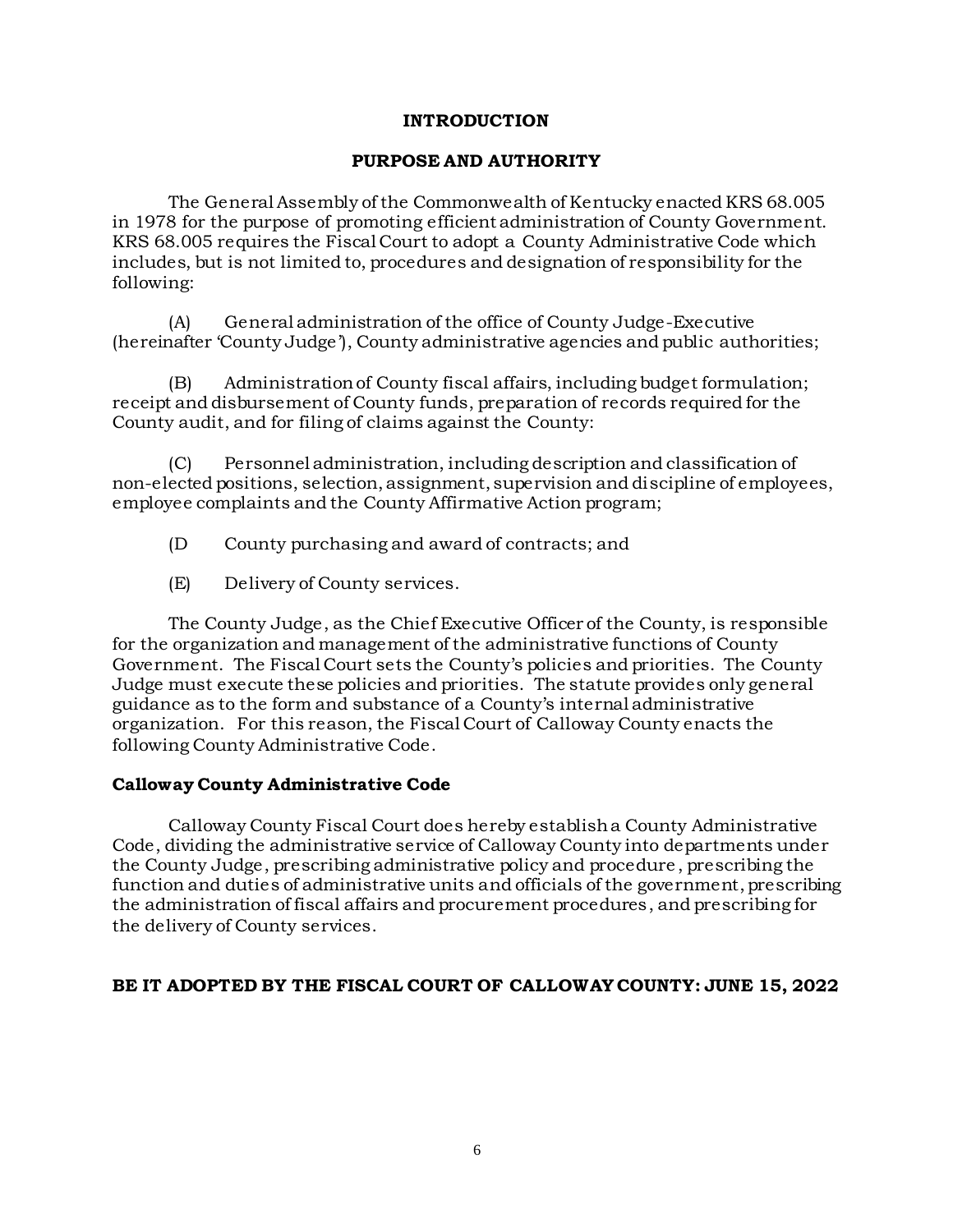#### **CHAPTER 1 GENERAL PROVISIONS**

#### **SECTION 1.1 Short Title**

This document shall be known and may be cited as the "Calloway County Administrative Code".

#### **SECTION 1.2 Definitions**

As used in this Code, unless the context otherwise requires:

(1) Chief Executive is the County Judge of Calloway County.

(2) County is Calloway County, Kentucky, a governmental entity.

(3) Fiscal Court is the County body vested with the legislative powers of Calloway County.

(4) Elected Official means any Elected Official holding one of the constitutional County offices.

#### **SECTION 1.3 Amendments**

The Fiscal Court shall review the Calloway County Administrative Code annually during the month of June and may by two-thirds (2/3) majority of the entire Fiscal Court amend the Calloway County Administrative Code at that time, according to KRS 68.005. The County Judge may at other times prepare and submit amendments to the Calloway County Administrative Code for approval by the majority of the Fiscal Court.

#### **CHAPTER 2 GENERAL ADMINISTRATION**

#### **SECTION 2.1 County Judge**

A. The Calloway County Judge shall be the Chief Executive and Administrative Officer of the County and shall have all the powers and perform all the duties of an executive and administrative nature consistent with the Kentucky Constitution, Kentucky Revised Statutes and the Fiscal Court (as amended from time to time).

B. The responsibilities and/or duties of the Calloway County Judge, as defined by KRS 67.710, are as follows:

(1) Provide for the execution of all ordinances and resolutions of the Fiscal Court, execute all contracts entered into by the Fiscal Court, and provide for the execution of all laws by the State subject to enforcement by him/her or by officers who are under his direction and supervision;

(2) Prepare and submit to the Fiscal Court for approval an administrative code incorporating the details of administrative procedures for the operation of the County and review such code and suggest revisions periodically or at the request of the Fiscal Court;

(3) Furnish the Fiscal Court with information concerning the operations of the County departments, boards, or commissions, necessary for the Fiscal Court to exercise its powers or as requested by the Fiscal Court;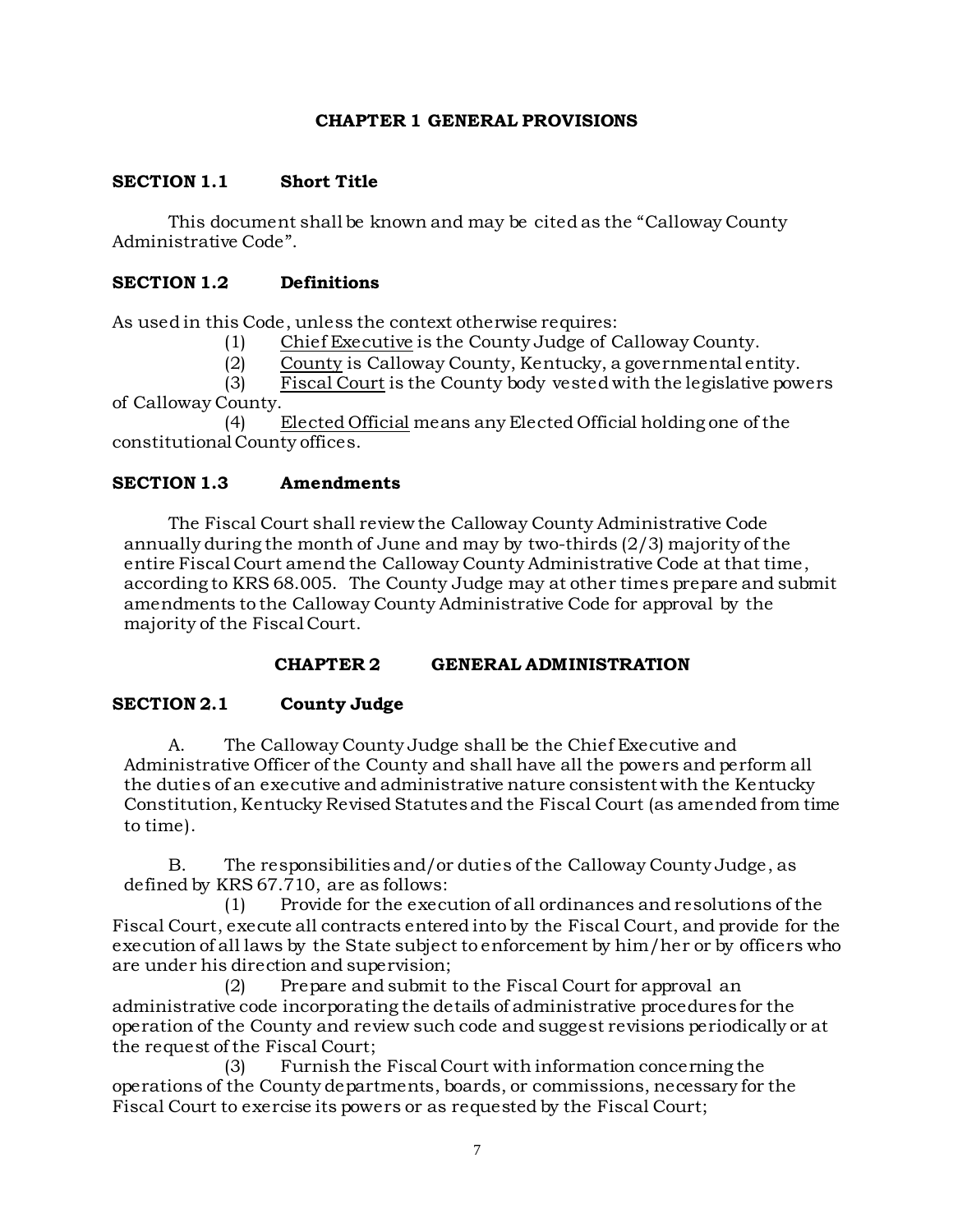(4) Require all officials, elected or appointed, whose offices utilize County funds, and all boards, special districts, and commissions exclusive of city governments and their agencies located within the County to make a detailed annual financial report to the Fiscal Court concerning the business and condition of their office, department, board, commission, or special districts;

(5) Consistent with procedures set forth in KRS Chapter 68, prepare and submit to the Fiscal Court an annual budget and administer the provisions of the budget when adopted by the Fiscal Court;

(6) Keep the Fiscal Court fully advised as to the financial condition and needs of the County and make such other reports from time to time as required by the Fiscal Court or as he deems necessary;

(7) When required, exercise with approval of the Fiscal Court the authority to appoint, supervise, suspend, and remove County personnel (unless otherwise provided by state law); and

(8) When required, with the approval of the Fiscal Court, make appointments to or remove members from such boards, commissions, and designated administrative positions as the Fiscal Court, charter, law or ordinance may create. The requirement of Fiscal Court approval must be designated as such in the County administrative code or the County charter.

# **SECTION 2.2 Procedures for Organization/Reorganization of County Departments and Agencies**

A. The County Judge may create, abolish or combine any county department or agency or transfer a function from one department or agency to another, provided that the County Judge submits a written plan for the reorganization to the Fiscal Court.

B. The reorganization plan shall state the need, how the reorganization will meet the need, the services and functions to be expanded, abolished, or reduced as a result of the plan, the long- and short-term costs, and the plan's impact on existing and/or proposed personnel and services.

C. The plan shall be submitted to the Fiscal Court for approval at a meeting of the Fiscal Court. If not disapproved within sixty (60) days, the plan shall become effective. The plan shall be subject to public inspection at least 60 days prior to its effective date.

D. The County Judge or the Fiscal Court may cause the records and accounts of any administrative agency to be examined at any time.

# **SECTION 2.3 Special Districts**

The County Judge may, with approval of the Fiscal Court, create any special district; or abolish or combine any special districts, provided such district was created solely by the County.

# **SECTION 2.4 County Representation on Boards and Commissions**

A. The County Judge shall assure the representation of the County on all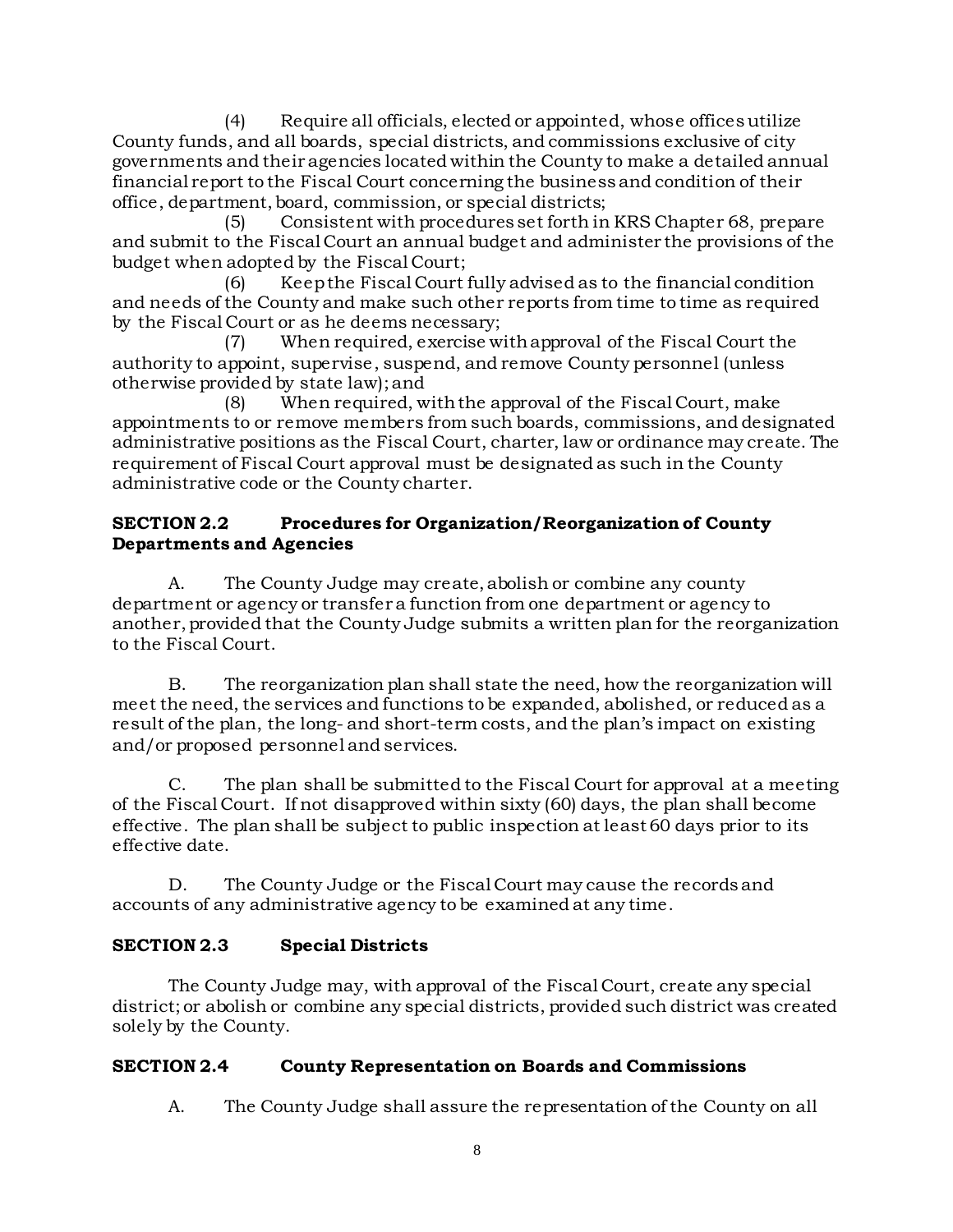boards, commissions, special districts, and joint City-County programs in which County participation is required.

B. Every independent board, commission, agency or special district which requires participation by County Government shall submit a copy of its by-laws and a list of its governing body members to the County Judge and the Fiscal Court within thirty (30) days of the start of the County term of office.

C. The independent board, commission, agency or special district shall submit a revised copy of its by-laws within 30 days of their approval when amended.

D. When a vacancy exists, the list of governing body members should be submitted to the County Judge no later than thirty (30) days before the County Judge nominates a candidate for the vacancy.

# **SECTION 2.5 Appointed Positions**

A. The County Judge may appoint an Administrative Assistant to assist with the execution of his administrative duties.

B. The County Judge may appoint a Deputy County Judge/Executive.

C. The County Judge may appoint a reasonable number of other personnel to assist with the County administrative and fiscal duties.

D. A member of the Fiscal Court may be appointed by a majority of the Fiscal Court to temporarily assume the duties of the County Judge, where both the County Judge and the Deputy County Judge/Executive, if a Deputy Judge/Executive has been appointed, are absent from the County during an Emergency, or where both are incapacitated due to sickness, injury, or mental incompetence.

#### **SECTION 2.6 Procedures for Appointment/Removal of Administrative Personnel and Members of Boards and Commissions**

A. The County Judge shall inform the Fiscal Court of any open position on County Boards or Commissions, or in designated administrative positions.

B. The County Judge shall appoint qualified individuals to administrative positions and to boards and commissions in writing, with the writing submitted to Fiscal Court at regular scheduled meeting.

C. If the Fiscal Court rejects the nomination, the County Judge shall submit an additional nomination(s) for each position.

D. The appointment shall be filed and entered into the order book which shall be maintained in the Office of the County Clerk.

E. No person shall be selected as a member of a board or commission or for an administrative position if the person holds or is employed in an incompatible position.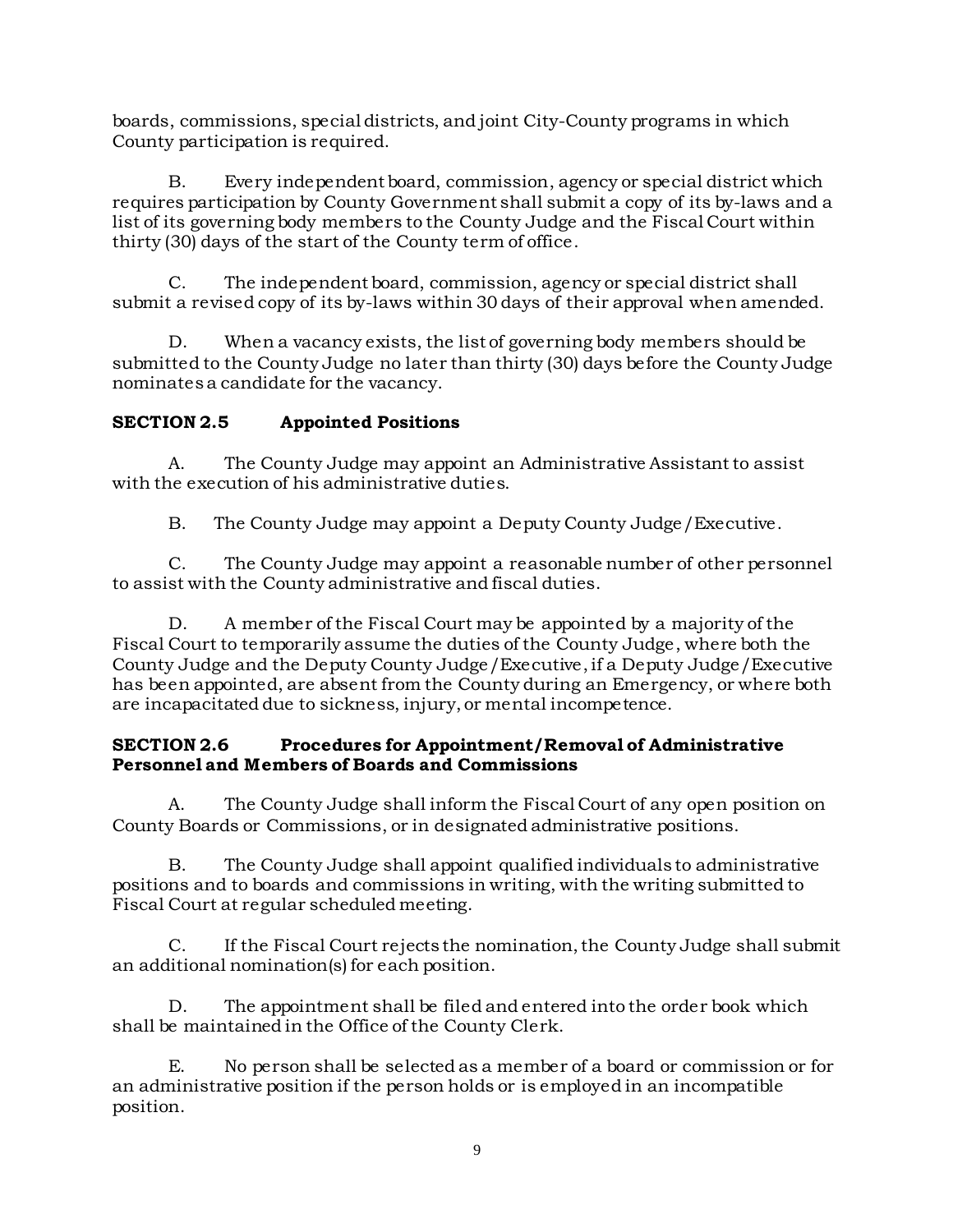#### **SECTION 2.7 Calloway County Procedures for Administrative Agencies**

- A. Each Calloway County Agency shall maintain the following records:
	- (1) A financial record of the agency's activities.

(2) Within thirty (30) days after the close of each fiscal year, each administrative agency shall make full report to the County Judge and to the Fiscal Court. The report shall include a financial statement and the general scope of the operation of the agency during the preceding year.

(3) Each administrative agency requesting CallowayCounty budget funds shall submit a detailed annual budget request to the County Judge by April 1st of each year.

(4) Each administrative agency of Calloway County shall keep minutes of its meetings to reflect on record its official actions.

### **CHAPTER 3 OPERATION OF FISCAL COURT**

#### **SECTION 3.1 Procedures for Meetings of Fiscal Court**

A. The County Judge shall annually set the dates and times for all regular Fiscal Court meetings via Executive Order. The Executive Order shall be issued no later than January 1<sup>st</sup> of each year, except in the first year of the term of office, when the Executive Order shall be entered no later than one week from the date the term begins.

B. All meetings of members of Fiscal Court at which any public business is discussed or any action taken shall be open to the public in accordance with the Kentucky Open Meetings Act (KRS Chapter 61).

C. The County Judge may call a special meeting of the Fiscal Court for the purpose of transacting any business over which the Fiscal Court has jurisdiction.

D. Whenever the County Judge is unable, or refuses to call a special meeting, a majority of the Fiscal Court may call a special meeting.

E. The County Judge must refuse a request to call a Special Meeting, with the request made by a Fiscal Court member, prior to the majority of the Fiscal Court being able to call a Special Meeting.

F. Special meetings shall be called and conducted in accordance with the Kentucky Open Meetings Act (KRS Chapter 61).

### **SECTION 3.2 Presiding Officer**

A. The County Judge shall be the presiding officer of the Fiscal Court at all regular and special meetings.

B. The longest serving Magistrate shall preside over Fiscal Court in absence of the County Judge/Executive.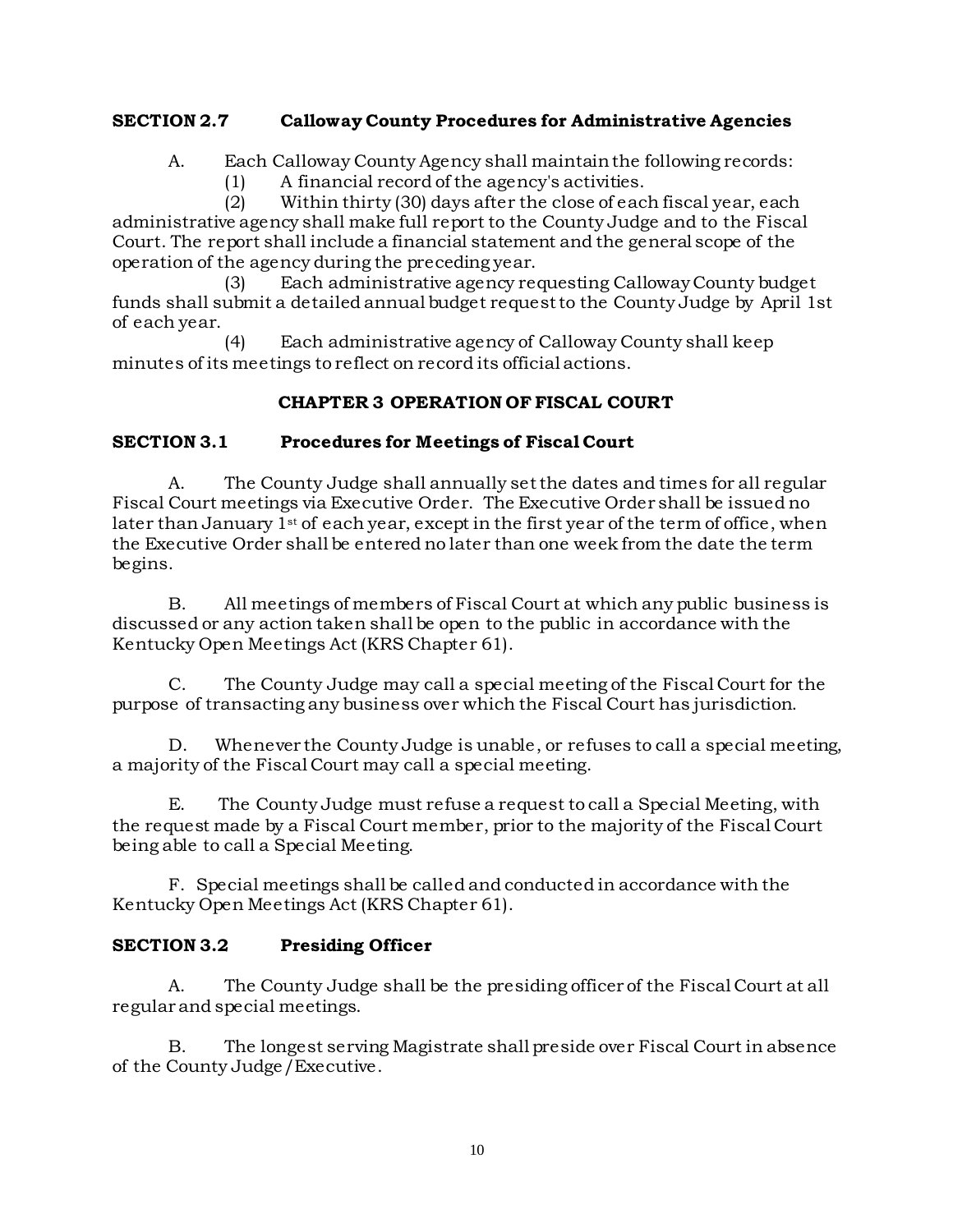#### **SECTION 3.3 Quorum**

A. Not less than a majority of the members of the Fiscal Court shall constitute a quorum for the transaction of business.

B. No proposition shall be adopted except with the concurrence of at least a majority of the members present; with the exception that passage of an ordinance requires a majority of the entire Fiscal Court.

#### **SECTION 3.4 Disturbing Meetings**

A. It shall be unlawful to disturb any meeting of the Fiscal Court or to behave in a disorderly manner at any such meeting.

B. Any person violating any provision of this section may be prosecuted under the appropriate provisions of the Kentucky Penal Code.

#### **SECTION 3.5 Order of Business**

A. The County Judge shall prepare an agenda for each regular and special called meeting of the Fiscal Court and present prior to the meeting. This agenda shall be followed unless dispensed with by a majority vote of the members presented. The agenda shall be distributed to members of the Fiscal Court and media within one (1) to three (3) days prior to a scheduled Fiscal Court meeting. At a regular meeting, the agenda does not restrict the content of what can be discussed as long as the matter is discussed in the appropriate portion of the agenda (i.e. New Business, Old Business). Any persons or groups wishing to address Fiscal Court must give written notice (including name, address, phone, and subject to present) to the County Judge by close of business one week prior to the meeting at which they wish to speak. Speeches on behalf of individuals are limited to three (3) minutes per speaker. Speeches on behalf of special interest groups shall be brought before the court by one spokesperson and shall be limited to five (5) minutes per group. Speakers are not permitted to poll magistrates individually to ask how they will vote on any particular matter. The County Judge or any two magistrates in agreement may allow additional time for any speaker, but such speaker's total time shall not be increased beyond ten (10) minutes without approval by a majority of the court members. When conducting public hearings or listening to public comment on any issue, the topic will be limited to up to three individuals or groups speaking in favor of the matter, and up to three individuals or groups speaking in opposition to the matter, as determined by the County Judge. In order to promote fair discourse on an issue and to allow the court to operate efficiently for the public benefit, individuals or groups who have spoken regarding a topic shall not be permitted to address the same topic again during a twenty-four (24) month period, without the express consent of the County Judge or at least two magistrates.

B. At each special or emergency meeting of the Fiscal Court, the agenda shall be followed with no other topics presented or discussed during the special or emergency meeting.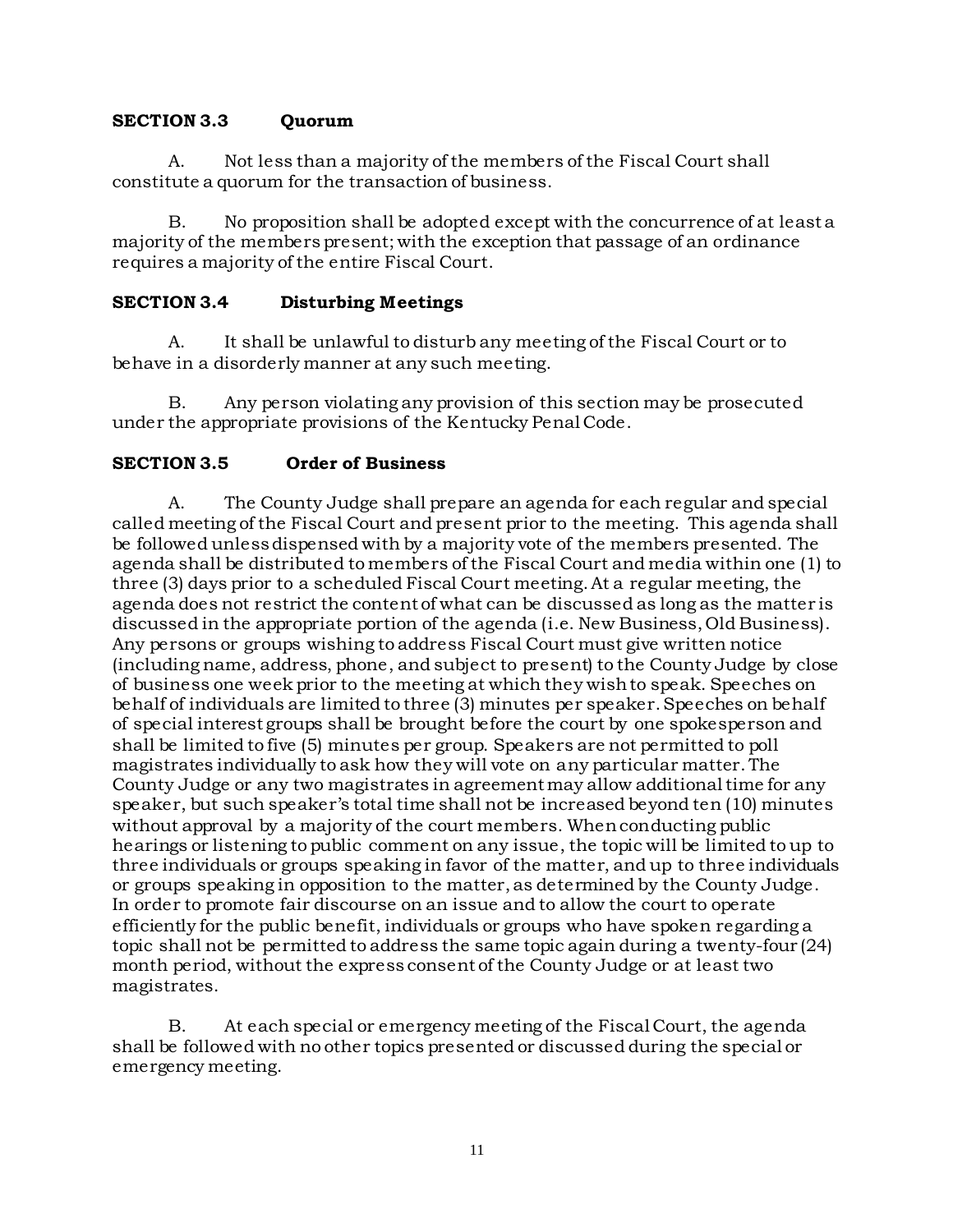C. The County Treasurer shall prepare an itemized list of all valid bills requiring Fiscal Court approval.

D. No bill shall be approved for payment unless contained in the itemized list for the meeting.

E. A majority of the Fiscal Court members may vote to forgo Section 3.5(D) and approve payment of bills not included on the itemized list as long as the bill is presented to Fiscal Court.

F. The Fiscal Court may approve payment of the list of valid bills as a whole unless there is an objection voiced to any specific item.

G. Except when in conflict with the foregoing provisions, Robert's Rules of Order shall govern the deliberations of the Fiscal Court.

H. The rules of order, other than those prescribed by statute, may be suspended at any time by consent of a majority of the members present at the meeting.

# **SECTION 3.6 Fiscal Court Minutes**

A. The County Clerk of the Fiscal Court shall attend all meetings of the Fiscal Court and keep a full and complete record of its proceedings.

B. The County Clerk of the Fiscal Court shall keep an index of all Fiscal Court records and make such index of all Fiscal Court records available for public inspection in accordance with the Kentucky Open Records Act (KRS Chapter 61).

# **SECTION 3.7 Ordinances, Orders and Resolutions**

A. An "ordinance" means an official written act of the Fiscal Court, the effect of which is general and lasting in nature, which is enforceable within the jurisdiction of the County; or a lawful appropriation of money.

B. All ordinances shall be introduced in writing; relate to one subject only; and contain a title which expresses the subject; such as, "An Ordinance relating to..."

C. There shall be inserted between the title and the body of each County ordinance an enacting clause written in the following manner: "Be It Ordained by the Fiscal Court of the County of Calloway Commonwealth of Kentucky;"

D. County ordinances shall be amended by ordinance and only by setting out in full each amended section;

E. No County ordinance shall be passed until it has been read on two separate days, unless an emergency is properly declared, but ordinances may be read by title and a summary only.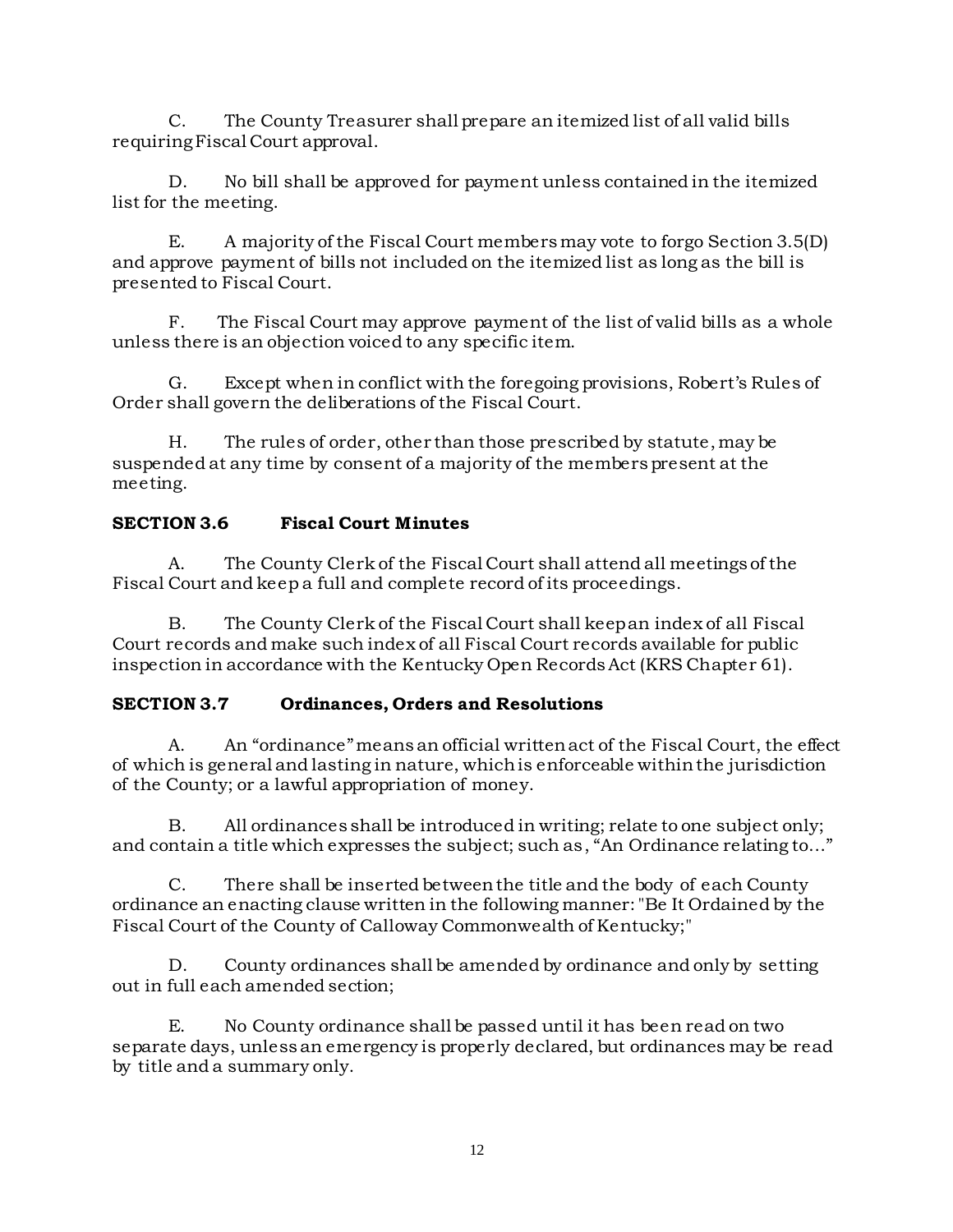F. No County ordinance shall be passed until it has been published pursuant to KRS Chapter 424. Prior to passage, ordinances may be published by summary. Publication shall include the time, date and place at which the County ordinance will be considered, and the place within the County where a copy of the full text of the proposed ordinance is available for public inspection. In the event consideration for passage is continued from the initial meeting to a subsequent date, no further publication is necessary provided that each meeting, the time, date and place of the next meeting is announced.

G. All County ordinances and amendments shall be published after passage and may be published in full or in summary form at the discretion of the Fiscal Court.

H. An order or resolution may be utilized for action by the Fiscal Court where the action is specific in nature, not for an uncertain time period, and which is enforceable within county boundaries. Examples of where an order or resolution may be appropriately used include: (1) Approval of claims against the county; and (2) Approval of a question to be submitted to the electorate for the creation of a taxing district where there is statutory authority for a referendum.

# **CHAPTER 4 FINANCIAL MANAGEMENT**

### **SECTION 4.1 Budget Preparation Procedures**

By April 1st of each fiscal year, the County Judge shall obtain budget proposals prepared by each County office or agency receiving funds from the Fiscal Court, including the Jailer.

**NOTE:** The County Clerk and Sheriff operate on a January 1-December 31 calendar year with a budget approval date of January 15. Therefore, the County will already have the County Clerk's and Sheriff's budget.

A. The County Treasurer shall prepare a report of anticipated revenue from general fund taxes and intergovernmental transfers from city, state, and federal government.

B. The County Judge shall review the expenditures in each classification of each fund for the preceding year and for the current year.

C. The County Judge may obtain from the Calloway County Treasurer receipts for actual expenditures made during the current fiscal year.

D. An estimate shall be made of expenditures for the remainder of the current year and of any surplus, by fund, which will remain.

E. The County Judge shall obtain from the sheriff an annual settlement showing County taxes collected, not later than October 1 of the current year and by April 1 of each year of the Calloway County Property Assessment levels from the Calloway County Property Valuation Administrator.

F. The County Judge shall submit the completed proposed budget to the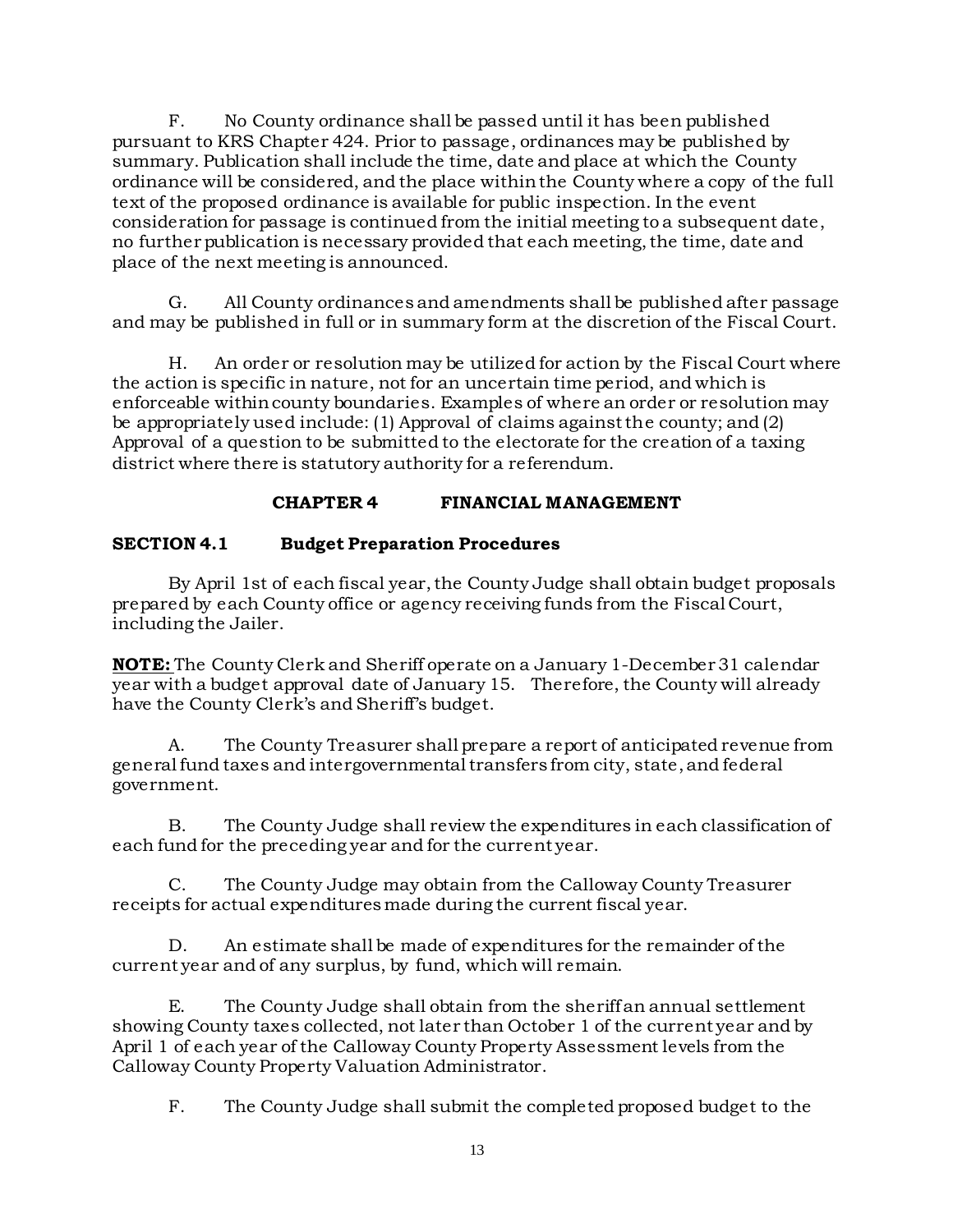Fiscal Court not later than May 1 of each fiscal year.

G. Following action by the Fiscal Court but not later than June 10, the budget shall be submitted to the Kentucky State Local Finance Officer for approval as to form and classification.

H. The Calloway County budget approved by the State Local Finance Officer shall be submitted to the Fiscal Court for adoption, in the form of an ordinance not later than July 1.

I. A summary of the County budget shall be published in accordance with KRS Chapter 424 before final adoption by Fiscal Court.

J. The County Judge shall maintain a copy of the budget as adopted, together with any amendments adopted thereafter, for public inspection.

K. Approval of the Annual Budget does not constitute permission for departments to make purchases. Factors such as cash flow and deposits on hand must always be considered before purchases are approved. The County Judge, Treasurer, and department heads shall cooperate with each other to standardize all department supplies, material, equipment, and services where feasible before making major purchasing decisions.

# **SECTION 4.2 County Budget Hearing Procedures and Requirements**

A. County Road Aid Fund (CRA):

(1) Publish notice of the proposed use hearing on the CRA fund shall be published not less than seven (7) days in advance of the scheduled hearing.

(2) The County Judge shall conduct the proposed use hearing.

(3) Copies of the published notice and written minutes of the hearing shall be maintained by the County Judge as public record.

B. Prior to adoption of the County budget and submittal to the State Local Finance Officer, the Fiscal Court shall conduct a budget hearing on the entire County budget subject to KRS 67.077.

C. Notice of the budget hearing shall be published in at least one (1) newspaper of general circulation and other news media in the community shall be advised. The preceding shall be as follows:

(1) Published notice of budget hearing not less than ten (10) days prior to the scheduled hearing;

(2) The Fiscal Court shall conduct the budget hearing;

(3) Copies of the published notice and written minutes of the hearing shall be maintained by the County Judge as public record.

# **SECTION 4.3 County Procedures for County Treasurer**

A. The Treasurer shall receive and deposit all funds due the County.

B. County funds shall be paid out only on order of Fiscal Court.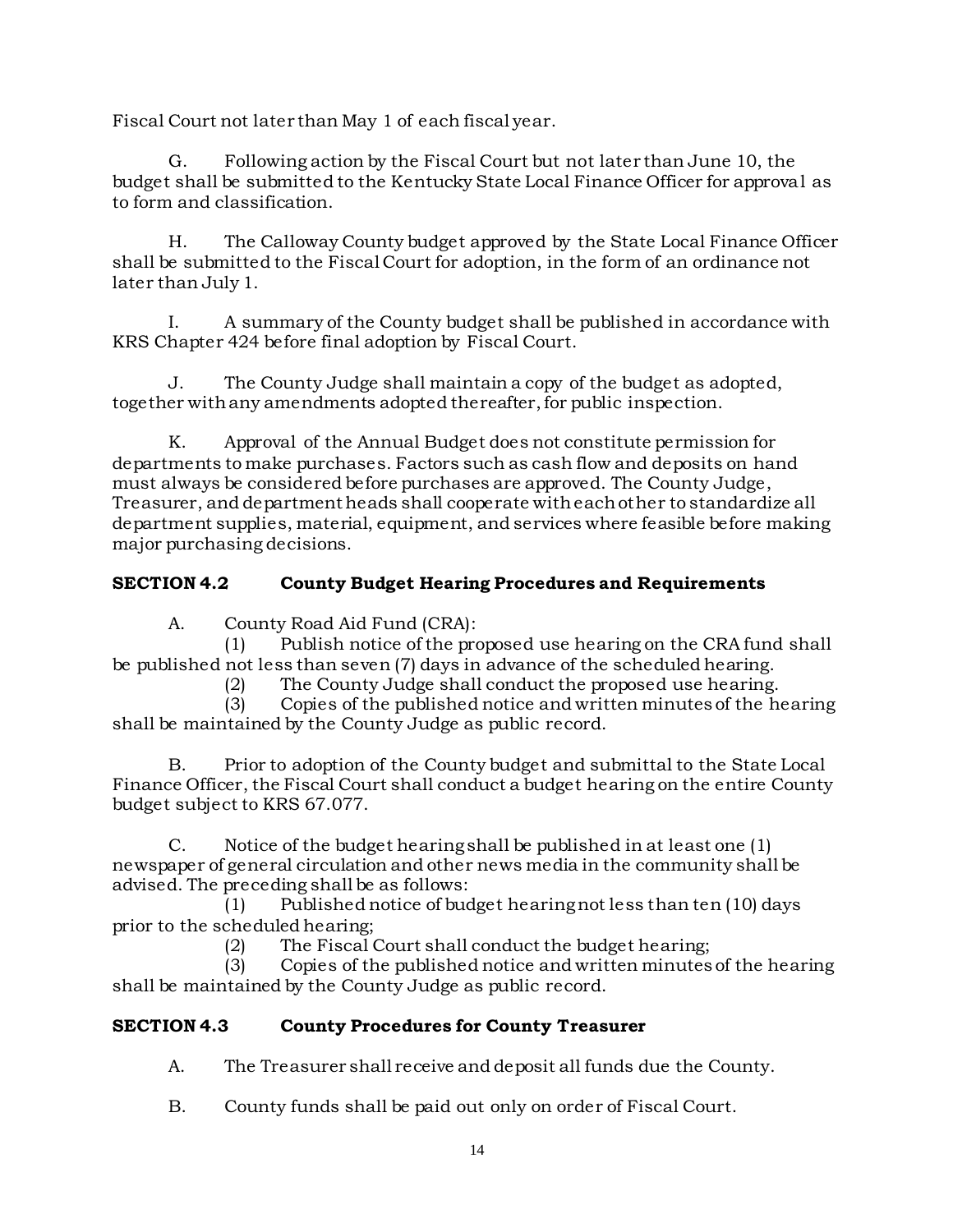C. No expenditures may be made in excess of revenues or for purposes other than appropriated.

D. No appropriations may be made which exceed adopted budget amounts.

E. The Treasurer shall keep an Appropriation Expenditure Ledger. The ledger shall be a record of each budget appropriation, all expenditures from the appropriation and each budget fund.

F. The Treasurer shall maintain general ledger in which all transactions are entered, either in detail or in summary. Each fund (General Fund, Road Fund, Jail Fund, 911 Fee, Transit Room Tax, etc.) has a complete balancing set of general ledger accounts. Control accounts are established for the Cash Receipts Register and the Appropriation Expenditure Ledger.

G. The Treasurer shall maintain a Cash Receipt Register containing columns for total cash received, source of revenue and miscellaneous revenue for each fund.

H. The Treasurer shall maintain an Appropriation Expenditure Ledger. This ledger is a group of accounts supporting in detail the appropriation and expenditure accounts of the General Ledger. An account must be provided for each appropriation made in the budget. The original appropriation and all amendments and transfers authorized by order of the Fiscal Court shall be entered. All expenditures shall be charged to an appropriation account.

I. The Treasurer shall maintain a record of all expenditures paid (except payroll) in chronological order in a Monthly Revenue Journal. Columns shall provide for date, payee, warrant number, appropriation expenditure account number and amount. Separate columns shall provide for each fund so that one register serves all funds.

J. The Treasurer shall maintain a Payroll Register Book, designed to facilitate convenient preparation and certification of the payroll. One order of the Fiscal Court may be made to authorize payment for all employees for more than one payroll period.

K. The Treasurer shall maintain an Individual Earnings Record for each employee, including gross earnings, deductions and net pay at the time computed.

L. The Treasurer shall maintain a Short- and Long-Term Liabilities Register which provides information on notes for temporary loans in anticipation of the current year's revenue, indicating the principal amount, interest rate, due date, fund and other necessary details.

### **SECTION 4.4 Calloway County Procedures for Fiscal Court Administration by the County Judge**

A. At the beginning of each fiscal year, the total amount of the appropriation represents the free balance, or unused appropriation amount, for each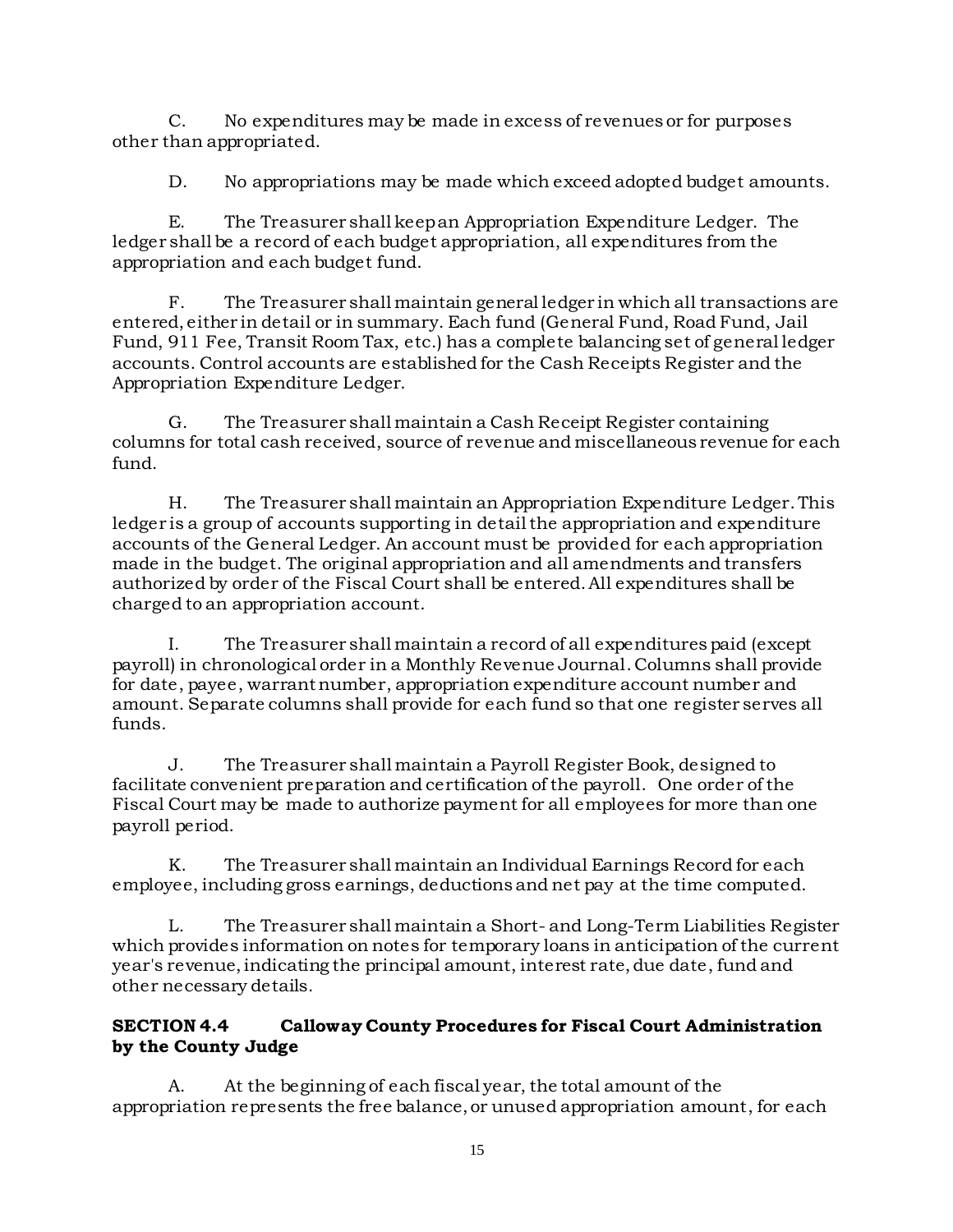account.

B. As expenditures are made during the year, the amount of the expenditure is subtracted from the free balance to keep an accurate record of the exact amount of the unused appropriation at any time.

C. When any item is ordered, the free balance is encumbered in that amount, although it may be considerable time before the actual expenditure occurs.

D. The County Judge shall write and sign all expenditures directing the Treasurer to make payments authorized by Fiscal Court.

E. At the close of each fiscal year the County Judge will be responsible for the preparation of records necessitated by the annual County audit and audit of the County Judge's office. The annual audits of the books, accounts, and papers of the County and the County Judge shall be conducted by the State Auditor of Public Accounts or a Certified Public Accountant.

# **SECTION 4.5 Claims Against Calloway County**

A. The County Judge shall account for all claims against the County.

B. All claims for payment from the County shall be filed in writing with the County Judge.

C. Each claim shall be recorded by date, receipt and purchase order number and presented to the Fiscal Court at its next meeting.

D. Each order of Fiscal Court approving a claim shall designate the budget fund and classification from which the claim will be paid, and each warrant shall, specify the budget fund and classification.

E. The payroll for County officials and regular County employees and recurring utility expenses are hereby preapproved. Other recurring expenses may be preapproved by the Fiscal Court.

F. The depositor of Calloway County funds shall not honor any expenditure on the County unless it is signed by both the County Judge and the County Treasurer. In the absence of the County Judge, the Deputy County Judge may sign.

G. All offices collecting county or state monies shall utilize a daily deposit in an interest drawing account until settlement is made to the Commonwealthand County. County fees shall be remitted to the County no later than the 10th day of each month following the month of collection unless a written waiver is given by Fiscal Court.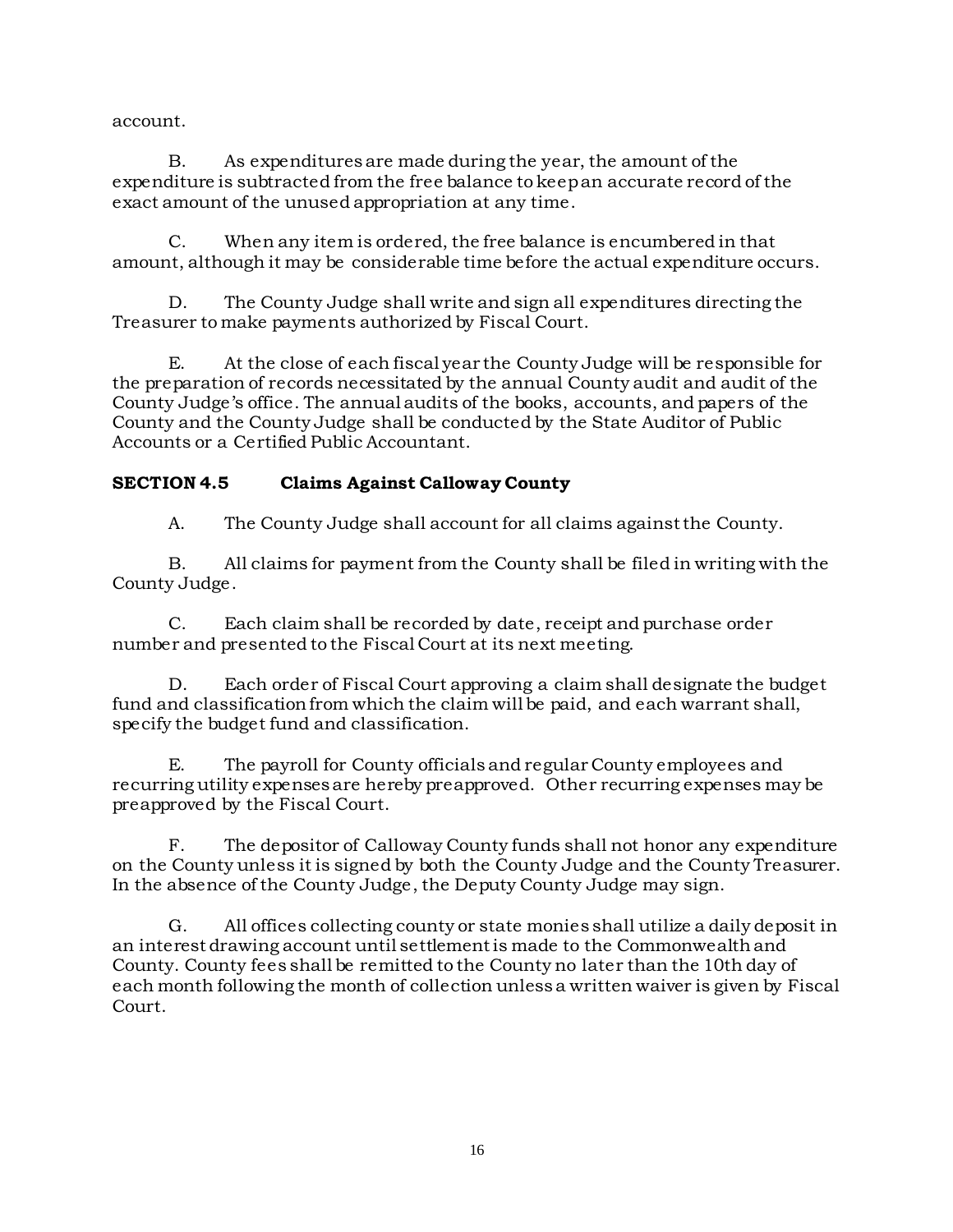#### **CHAPTER 5 PERSONNEL ADMINISTRATION**

A. It shall be the policy of the County to maintain equal employment opportunities for its labor force which will be in compliance with applicable federal and state laws. The County is an at-will employer and is not subject to merit system governance or regulations. County employees acquire no property rights in or to their employment with the County. Accordingly, the County reserves the right to modify, amend and interpret the provisions of this code at its sole discretion.

B. The County is an Equal Opportunity Employer and shall not discriminate against an individual with respect to hiring, promotion, termination, compensation, benefits, terms, conditions, or privileges of employment, because of the individual's race, color, religion, national origin, sex, age , military/veteran service, pregnancy or because the person is a qualified individual with a disability.

# **SECTION 5.1 Job Classification**

A. The Elected Official will be responsible for the preparation of a descriptive job classification plan in conjunction with the County Human Resource personnel for all non-elected positions.

B. Each job classification shall be in writing and include:

(1) A concise, descriptive title;

(2) Description of the duties and responsibilities of each position in each classification, including the physical effort required to perform the job, for the purpose of complying with the Americans with Disabilities Act.

(3) State of minimum and desirable qualifications required for each position.

(4) Statement of non-exempt (hourly) or exempt (salary) expectations.

C. All positions in a single class shall be sufficiently alike to permit use of a single title, description, qualifications, and pay range.

# **SECTION 5.2 Personnel Policy of Constitutional Officers**

A. Each Elected Official shall develop a personnel policy for the operation of their respective office.

B. In the alternative, each Elected Official may choose to adopt the personnel policies approved by Fiscal Court for the operation of their office (Chapter 5). Should the Elected Official elect to utilize the personnel policies of the Fiscal Court, the Elected Official shall designate same, in writing, and deliver same to the County Judge.

# **SECTION 5.3 Applicants**

A. Each applicant shall fill out and sign a standard written job application form, and each application shall be kept on file for at least twelve (12) months. All applicants shall sign a release authorizing the County to download and review the applicant's Kentucky Driving History Record or the Driving History Record for the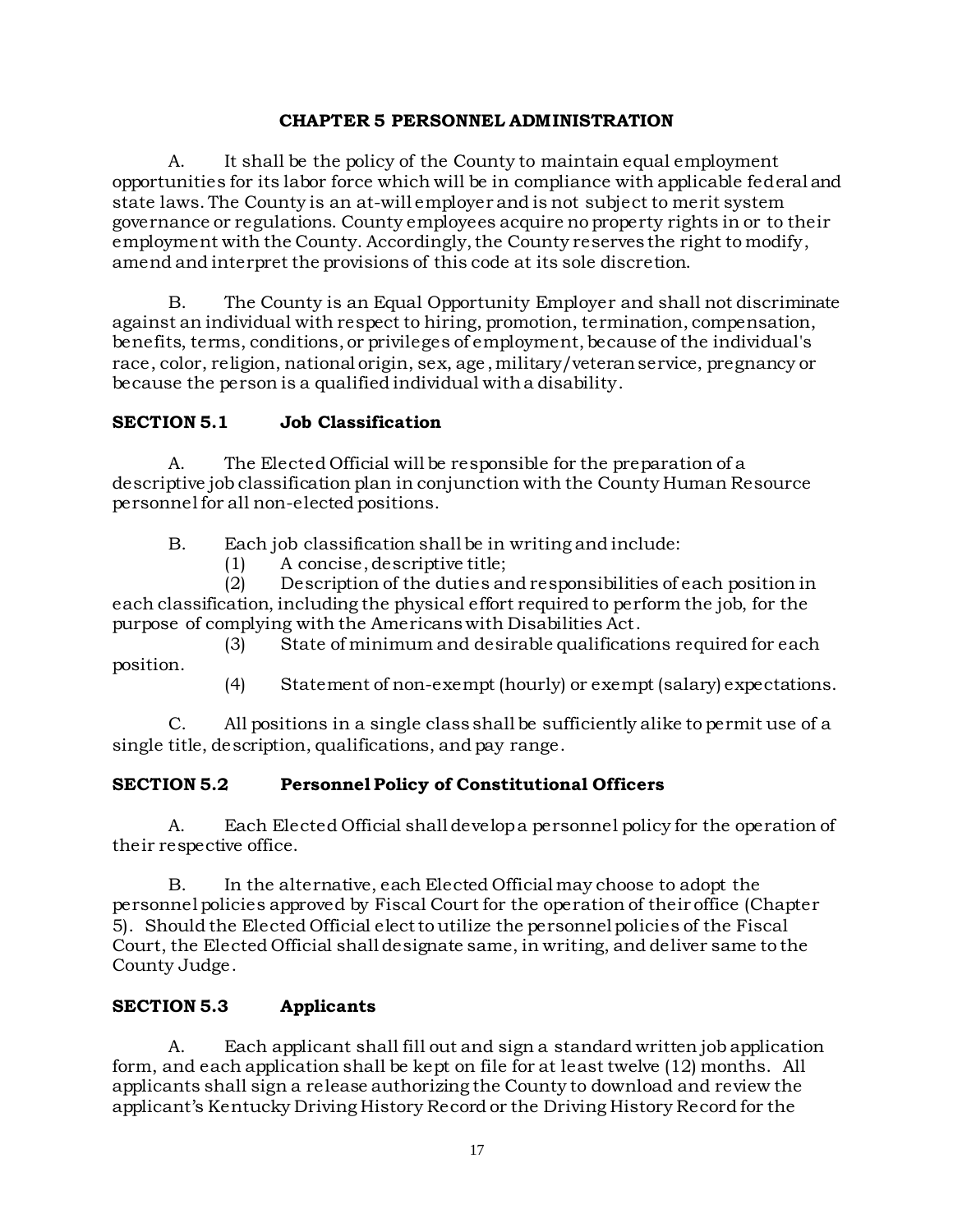state in which the applicant is licensed.

**NOTE:** Applicants that become county employees, their application, and certain employment records must be kept on file according to the Kentucky Department of Libraries and Archives Records Retention Schedule.

B. Each qualified applicant shall be interviewed by the person who is to be the immediate supervisor of such employee.

C. The County Judge shall make the selection, subject to approval of Fiscal Court, and notify the applicant and supervisor in writing of the selection.

D. Equal Employment Opportunity (EEO) information shall be obtained from the applicant but shall not be used to exclude any person from employment.

E. All part-time and temporary employees, funded through state or federal programs, shall be recruited and selected in accordance with the appropriate program guidelines.

F. The County reserves the right to check all references, perform background checks and run motor vehicle reports yearly on all potential applicants.

G. The County reserves the right to administer job-related testing and the right to conduct a pre-employment drug test and/or physical exam.

# **SECTION 5.4 Supervision**

The County Judge is responsible for the supervision of County employees. This responsibility may be delegated to appropriate department heads and supervisors. Each Constitutional Officer shall be responsible for the supervision of all employees working within their particular office.

### **SECTION 5.5 Discipline Procedures**

The County Judge shall discipline County employees by written reprimand, suspension or discharge in the best interest of the County. All disciplinary actions require Fiscal Court approval. Approval can come after the imposition of the discipline.

### **SECTION 5.6 Affirmative Action**

A. The County Judge shall develop and maintain an Affirmative Action Plan consisting of

- (1) A Statement of Policy
- (2) Methods of Dissemination of the Policy
- (3) Workforce Analysis
- (4) Goals and Timetables

B. The County Judge is responsible for the implementation of the Affirmative Action Policy of the County.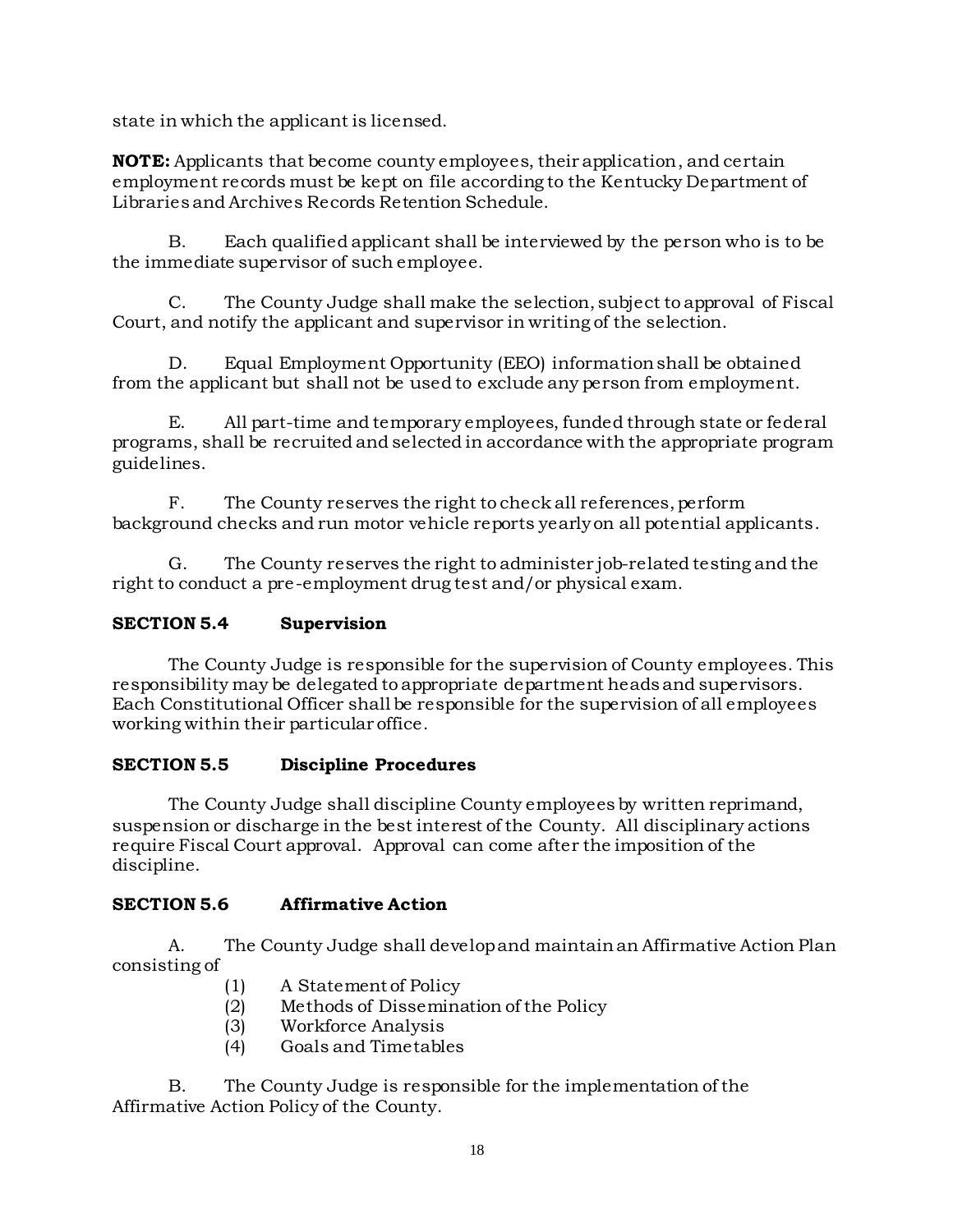**NOTE:** Affirmative Action policies are discretionary on the part of the County. KRS must be followed.

# **SECTION 5.7 Scope of Coverage**

A. The following County employees are expressly exempted from coverage:

(1) The County Judge, Fiscal Court Members, Constables and all Elected Officials.

(2) All members of boards and commissions of the County.

(3) Consultants, advisors and counsel rendering temporary professional advice.

- (4) Independent contractors.
- (5) Employees made available to County by other agencies.

B. All County employment positions not expressly exempted from coverage by this section shall be subject to the provisions herein.

#### **SECTION 5.8 Definitions**

Where used within these personnel rules, the following words and terms shall have the meaning indicated below:

Allocation: The assignment of an individual position to specific class of work based on the kind, difficulty, skill and responsibility of the work performed.

Appointing Authority: That person or body having authority under the laws of the Commonwealth of Kentucky to make appointments to positions. Unless otherwise specified, the Appointing Authority shall be construed to mean the County Judge.

Appointment: The act of appointing authority by which a position is filled.

County Employees: Those employees supervised and paid by their appointing authority.

Demotion: Changing one employee from one class of work to a different class of work at a lower pay grade.

Elected Official: Any Elected Official holding one of the constitutional County offices.

Performance Rating: An appraisal or evaluation of an employee's work performance.

Position: An individual job within the County's personnel system.

Position Description: A detailed written description of the specified duties assigned to, and performed by, a particular employee.

Probationary Period: A working test normally established as 60 days during which an employee is required to demonstrate by actual performance, his or her fitness to perform the duties of the position to which appointed. Upon justification to the appointing authority and written notification to the employee involved, the department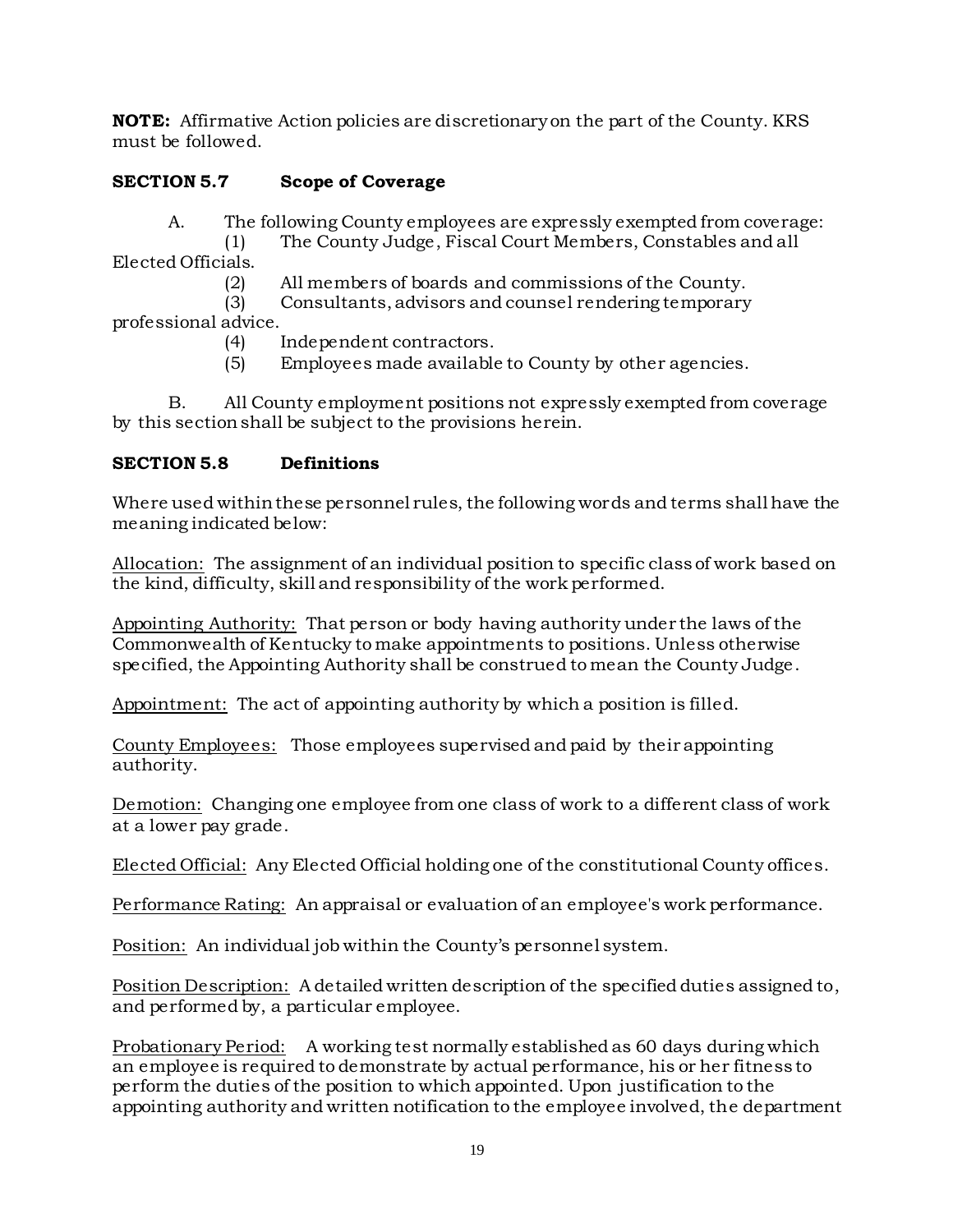head may extend the probationary period beyond the 60 days. The probationary period does not apply to transfers from another department. Completion of the probationary period does not give an employee continued right to employment with the county as the county is an at-will employer and may terminate employment at any time.

Termination: The separation of an employee from the County personnel system by resignation, retirement, layoff, dismissal or death.

Dismissal: The termination of an employee.

Layoffs: The involuntary separation of an employee from his position and class due to a reduction in work force.

Resignation: The voluntary termination of employment by an employee.

Retirement: The termination of employment and transfer to retired status of an employee.

# **SECTION 5.9 Classification of Employees**

A. All employees of the County workforce shall be classified as full-time, part-time, seasonal or temporary.

(1) **Full-time Employee**: An employee who works 37.5 hours or more per week on a regular scheduled basis and are eligible for all County fringe benefits following the probationary period.

**NOTE:** Overtime compensation will not be given until 40 hours or more per week are worked.

(2) **Part-time Employee**: An employee who works 25 hours or less per week on a regular scheduled basis or averages under 100 hours a month over a 12 month period, but are not eligible for County fringe benefits.

(3) **Seasonal Employees**: An employee who works for a specific period of time for a specific season for the County, which may reoccur from year to year. That work is 120 days a year or less and need not to be consecutive. Seasonal employees are not considered full-time regardless of the number of hours worked in a day but are not eligible for County fringe benefits.

(4) **Temporary Employee**: An employee who is non-bonded and works with the County for a period of time not to exceed twelve (12) months and not renewable. Temporary employees may work up to 40 hours per week during this 12 month period but are not eligible for County fringe benefits.

**NOTE:** Employees receive CERS benefits when averaging over 100 hours per month over a one (1) year period. The period is either fiscal or calendar year and is calculated by both methods with the employee qualifying by either method.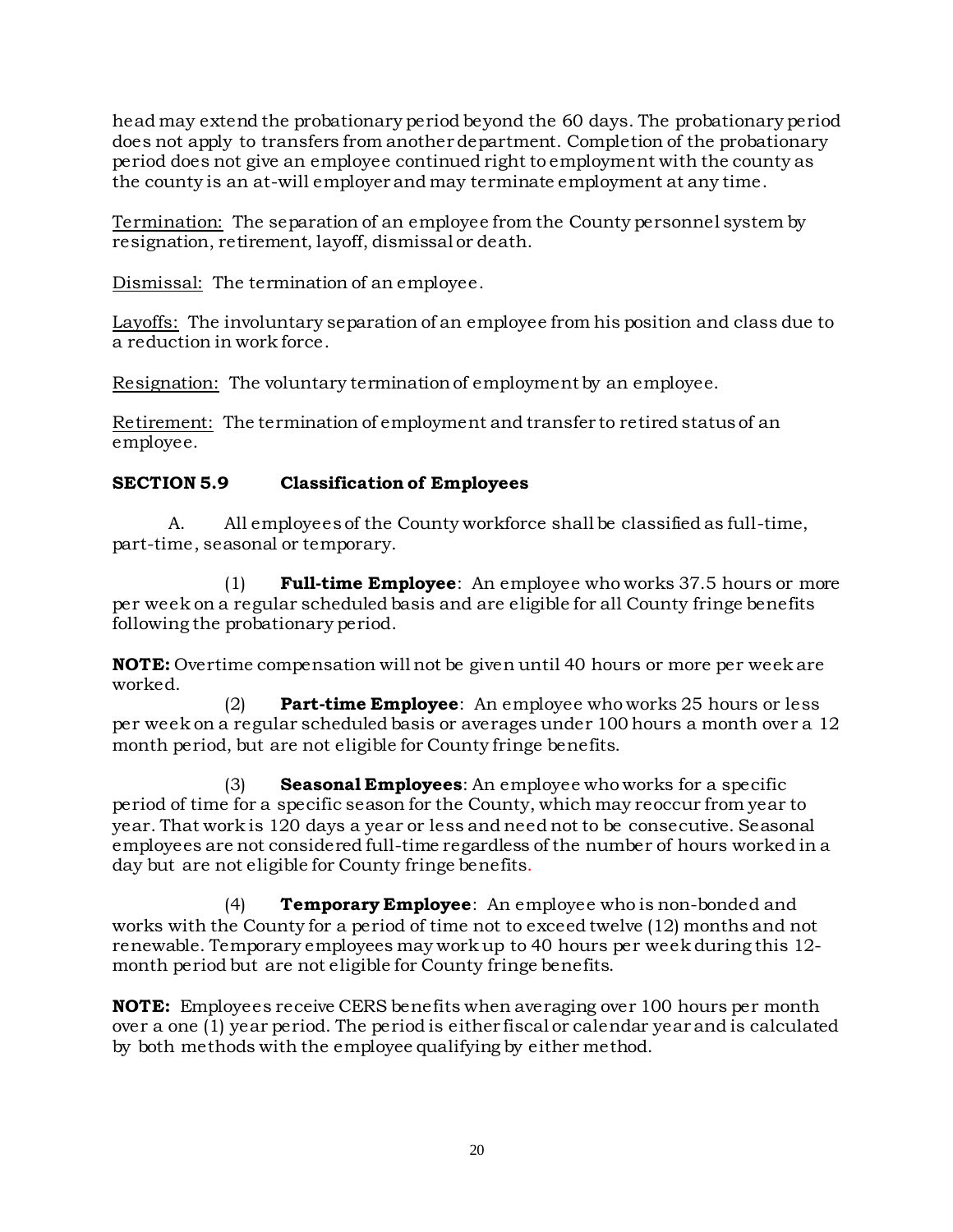#### **SECTION 5.10 Hours of W ork**

A. County offices shall be open during the following hours:

Courthouse 8-4:30 M-F (May be required to open and close courthouse) Road Department 7-3:30 M-F (Employees could be called after hours and weekends)<br>Animal Shelter 8-4 M-F, 10-3 Sat, 12-3 Sun (Cleaning only)  $8-4$  M-F, 10-3 Sat, 12-3 Sun (Cleaning only) Jail Open 24 hours<br>Sheriff's Office 8-4:30 M-F. 24 8-4:30 M–F, 24 hours a day for law enforcement

B. An employee's work hours shall be assigned by the department head or direct supervisor.

C. Overtime work shall be approved in advance by the County Judge or the Department Head, except in necessary circumstances where the County Judge shall be required to approve the overtime work after the overtime work has occurred.

D. Under no circumstance will work from home be allowed for compensation unless mandated by Executive Order.

#### **SECTION 5.11 Personnel Records**

Beginning the first day of employment, all new employees shall report to an office designated by the County Judge to supply any information needed to complete personnel records, execute payroll withholding authorization and enroll in the employee benefit program.

#### **SECTION 5.12 Employee Records**

It shall be the obligation of the employee to maintain current information by notifying his or her department head of all changes in personal or family status, home address, home telephone number, or any other changes which would affect payroll withholding or employee benefits.

### **SECTION 5.13 Nepotism/Code of Ethics**

The County does not expressly prohibit the employment of relatives within County government; so long as one does not directly or indirectly supervise the work of the other. Relatives may be defined as husband/wife, mother/daughter or son, father/son or daughter, brother/sister. Stepfamily relation is also included in the ones named.

The Calloway County Code of Ethics adopted on January 4, 1999, is hereby incorporated by reference and may be amended by the Fiscal Court at any time. All employees are expected to abide by the Code of Ethics at all times. (See Addendum)

#### **SECTION 5.14 Acceptance of Gifts and Gratuities**

Officials and employees may accept unsolicited gifts of goods or entertainment of nominal value if it does not influence, or have the appearance of influencing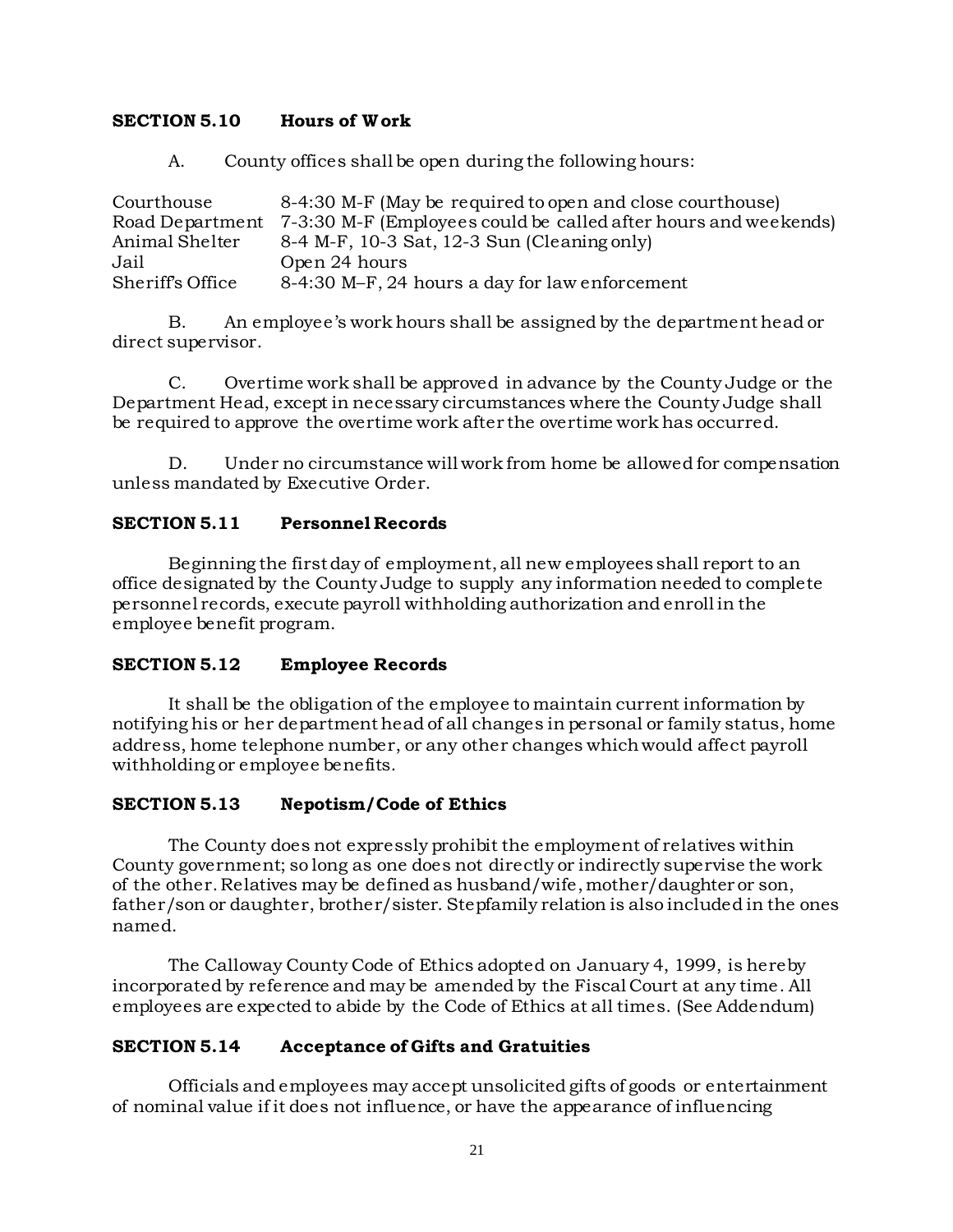objective decision-making; occurs infrequently; arises out of the ordinary course of business; involves reasonable, not lavish, expenditures; does not violate the other party's company's policies; and takes place in settings that are reasonably appropriated and fitting to you, your hosts or guests, and the business at hand. This rule does not mean an employee cannot accept articles of negligible value which promote good public relationships.

### **SECTION 5.15 Profit on Knowledge Based on County Employment**

Employees shall not use confidential knowledge gained while on official duty for the County for profit.

### **SECTION 5.16 Employee Bonding**

All applicants seeking County employment which involves the handling of County funds or writing County checks shall be bondable. All employees involved in handling county funds shall be bonded at the expense of the County.

# **SECTION 5.17 Personal Conduct**

Images presented and statements made by all employees of the County can affect the entire organization; therefore, employees are expected to be friendly, courteous, appropriately dressed at all times and acting in accordance with the County Code of Ethics, Dress Code, and Drug Free Workplace Policy. As a local government agency all employees are expected to display an attitude of public service when performing duties.

### **SECTION 5.18 Out-side Employment**

Under no circumstance shall an employee have other employment which conflicts with the policies, objectives and operations of the County. In addition, an employee shall not become indebted to a second employer whose interest might be in conflict with those of the County.

### **SECTION 5.19 Safety**

The health and safety of all County employees is of major importance. Employees are required to follow all federal, state and local safety laws. The County is striving to make everyone's job safe in all respects; therefore, all employees shall report all hazardous conditions in their work area at once to their immediate supervisor. The supervisor shall document in writing the hazardous condition and shall report the condition to the Human Resources Department immediately. All injuries, regardless of the need to seek medical attention, MUST be reported immediately to their supervisor and within 24 hours to the Human Resource Department.Annual training shall be completed for OSHA compliance and will vary by department.

### **SECTION 5.20 Credentials**

If it should come to the attention of the County Judge that an employee was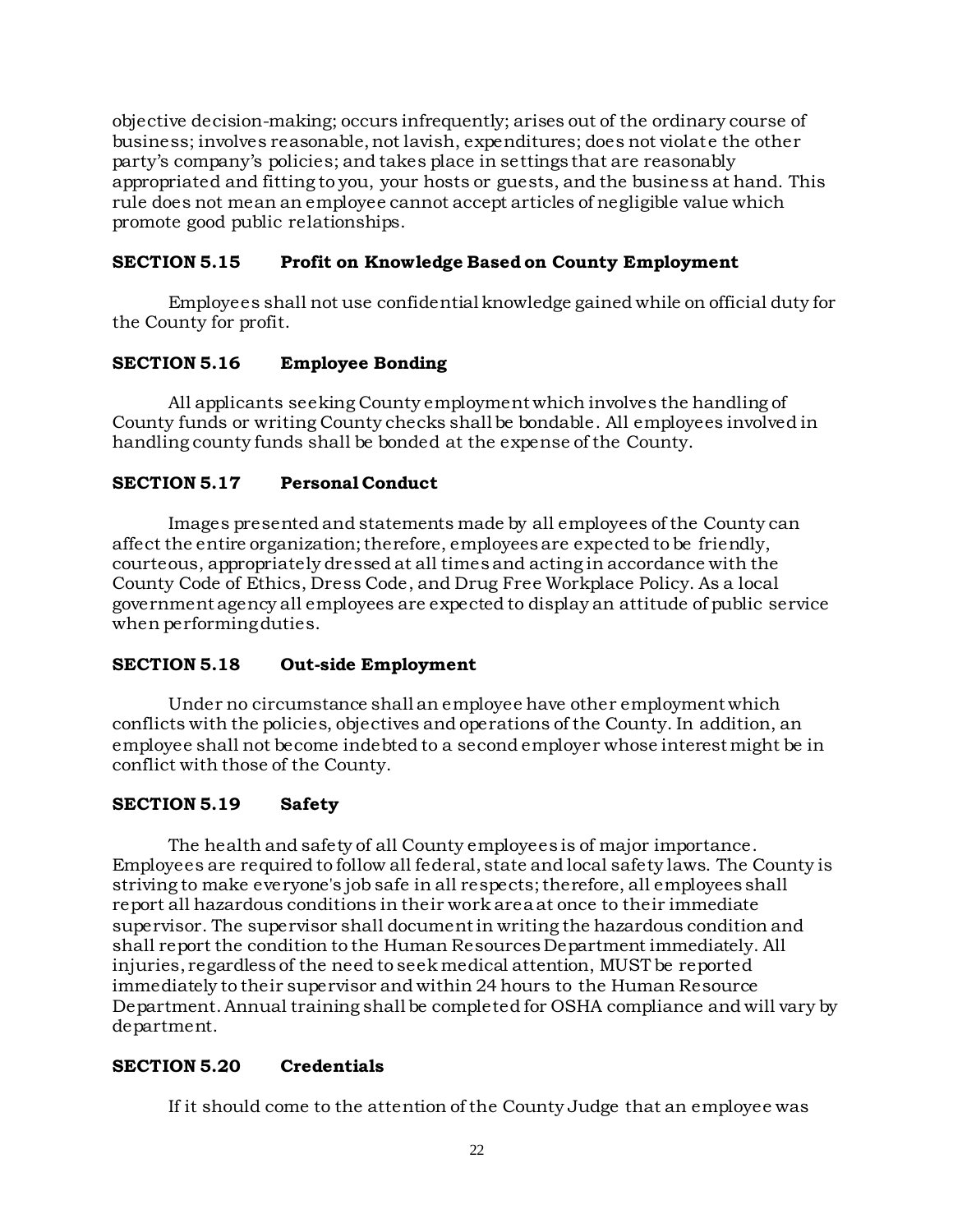hired based on false credentials, said employee will be subject to immediate demotion or dismissal. All employees shall be a high school graduate or GED recipient; unless otherwise approved by the Fiscal Court.

# **SECTION 5.21 Methods of Filling Vacancies**

The County Judge may transfer or promote an existing employee into a vacant position where that employee meets all qualifications for that position. The County Judge is not mandated to fill open positions with internal candidates. The County Judge may fill vacant positions from applications already at hand or by any means which does not violate state law. The County is not required to advertise any employment vacancies prior to filling a position. In compliance with state law, all employee appointments made by the County Judge require Fiscal Court approval or the employment shall be considered invalid.

# **SECTION 5.22 Recruitment, Evaluation, and Certification**

The County Judge or designee shall be responsible for:

(A) Accepting complete application forms from the applicants.

(B) Conducting interviews, reference checks, and evaluating training, experience and credentials.

(C) Administering pre-employment tests that may be necessary to demonstrate proficiency, including drug tests and pre-employment physical examinations.

### **SECTION 5.23 Announcements of Vacancies**

Notice of employment opportunity and necessary examinations, if any, may be publicized at the County Judge's discretion.

### **SECTION 5.24 Appointments**

A. The qualifications of an applicant for a position shall be ascertained based on one or more of the following:

- (1) Job related performance (internal candidates);
- (2) Information provide on the Application;
- (3) Interview(s);
- (4) References;
- (5) Other appropriate means.

B. Where a declaration of emergency has been declared in accordance with KRS 39.B, the County may hire employees on a temporary basis for emergency purposes without Fiscal Court approval. All other employees are to be recommended by the County Judge to the Fiscal Court with Fiscal Court approval required for all hiring decisions. No employee should start work prior to Fiscal Court Approval being granted, except in accordance with KRS Chapter 39.B.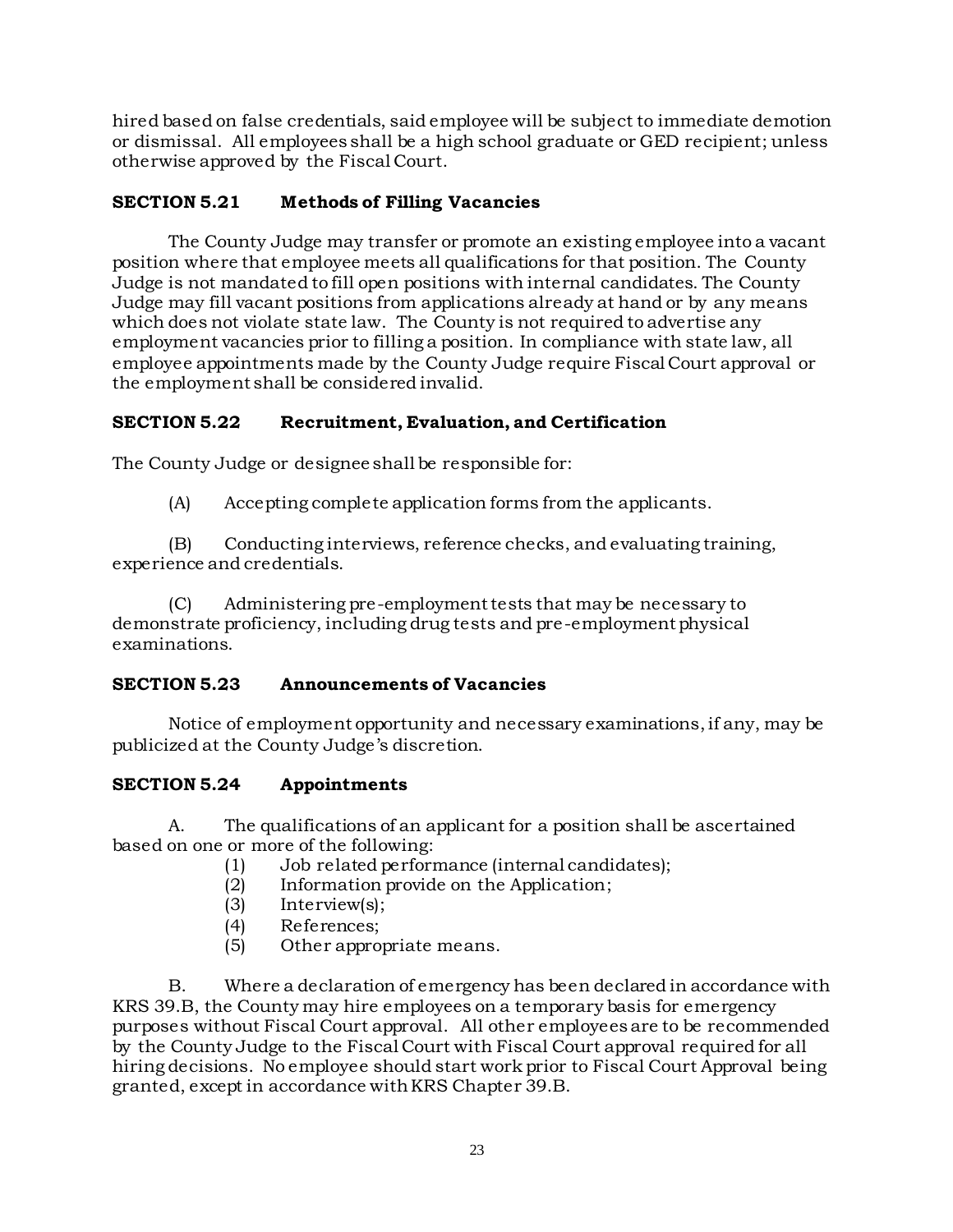### **SECTION 5.25 Transfer**

Any full-time employee may request a transfer from one position to another such position provided the position to which the employee transferred is one for which he/she possesses the qualifications, and provided that the position applied for is vacant.

#### **SECTION 5.26 Promotion**

A. An employee may be promoted from one position to another only if the employee has the qualifications for the higher position. These qualifications shall be ascertained based on job-related information, interview, and evaluations of performance, training and experience. The same procedures as those authorized for ascertaining his qualifications for initial appointment to a position shall be followed.

B. In the filling of a vacancy in a position above the entrance level, preference shall be given to promotion of present employees at the time the vacancy occurs. If, however, the County Judge deems that the best interest be outside the current workforce, he may fill the position by appointment of a person from outside the current workforce.

C. When such a vacancy occurs, the names of all persons who qualify for promotion to the vacant position shall be presented to the County Judge for consideration in filling the vacancy by promotion.

#### **SECTION 5.27 Attendance, Leave and Fringe Benefit Provisions**

A. The standard work week for full-time county employees shall be thirtyseven and a half (37.5) hours per week, unless otherwise prescribed by the Fiscal Court. Specific departmental work schedules shall be prescribed by department heads, with the approval of the County Judge. Work schedules for seasonal, temporary and part-time employees shall be specified by the County Judge according to the needs of the County and the rules and schedule stipulated for regular employees.

B. Employees shall be at their places of work in accordance with prescribed schedules. The department head of each office shall maintain daily attendance records of all employees.

#### **SECTION 5.28 Holidays**

A. The Fiscal Court shall adopt a holiday schedule prior to commencement of each calendar year and shall distribute to all County employees and department heads. (County traditionally follows the State holiday schedule and only those holidays recognized by the Commonwealth of Kentucky in KRS 2:110)

B. In addition to the above, any day may be designated as a holiday by proclamation of the County Judge, with the approval of the Fiscal Court.

C. Each Elected County Official shall follow the same holiday schedule for its employees as adopted by the Fiscal Court.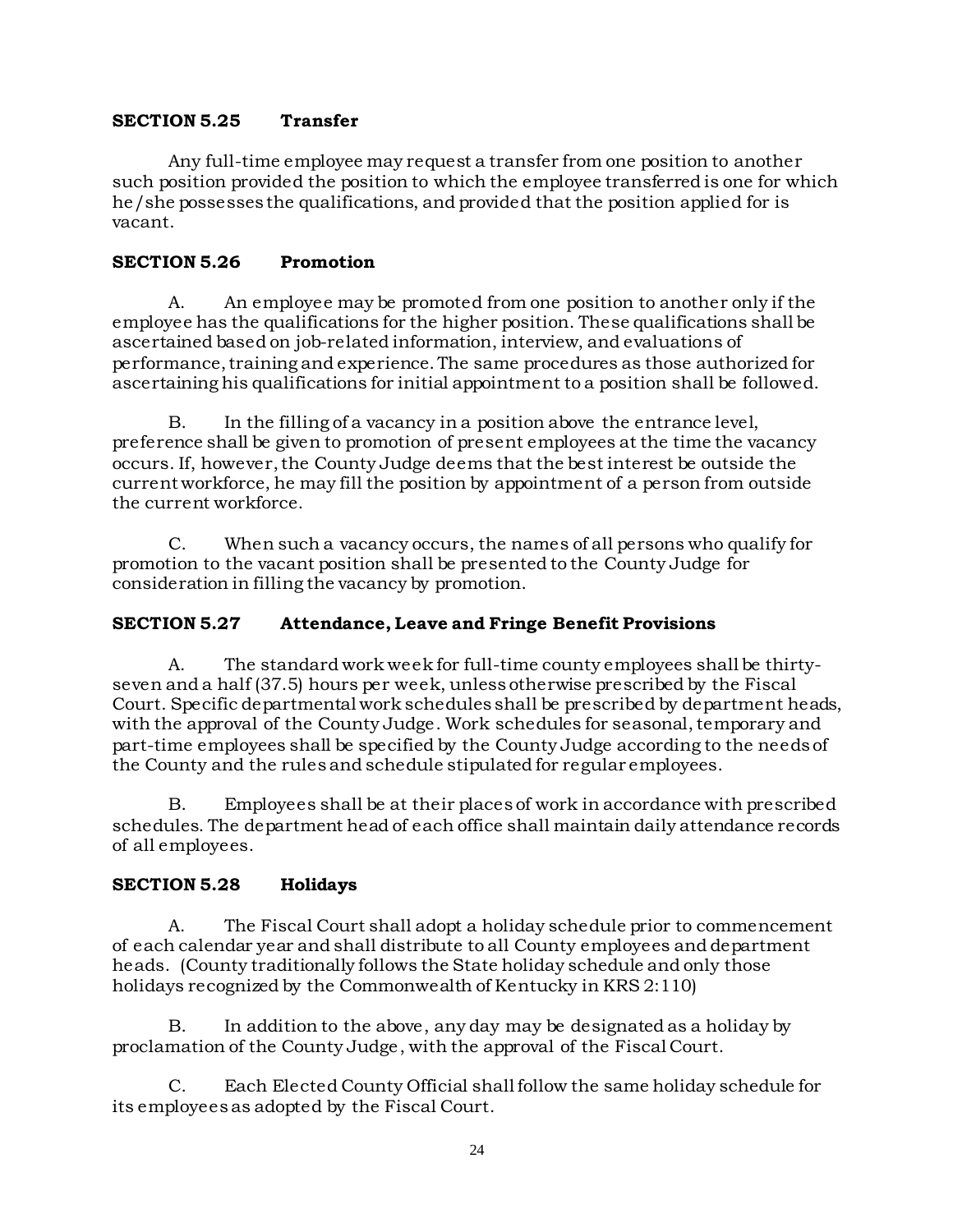D. Any full-time employee occupying a regular position shall receive time off at the regular rate of pay for each holiday falling within their regular workday.

### **SECTION 5.29 Vacation**

A. Full-time employees may apply for vacation after one year of service, accumulating on the employee's anniversary date of employment, unless authorized by the County Judge.

B. All full-time employees with one (1) up to ten (10) years of service shall be entitled to vacation of twelve (12) working days. All regular full-time employees with ten (10) up to fifteen (15) years of service shall be entitled to vacation of fifteen (15) working days. All regular full-time employees with fifteen (15) up to twenty (20) years of service shall be entitled to vacation of twenty (20) working days. All regular full-time employees with twenty (20) or more years of service shall be entitled to vacation of twenty-five (25) working days. (see chart below)

| Vacation Accruals/Carry Forward/Balances to Carry<br>Personnel Who Have an 8-Hour Work Day |                            |                            |          |               |           |                |
|--------------------------------------------------------------------------------------------|----------------------------|----------------------------|----------|---------------|-----------|----------------|
| Years<br>οf<br>Service                                                                     | Days*<br>Awarded<br>8-hour | Hours<br>Awarded<br>8-hour |          | Carry Forward |           | Maximum        |
|                                                                                            | work day                   | work day                   | Days     | <b>Hours</b>  | Accrual   | <b>Balance</b> |
| $1 - 9$<br>$10 - 14$                                                                       | 12                         | 96<br>120                  | 6<br>7.5 | 48            | 96<br>120 | 144<br>180     |
| $15 - 19$                                                                                  | 15<br>20                   | 160                        | 10       | 60<br>80      | 160       | 240            |
| $20+$                                                                                      | 25                         | 200                        | 12.5     | 100           | 20        | 300            |
|                                                                                            |                            |                            |          |               |           |                |

\*Prior to Admin Code change of 8-21-19 employees accrued 2 weeks (80 hours) in 2019; anniversary dates after 8-21-19 accrue 96 hours; as of 6-17-20 accrue 200 hrs. @ 21+ yrs.

| Vacation Accruals/Carry Forward/Balances to Carry<br>Personnel Who Have a 7.5-Hour Work Day |                                             |                                          |                        |                            |                             |                                |
|---------------------------------------------------------------------------------------------|---------------------------------------------|------------------------------------------|------------------------|----------------------------|-----------------------------|--------------------------------|
| Years<br>Οf<br>Service                                                                      | Days*<br>Awarded<br>$7.5$ -hour<br>work day | Hours<br>Awarded<br>7.5-hour<br>work day | Days                   | Carry Forward<br>Hours     | Accrual                     | Maximum<br><b>Balance</b>      |
| $1 - 9$<br>$10 - 14$<br>$15-19$<br>$20+$                                                    | 12<br>15<br>20<br>25                        | 90<br>112.5<br>150<br>187.5              | 6<br>7.5<br>10<br>12.5 | 45<br>56.25<br>75<br>93.75 | 90<br>112.5<br>150<br>187.5 | 135<br>168.75<br>225<br>281.25 |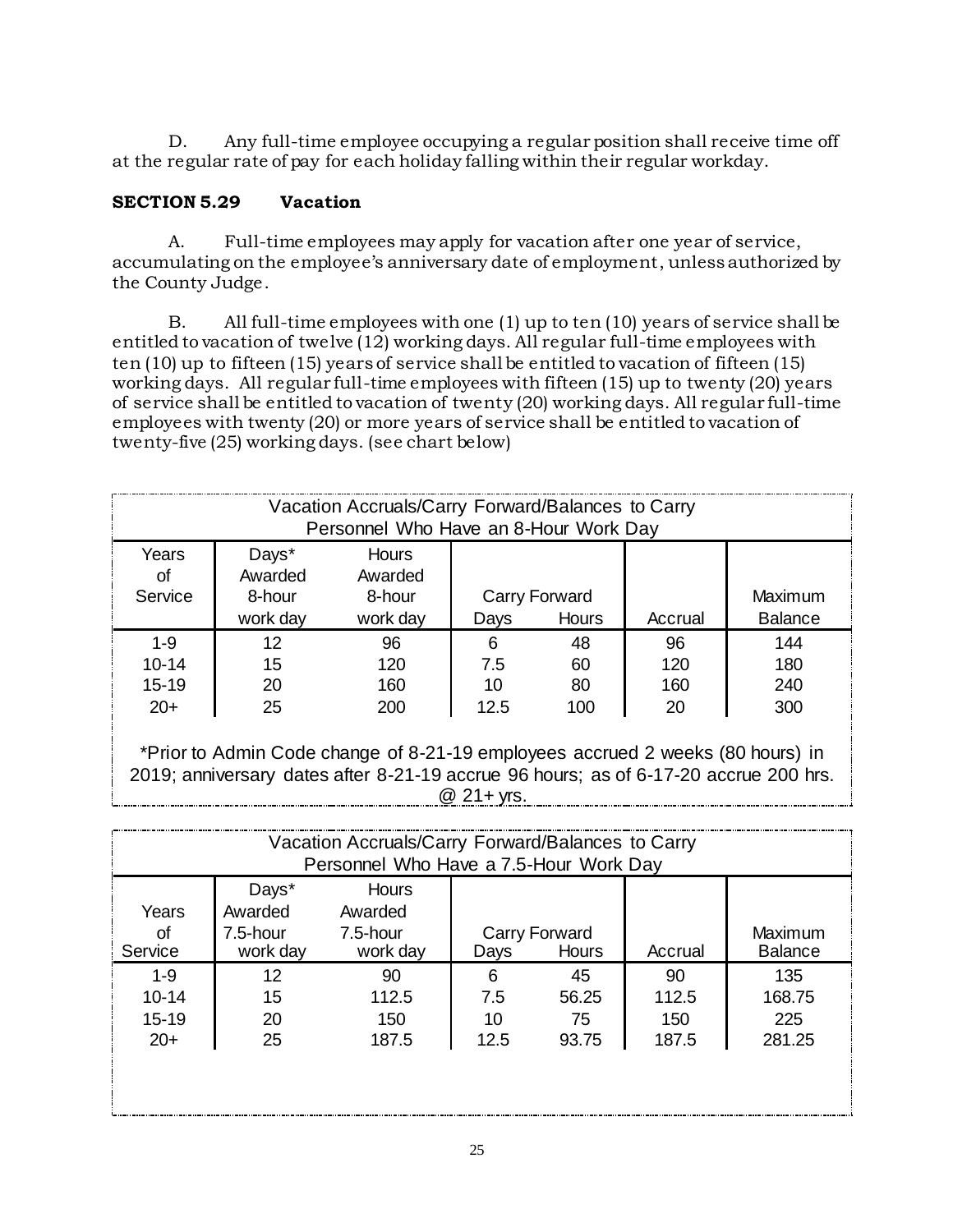\*Prior to Admin Code change of 8-21-19 employees accrued 2 weeks (75 hours) in 2019; anniversary dates after 8-21-19 accrue 90 hours; as of 6-17-20 accrue 187.5 hrs.

@ 21+ yrs.

Accumulated vacation leave can be carried forwarded but may not exceed one and a half (1.5) times the annual allowable maximum. Employees may not use accrued vacation without prior approval of their supervisor. The employee must notify their supervisor in advance before taking their vacation time and if possible, a twoweek notice.

D. Part-time employees, seasonal employees and temporary employees shall not be eligible to earn vacation leave.

E. No employee will be permitted to take leave that has not been earned. Vacation leave shall be at the employee's current rate of pay.

F. Vacation leave will be scheduled on anticipated "slack" time in a manner that does not interfere with the functions and services of the office. Employees shall select vacation dates that do not coincide with dates of other employees. The department head or supervisor shall review all vacation leave requests. Approval by the supervisor is mandatory. The employee must notify their supervisor in advance before taking their vacation time and if possible, a two-week notice. Request will be considered in the order they are turned into their supervisor.

G. The department head or supervisor shall keep records of vacation leave, vacation time taken, and balance of vacation time for individual employees. Those records will be submitted to the County Judge's Office at the beginning of each calendar year. The County Judge's office or its designee shall keep records of vacation leave for each individual employee.

H. All employees may take leave without pay if the leave is approved by the department head and County Judge.

I. Absences on account of sickness, injury, or disability in excess of that authorized for such purposes may, at the request of the employee with the approval of the supervisor, be charged to vacation leave credit.

J. Vacation leave must be taken in increments of not less than (1) one-hour blocks.

K. Upon termination or retirement of employment, employees shall be compensated for all earned and unused vacation time as outlined by the State.

L. Upon leaving employment of the County, an employee will be paid for:

- (1) Any carried-over time from the prior year not yet taken, plus
	- (2) Any current year vacation not yet taken, plus

# **SECTION 5.30 Sick Leave**

Paid sick leave entitles employees to time off to recuperate from illness or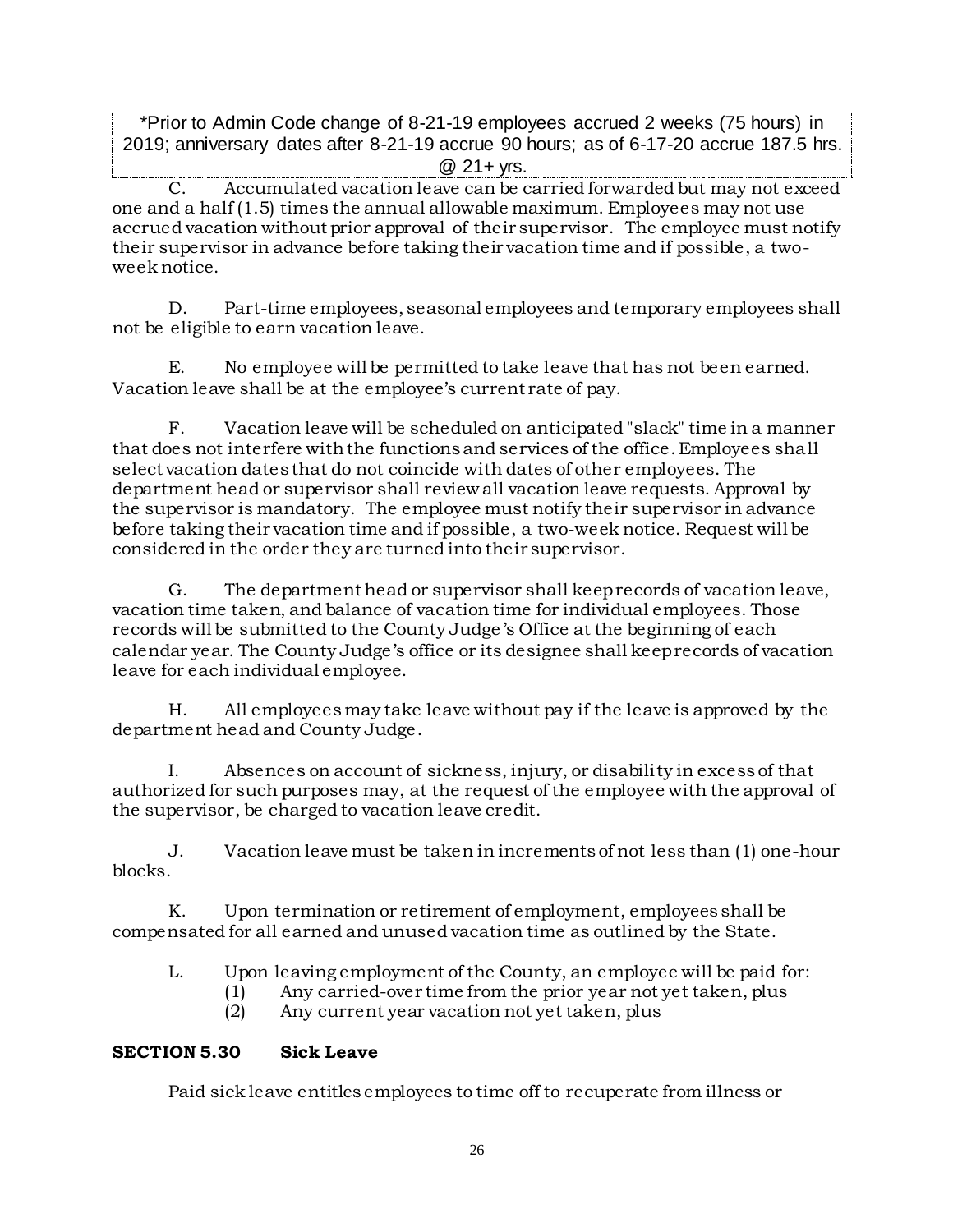accident, while retaining their employment rights and pay for the time off. Its main purpose is to provide income for employees absent a relatively short time because of personal illness or injury. Sick leave is a benefit, not a right.

A. Accumulation of Sick Leave:

(1) No employee will be permitted to take leave that has not been earned. Sick leave shall be at the employee's current rate of pay.

(2) Full-time employees shall be eligible for sick leave at the rate of  $(1)$ one day per month. The full month must be worked before the sick day is earned. Sick leave shall be accrued at the beginning of each month. Part-time, seasonal and temporary employees are not eligible for sick leave. Sick leave benefit ceases when an employee is no longer classified as full-time.

(3) Sick leave may be accumulated up to no more than one hundred and twenty (120) days.

(4) Any accumulated sick leave at time of termination will be forfeited.

(5) Any accumulated sick leave at time of retirement will be rolled into retirement according to KRS 78:616.

B. Use of Sick Leave:

(1) Personal illness, injury, or visits to the physician which cannot be accomplished during off-duty hours.

(2) Enforced quarantine of the employee in accordance with community health regulations.

(3) Illness in the immediate family (spouse, children, parents, or relatives living in the employee's home), when approved by the office holder.

(4) A County official may allow three (3) consecutive days of sick leave without a doctor's excuse, but any days over a three (3) day period must be accompanied by a medical certificate, signed by licensed practitioner unless otherwise authorized by the Department Head and/or County Judge.

C. Reporting Sick Leave:

(1) When an employee takes sick leave, his/her department head shall be informed of the fact and the reason(s) no later than one (1) hour before their regular shift is to begin. Failure to notify the supervisor may be cause for disallowing the use of sick leave during the period of absence.

(2) Sick leave used will be subtracted in increments of 1-hour blocks.

(3) The departmenthead or his designee shall keep records of sick leave allowance, sick leave taken and balance of sick leave allowance for individual employees. Abuse of sick leave shall be cause for disciplinary action, up to, and including, dismissal.

D. Sick Leave Donation Program

# **ELIGIBILITY**

- A. Both recipients and donors must be current full-time employees of the County.
- B. A donor may not donate an amount of sick leave which would cause his/her sick leave balance to go below 80 hours.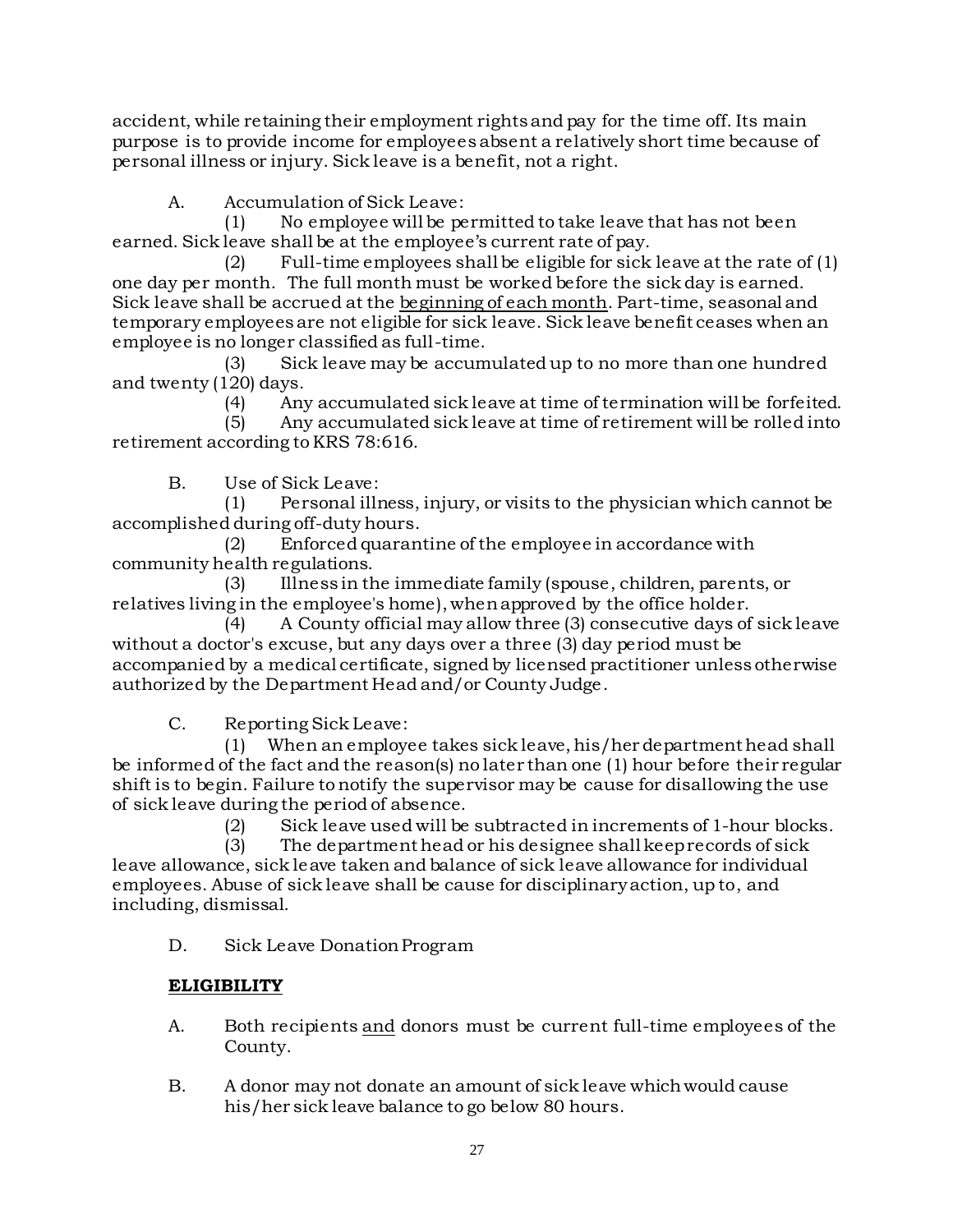C. An employee becomes eligible to receive donated sick leave at the point in time when all five of the criteria below are met:

(1) The employee or member of his/her immediate family suffers from a "medically certified" illness, injury, impairment, or physical or mental condition which has caused, or is likely to cause, the employee to go on leave for at least ten consecutive working days;

(2) The employee's need for absence is certified by a licensed practicing physician;

(3) The employee has exhausted all his/her available paid leave;

(4) The employee has complied with administrative regulations governing the use of sick leave; and

(5) Obtained written permission from co-worker(s) to have a specified number of hours transferred to the requesting employee.

**NOTE:** Participation in the Sick Leave Sharing Program is at the discretion of the employee and requires approval of the County Judge or Elected Official.

# **SECTION 5.31 Family and Medical Leave Act (FMLA)**

A. FMLA provides entitlement for up to 12 weeks of job protected, unpaid leave, during any twelve-monthperiod for the following reasons:

(1) The birth of a son/daughter or care for newborn child;

(2) The placement of a son/daughter for adoption or foster care;

(3) Care for the employee's spouse, son/daughter, or parent with a serious health condition;

(4) The employee's own serious health condition.

B. **Qualifying Exigency Leave** FMLA requires that employers provide employees up to 12 weeks of leave in a 12-month period to tend to any "exigency" resulting from a service member's call to duty in a foreign country. The new FMLA regulations clarify that exigency leave may be taken by eligible employees (consisting of not only a spouse, son, daughter, or parent, but also "next of kin" — the next nearest blood relative) while their spouse, son, daughter, or parent is on active duty or call to active duty status in the National Guard or Reserves, or if the family member is a retired member of the Regular Armed Forces or the Reserves. An employee whose family member is on active duty or call to active duty for the Regular Armed Forces does not qualify for this leave. Qualifying exigencies include short-notice deployment, military events and related activities, childcare and school activities, financial and legal arrangements, counseling, rest and recuperation, post-deployment activities, and additional activities.

C. **Military Caregiver Leave** An eligible employee is entitled to 26 work weeks of leave in a 12-month period to care for a covered service member in the Armed Forces (including the National Guard and Reserves) who becomes ill or injured as a result of his or her military service. The 12-month period begins when the employee starts using her or his leave. This leave may only be taken once per injury but may be taken again if there are additional injuries. More than one family member may qualify.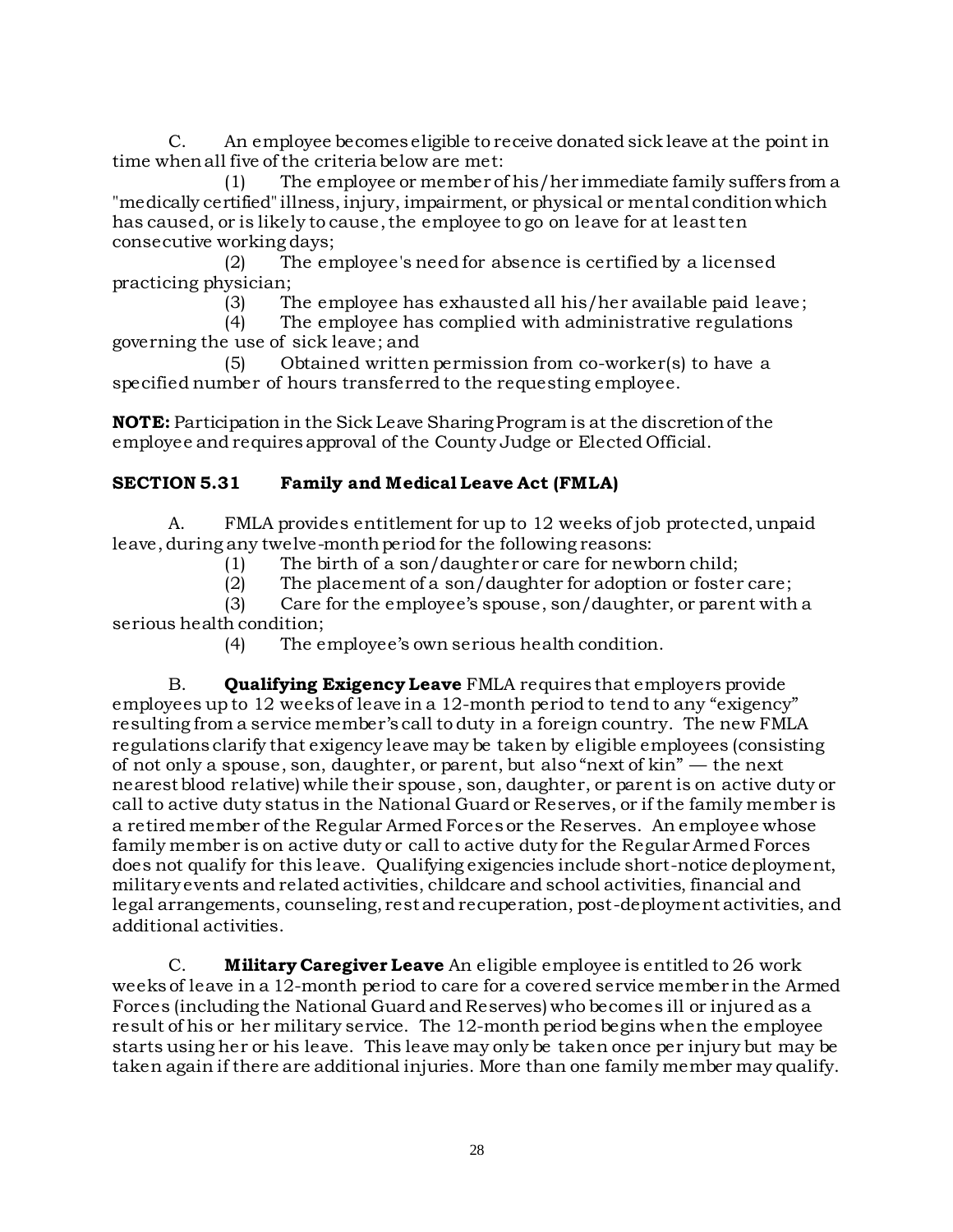D. If the employee was qualified for health insurance benefits when leave begins, the employer shall maintain health benefits for the employee in the same manner during periods of FMLA leave as if the employee continued to work, provided the employee pays the County monthly for any employee contribution, as provided in subsection F.

E. The employee can exhaust all accumulated sick leave and annual leave time while receiving FMLA leave.

**NOTE:** Worker's Compensation shall be designated as FMLA leave if the injury also qualifies as an FMLA qualifying event. If the injury qualifies as FMLA leave, then FMLA runs concurrently with the Worker's Compensation Leave.

F. Upon employee being granted FMLA leave, the employee must continue to pay his/her own employee contribution to the health insurance plan ordinarily required of an employee. The employer will continue to pay the contribution ordinarily paid by the employer under the current health insurance plan. In the event the employee contribution payment is not paid by the employee, the employer may terminate the health insurance benefits of the employee during FMLA leave. However, the employee may exercise their rights for COBRA benefits.

G. In order to qualify for FMLA benefits, the employee must have worked for the employer for at least 12 months prior to the commencement of benefits and worked at least 1,250 hours in the prior year. The 12-month period need not be consecutive. Employment prior to a break in service of more than 7 years need not be counted unless the break in service was occasioned by the fulfillment of National Guard or Reserve Military Service Obligations.

H. Upon the employer granting FMLA leave, the employee receives an entitlement up to 12 weeks of job protected unpaid leave during any 12-month period. The fixed 12 month "leave year" shall commence July 1 of each year and conclude on June 30 of each year.

I. When the need for leave is foreseeable, the employee must give the employer at least 30 days written notice of his/her intent to receive FMLA leave benefits. If the leave is not foreseeable, the employee must provide written notice as soon as possible. The employer reserves the right to require medical certification of a serious health condition for the employee's health or a member of his/her family as defined herein. The employer may also require periodic written medical reports during the leave of the employee's health status, health status of his/her family as defined herein, as well as "fitness-for-duty" certification upon return to work from a health care provider.

J. "Serious health condition" means an illness, impairment, injury, or physical/mental condition that involves either:

(1) any period of incapacity or treatment connected with inpatient care in a hospital, hospice, or residential medical care facility, and any period of incapacity or subsequent treatment in connection with such impatient care; or

(2) continuing treatment by a health care provider which includes any period of incapacity that prevents the employee or family member from working,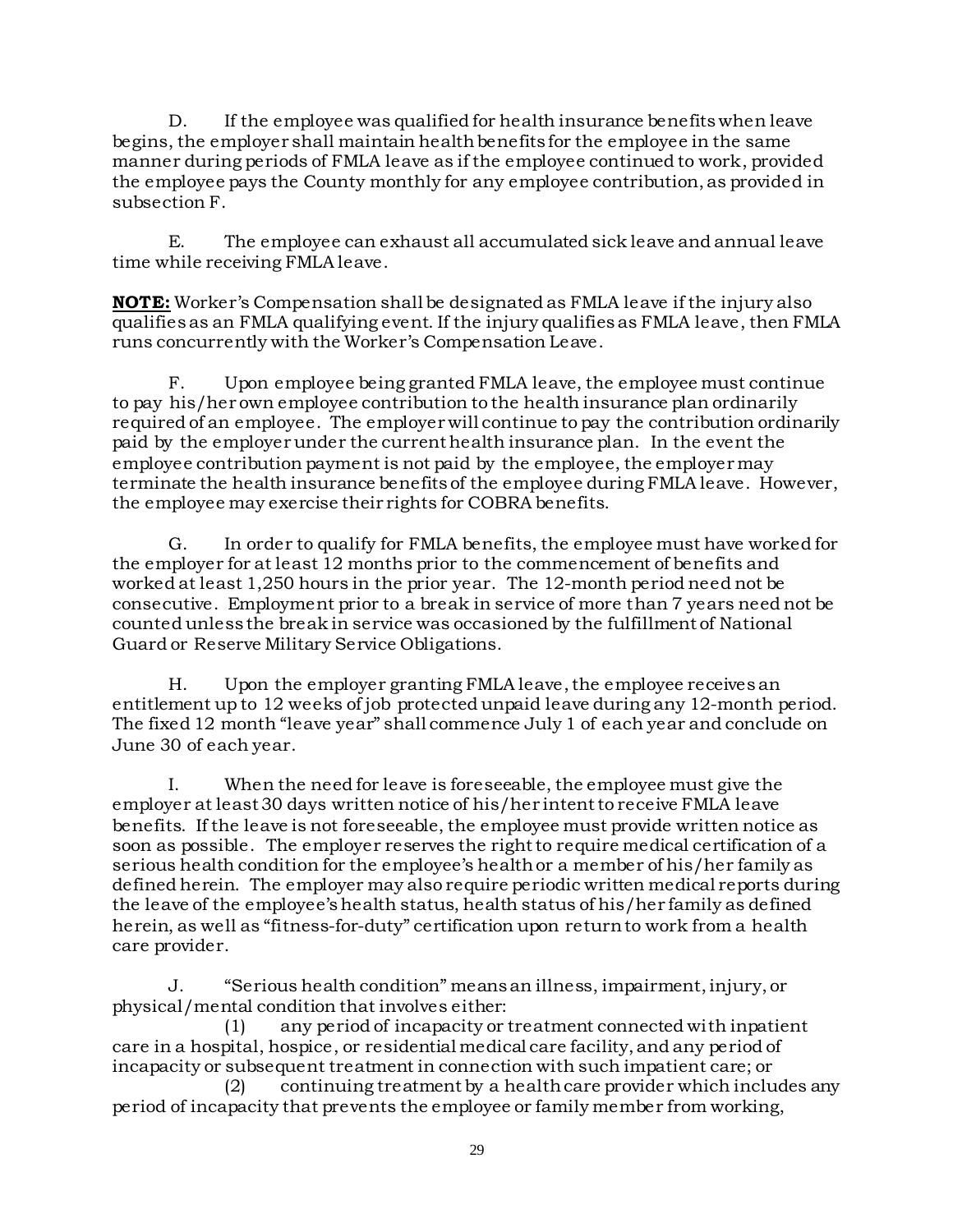attending school, or any other regular daily activity.

K. Any employee desiring to benefit from "donated sick leave" must be granted same and utilize same prior to applying for leave without pay under FMLA. Upon FMLA leave being granted to the employee, the employee may not participate in the donated sick leave plan until the employee has returned to work on a regular paid basis with a letter from a physician or health care provider stating that the employee is fit for duty.

L. Upon the employer granting leave without pay under FMLA, as provided for herein, the County Judge, Elected Official or department head shall authorize same in writing and provide the employee and the County Treasurer a copy of the written approval. All applications for leave without pay and all approvals of same, not in writing, shall disqualify the employee from health benefits otherwise provided herein.

# **SECTION 5.32 Bereavement Leave**

A. All full-time employees may receive bereavement leave in the event of a death in the immediate family up to (3) three paid working days.

B. Immediate family for this purpose shall be deemed to include the parents, grandparents, spouse, children, brothers, sisters, father-in-law, mother-inlaw, stepfather, stepmother, step children, aunts, uncles, and other family members with the approval of the Department Head or his designee.

C. In the event an employee desires to extend leave beyond three (3) working days due to a death in the immediate family, the employee may use sick leave, vacation leave, or time without pay upon receiving approval.

### **SECTION 5.33 Special Leave**

A. In addition to authorized leaves, the official holder may authorize an employee to be absent, without pay, for personal reasons for a period or periods not to exceed 30 working days.

B. Leave of absence without pay will not be granted until all vacation leave has been exhausted.

C. Request for leave for personal reasons shall be submitted in writing to the County Judge or Elected Official, stating reasons for the request, the date the leave shall begin and the probable date of return.

D. An employee who has been on leave without pay status for thirty (30) working days may be terminated. The County Judge or Elected Official shall have the authority to make exceptions to this rule.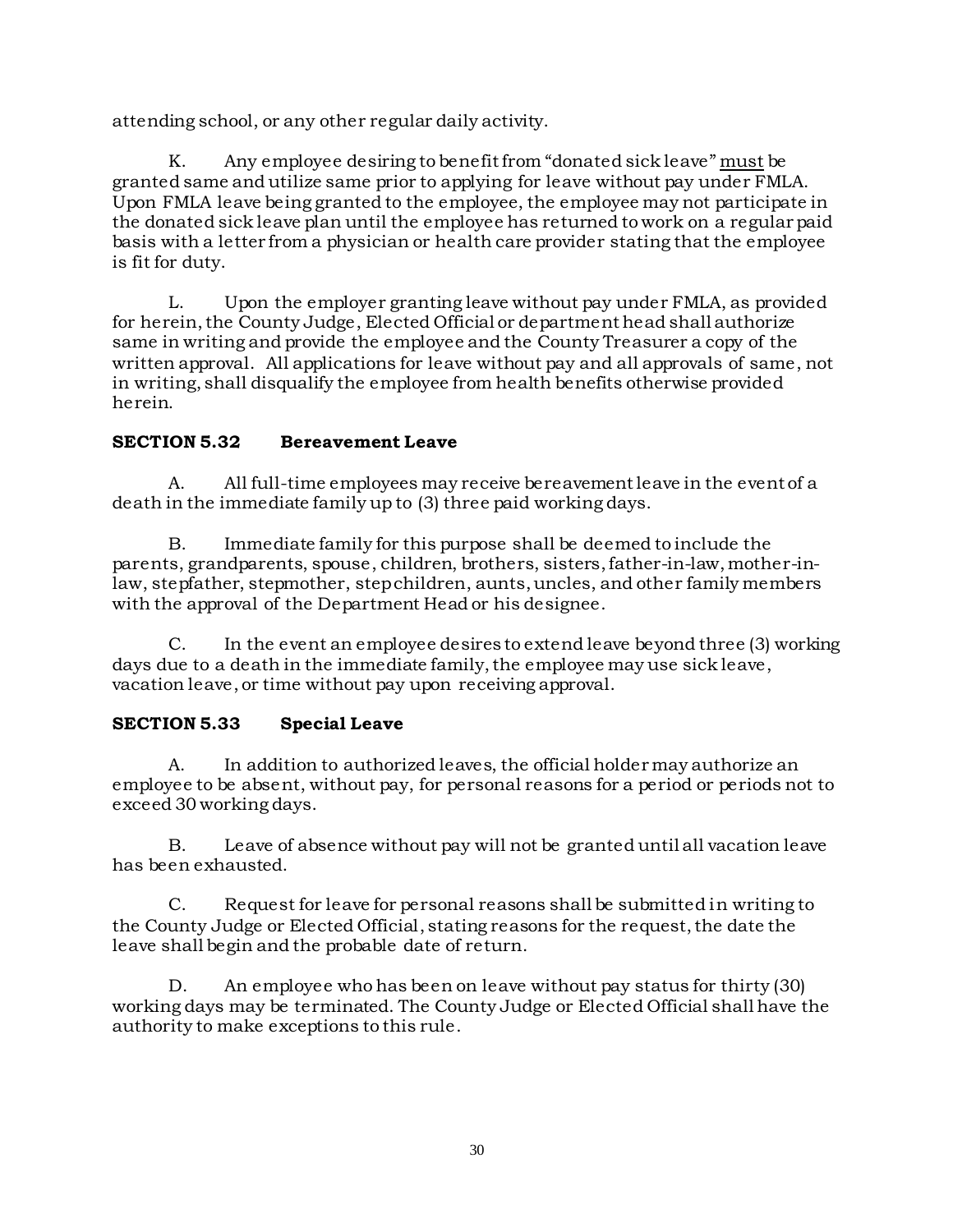#### **SECTION 5.34 Maternity Leave**

A. The County Judge or Elected Official may grant maternity leave based on standards set forth by FMLA policy for full-time employees with temporary disability due to pregnancy, childbirth, adoption, or any impairment thereof, and miscarriage for a period not to exceed six weeks. An additional period may be extended if requested by the employee's physician.

B. An employee granted maternity leave shall use any accrued sick leave and vacation time with the remaining periods as time off without pay.

C. The employee must notify the County Judge or Elected Official as far as possible in advance of the employee's intention to request Maternity Leave, including approximate dates, in order to allow the County Judge or Elected Officialtime to prepare for any staff adjustments.

D. The maximum allowable Maternity Leave, including the use of sick leave, sick leave without pay, and leave of absence without pay is six (6) months. If the employee returns to work at any time prior to the six (6) months maximum, she will return to full time pay status at the regular salary without loss of seniority or fringe benefits.

E. The Calloway County Fiscal Court recognizes and approves the same allowable unpaid time off for Paternity leave that is outlined in the standards set by FMLA policy.

### **SECTION 5.35 Military Leave**

Pursuant to KRS 61.394 and 61.396, all employees of this county, or of any department or agency thereof, who are members of the National Guard or of any reserve component of the Armed Forces of the United States, or of the reserve corps of the United States Public Health Service, shall be entitled to leave of absence from their respective duties, without loss of time, pay, regular leave, impairment of efficiency rating, or of any other rights or benefits to which they are entitled, while in the performance of duty or training in the service of this state or of the United States under competent orders as specified in this section. In any one (1) federal fiscal year, officers or employees, while on military leave, shall be paid their salaries or compensations for a period or periods not exceeding twenty-one (21) calendar days. Any unused military leave in a federal fiscal year shall be carried over to the next year. Any unused military leave shall expire two (2) years after it has accrued. The employee shall give the County two (2) weeks' notice prior to the scheduled leave if time permits.

### **SECTION 5.36 Civil Leave**

A. Jury Duty: Upon receipt of the order requiring the employee to report for jury duty, the employee must show the order to the office supervisor. There will be no deduction from accumu1ated 1eave. The employee will be allowed to keep pay received for serving on a jury without deduction from full regular salary.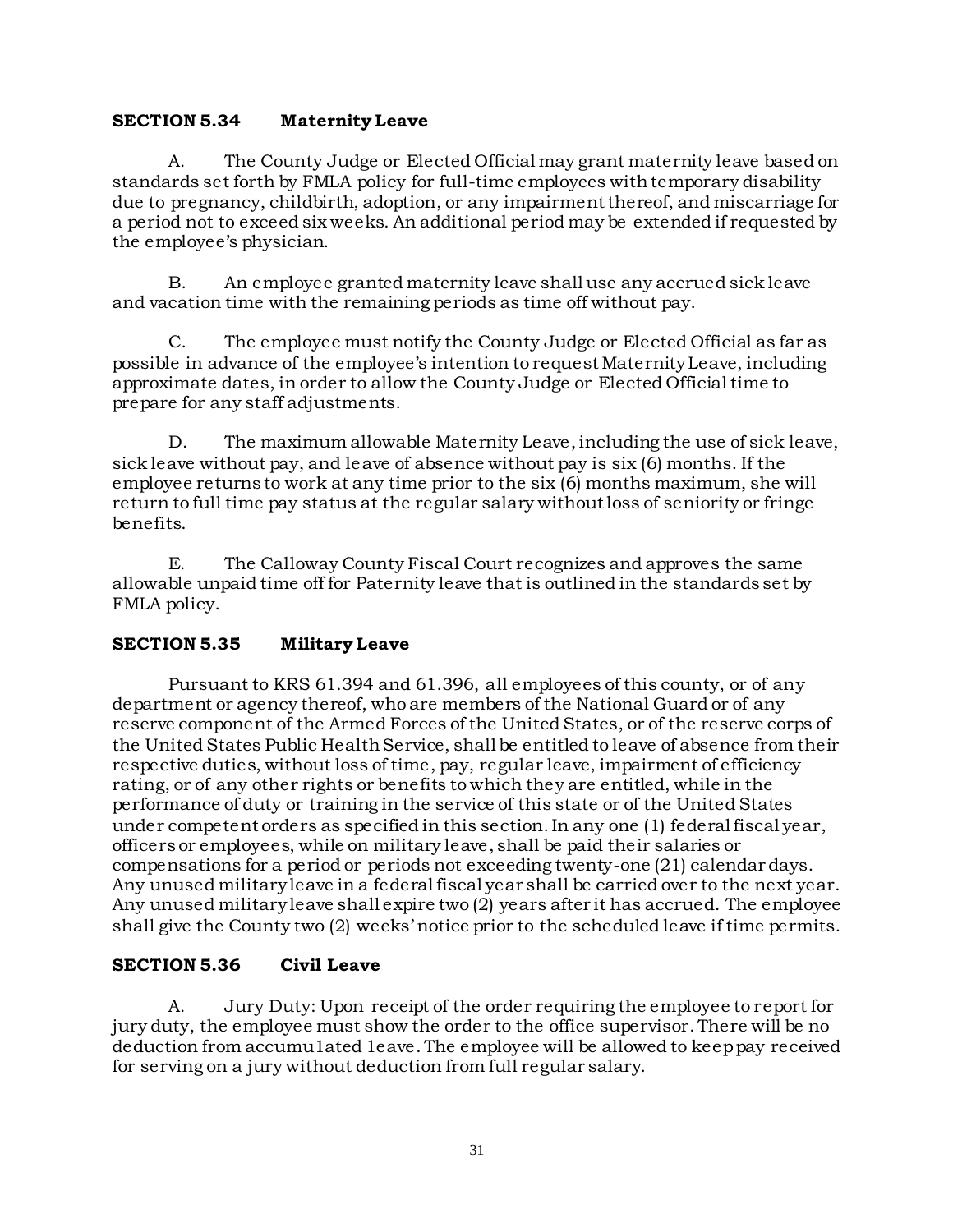B. Voting: Any person entitled to vote in any election in this state shall follow KRS 118.035 which states: employers are required to allow their employees a reasonable time, but not less than four (4) hours to cast his/her vote on election day or an established early voting day. The statute does require an employee seeking leave to cast a ballot to provide his/her employer with advance notice of at least one (1) day. For all county employees, the time off shall constitute unpaid leave.

### **SECTION 5.37 Court Appearance**

A. Upon receipt of the order requiring the employee to make a court appearance, the employee shall make arrangements with the employee's department head to comply with the order.

B. If appearing in an official capacity in connection with the County as an expert witness because of professional or observed knowledge, the employee's court time is considered working time and no charge is made against leave time.

C. If the employee is involved in a personal case, either as plaintiff or defendant in a suit not resulting from his duties with the County, he may be granted leave, but the time off he takes must be charged to his accrued vacation time or to leave of absence without pay.

# **SECTION 5.38 Overtime/Compensation Time**

- A. In order to determine whether an employee will receive overtime pay for hours worked in excess of 40 hours per week, each class shall be declared "exempt" (salary) or "non-exempt" (hourly) in accordance with the provisions of federal and state wage and hour laws.
- B. Employees in exempt classes shall not receive overtime pay.
- C. Employees in non-exempt classes shall receive overtime pay at a rate of one and one-half times the regular hourly wages for actual hours worked in excess of 40 hours already worked within any work week. However, nonexempt employees may be required by the supervisor to take off during the same pay period to avoid overtime hours.
- D. Overtime pay will only be granted for actual hours worked.
- E. Overtime work shall be approved in advanced by the immediate supervisor whenever possible and shall be kept at the minimum consistent with maintenance of essential services and the County's financial resources.
- F. No compensatory time shall be accrued by any employee for any reason unless authorized by the County Judge.

### **SECTION 5.39 County Vehicles**

A. County owned vehicles are to be used exclusively for county related business. County owned vehicles are to be left at the appropriate department at the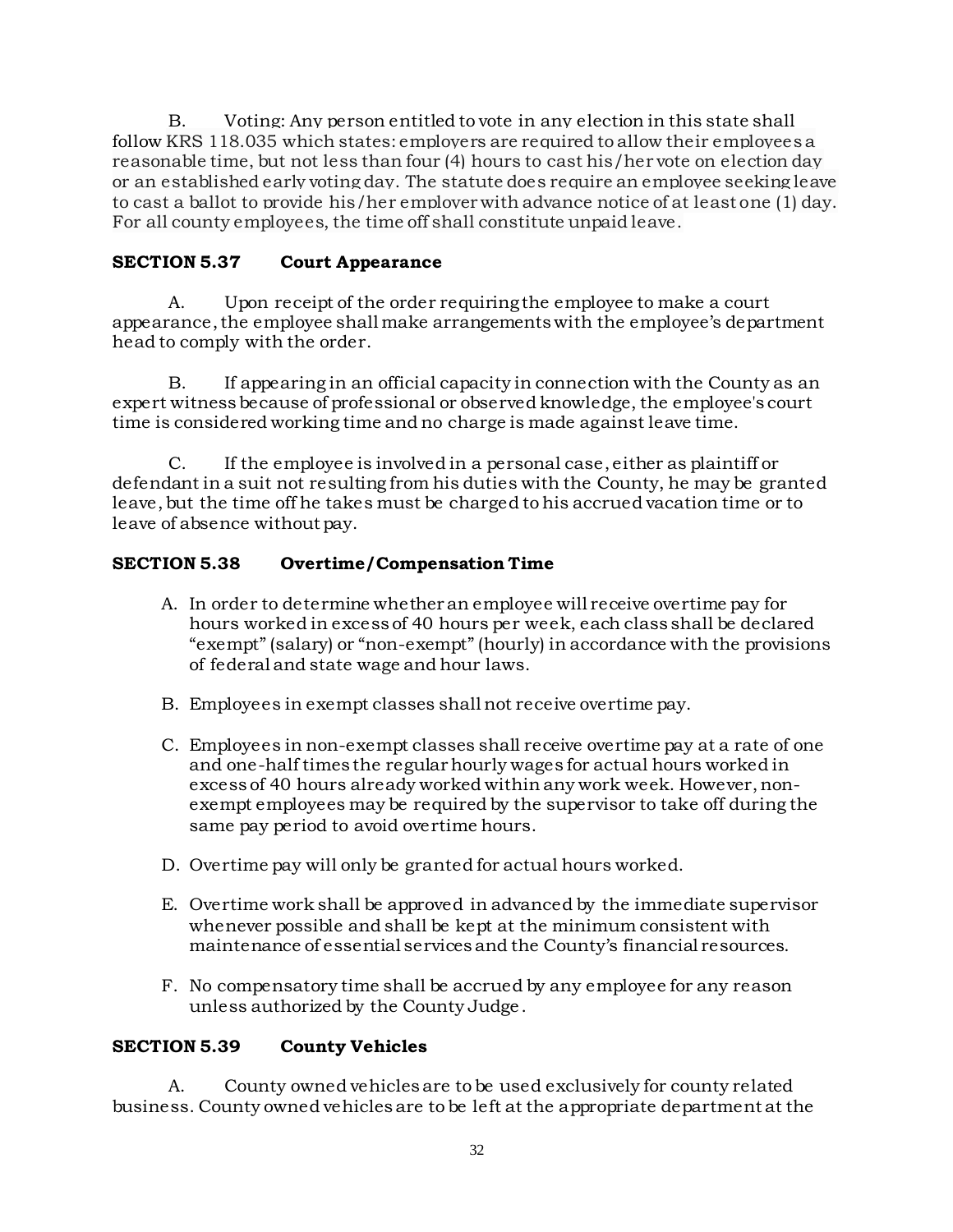end of each shift/day unless traveling over night to trainings or related County business. No car should be taken home over night, except for the following County vehicles:

- (1) Clearly marked police and fire vehicles
- (2) Ambulances and hearses
- (3) Unmarked law enforcement officer vehicles if officially authorized
- (4) Road Department vehicle with Fiscal Court approval

B. Employees driving a County vehicle must be in good standing with the Department of Transportation and further maintain a valid operator's license.

C. Anyone driving a County vehicle will be responsible for that vehicle in case of an accident. All accidents, traffic violations, theft or malicious damage involving a County vehicle must be reported immediately to the department supervisor and individual in the Judge's office responsible for insurance regardless of the extent of damage or lack of injuries. Such reports must be made as soon as possible but no later than 48 hours after the incident. Employees are expected to cooperate fully with authorities in the event of an accident. However, employees should make no voluntary statement other than in reply to questions of investigating officers.

D. Alcohol and drug testing shall be required, and refusal will result in automatic dismissal of the County employee.

E. Any employee found to be under the influence of alcoholic beverages or unauthorized drugs or controlled substances while operating a County vehicle or equipment shall be subject to dismissal from employment.

F. The County reserves the right to check any employee's motor vehicle report where that employee drives a county vehicle as a component of their employment.

G. It shall be the general policy that no County employee shall allow a "passenger" to ride in a County vehicle unless that passenger is a County employee, or the passenger represents County Government. Should an emergency exist, or extraordinary circumstances exist, it shall be permissible for a passenger to ride in a County vehicle. However, should such an event exist, the County employee allowing the passenger to ride in the County vehicle shall report same to his/her supervisor as soon as possible.

H. Any employee who is involved in an accident, the first "could have been prevented" accident will be on the County to pay the deductible and/or damage. If that employee has another "could have been prevented" accident within 5 years, the employee will pay the deductible and/or damage.

# **SECTION 5.40 Health and Hospital Insurance**

A. Comprehensive Major Medical - All full-time employees of the County are provided with a health insurance plan. The County and employee pay appropriate share of the cost of an individual policy, as determined annually by the fiscal court. County employees and/or elected officials may purchase additional coverage at group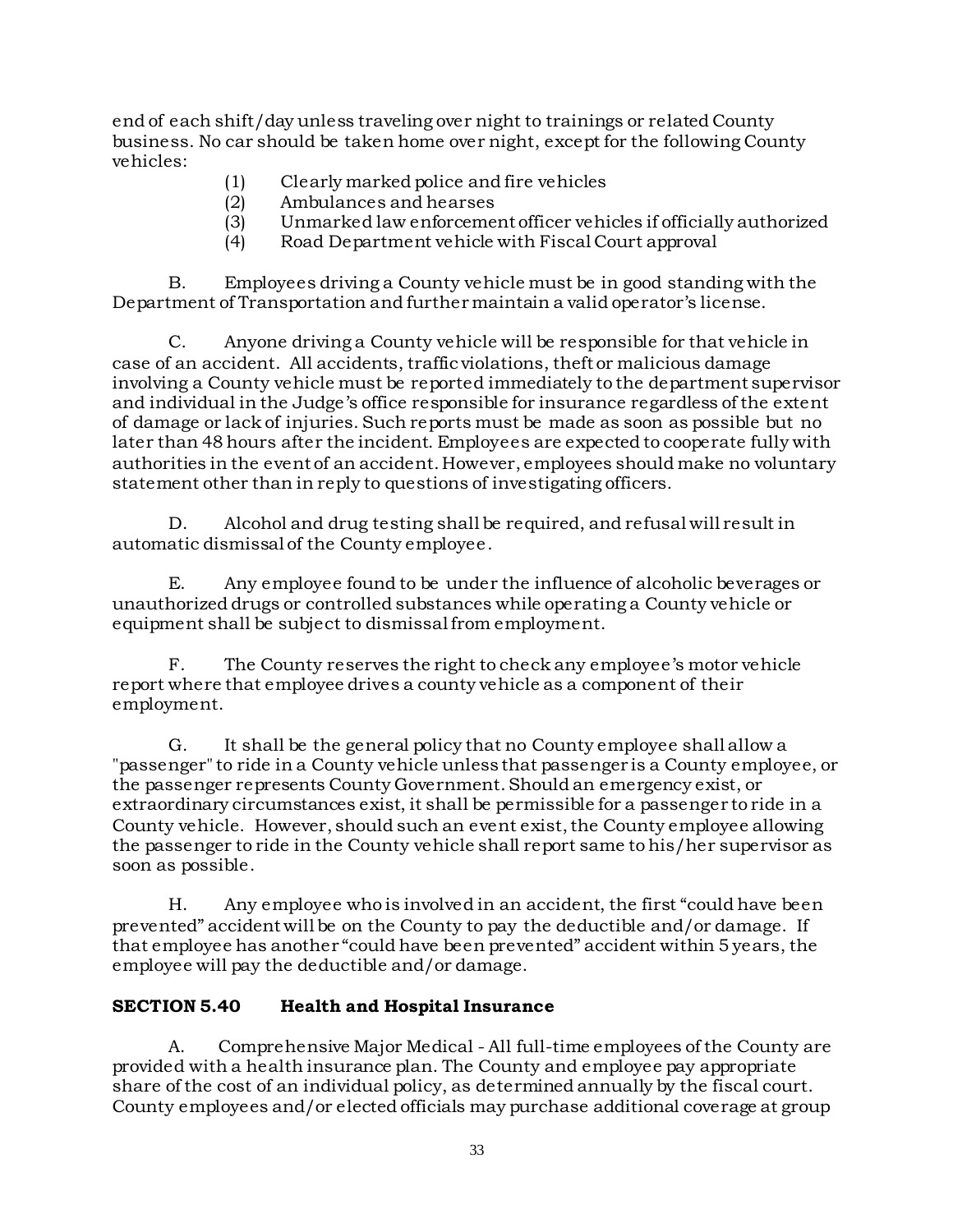rates.

B. All participating employees are subject to the terms and conditions of the group insurance plan provided by the county.

C. Eligibility for benefits is the first of the month following 60 days of employment or status change from part-time to full-time.

D. Additional supplemental plans are offered and may be purchased at the expense of the employee.

E. During plan year, employees who are receiving pre -tax deductions, will not be able to change or cancel benefits unless a "change in family status" occurs (as defined under the Internal Revenue Code), and the change is caused by and consistent with the change in family status. Examples: Marriage, divorce, birth/adoption of child, death of spouse or child, loss of job.

# **SECTION 5.41 Consolidated Omnibus Budget Reconciliation Act (COBRA)**

The Cobra Act requires employers sponsoring group health plans to offer employees and certain eligible dependents the opportunity to purchase a temporary extension of health coverage, at group rates, in certain instances when coverage under the plan would otherwise end. The County will follow its obligations under this federal legislation.

# **SECTION 5.42 Life Insurance**

A. The County provides full-time employees with a \$25,000 group life insurance policy which includes a \$25,000 accidental death and dismemberment component.

B. Employees may elect to purchase an additional \$10,000 dependent life insurance policy for their spouse and \$5,000 for each child at a cost determined annually by the agency.

C. Rates and amounts will be reviewed annually and are subject to change.

# **SECTION 5.43 W orker's Compensation Insurance**

Workers Compensation Insurance provides medical and hospitalization expense benefits as well as partial payment in lieu of salary for workers injured on the job. The County provides this form of insurance. All employees are required to report any accident or injury incurred on the job immediately to the supervisor. Failure to do so may and can result in lack of insurance for the employee and the county. If you are off work and receiving workers compensation benefits, you will be required to pay your portion of your health insurance premium to the county. Employees do not accrue sick days or vacation time while receiving workers compensation benefits.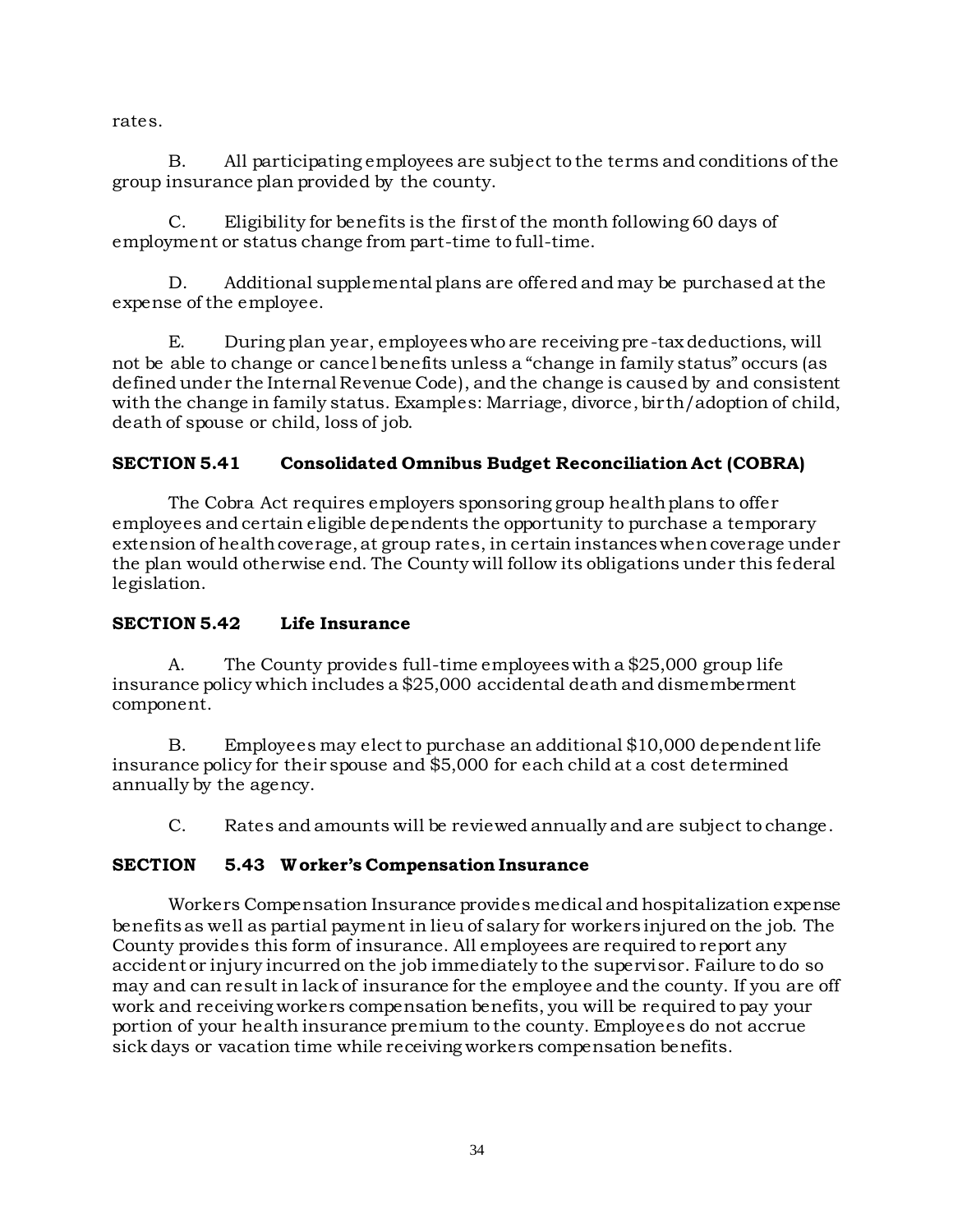#### **SECTION 5.44 Unemployment Insurance**

All employees are covered under this program. Calloway County pays 100% of the cost for this coverage. An individual who terminates his/her employment with the county may or may not be eligible to receive payments under this program, depending upon the circumstances involved in the termination.

#### **SECTION 5.45 Social Security**

The county and the employee both contribute to the social security program at rates specified by the U.S. Congress.

#### **SECTION 5.46 Liability Insurance**

The County maintains comprehensive liability insurance for all employees.

#### **SECTION 5.47 Deferred Compensation, 401K, Cafeteria Plans**

County employees may elect to participate in a Deferred Compensation Program, 401K Retirement Program, and a Cafeteria Plan. All costs related to participation in these programs are the responsibility of the employee.

#### **SECTION 5.48 Kentucky County Employees Retirement Program**

The provision of this program may change from time-to-time. The County shall conduct the retirement program in accordance with the guidelines and directives of the Kentucky Employees Retirement System (CERS). Currently, any employee that works over 100 hours per month must participate in the Kentucky Retirement System, unless exempted by KRS 61.637.

#### **SECTION 5.49 Employee Provisions Training and Career Development**

The County Judge may permit or direct the attendance of employees at meetings, conferences, workshops or seminars intended to improve the knowledge, abilities and skills of County employees. The County Judge may release an employee from his regular duties during work days to attend classes at a recognized institution of learning if, in the department head's judgment, such classes contribute favorably to the County's goals and objectives and the career development of the employees. Only state required and/or accredited training will be paid by the county unless authorized by the County Judge. All other education and/or training will be taken at the employee's expense. Training hours should not exceed a total of 80 hours in a calendar year. Travel to and from training will be paid at regular rate within the normal work schedule and only for actual travel time. Travel that falls outside of the normal work week will not be paid as over time or accrued as comp, but the employees work schedule can be adjusted to compensate for the travel within that calendar week.

#### **SECTION 5.50 Performance Evaluation**

The County Judge and/or each supervisor are responsible for appraising the performance and merit for personnel under their respective jurisdiction on an annual basis.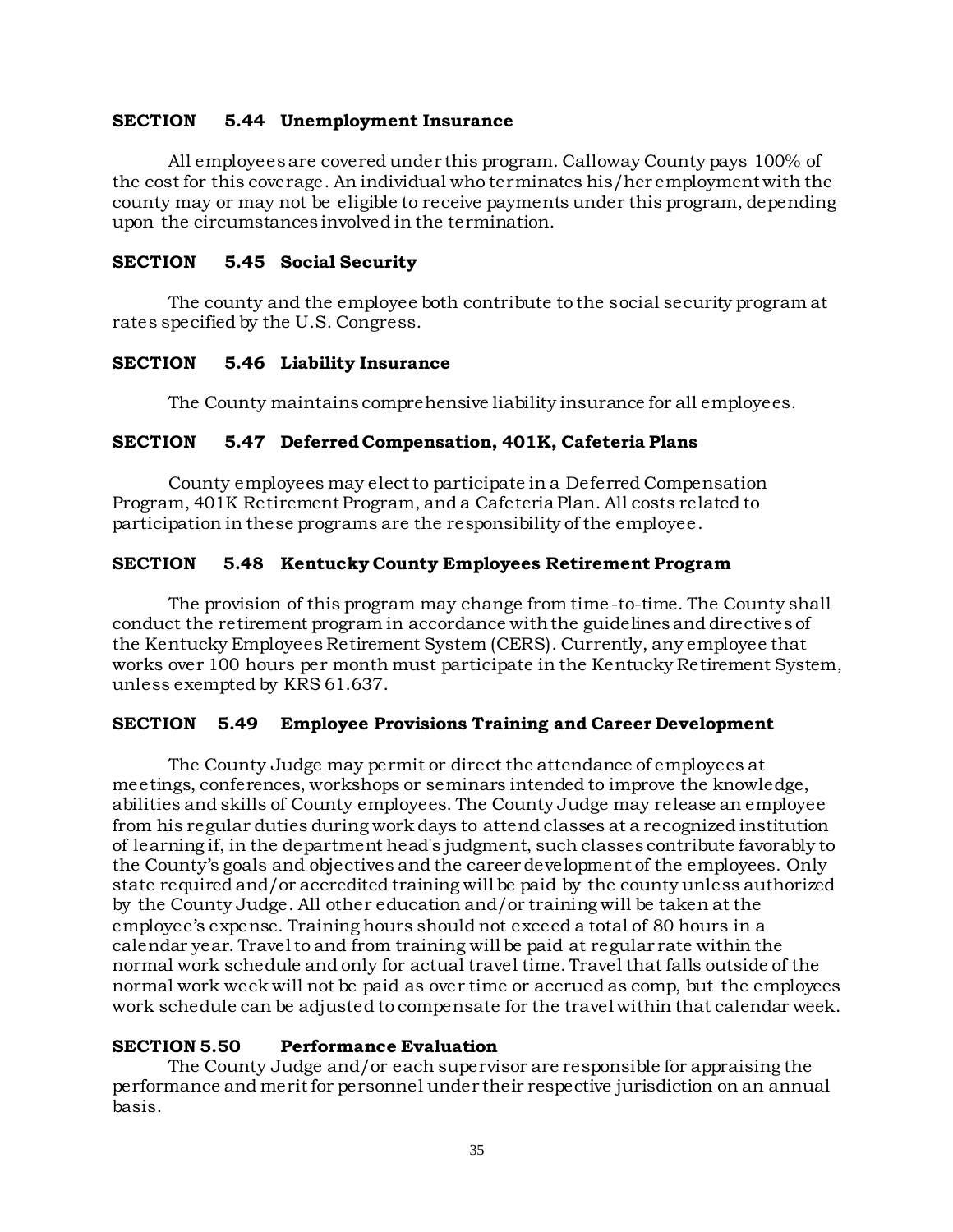#### **SECTION 5.51 Disciplinary Action**

It is the County's intention to work proactively with employees to correct performance or behavior problems before they escalate to an unacceptable level. Calloway County utilizes a progressive discipline system consisting of verbal, written reprimands, demotion or suspensions, and terminations. Department Heads are strongly encouraged to use the Employee Discipline Form (see attached form) and put a copy on file with Human Resources.

Grounds for disciplinary action of County employees, ranging from warnings to immediate dismissal, depending upon the seriousness of the offense in the judgment of the supervisor or office holder, shall include, but not be limited to the following:

(A) Dishonesty or falsification of records;

(B) Use of alcoholic beverages or drugs which affect job performance. This shall include the consumption of alcoholic beverages or drugs during working hours as well as the abuse of alcoholic beverages or drugs during non-working hours which, as a result of said abuse, affect the job performance of the employee during actual working hours;

- (C) Unauthorized use or abuse of County equipment or property;
- (D) Theft or destruction of County equipment or property;
- (E) Habitual tardiness, unauthorized/excessive absence, abuse of sick leave;
- (F) Disregard or repeated violations of safety rules and regulations;
- (G) Unsatisfactory performance of duties;
- (H) Disobeying a supervisor;
- (I) Performing outside work during working hours;

(J) Displaying or distributing campaign material for a political campaign during normal working hours; the placement of any campaign or political material on a County vehicle; or participating in political activities while on the job site or during normal working hours.

#### **SECTION 5.52 Suspension**

A. The County Judge may suspend, any County employee, with or without pay, for not more than thirty (30) calendar days, for the following reasons:

- (1) For disciplinary reasons;
- (2) While investigating charges or allegations against an employee.

B. Any suspended employee shall receive written notice of suspension. The notice shall state: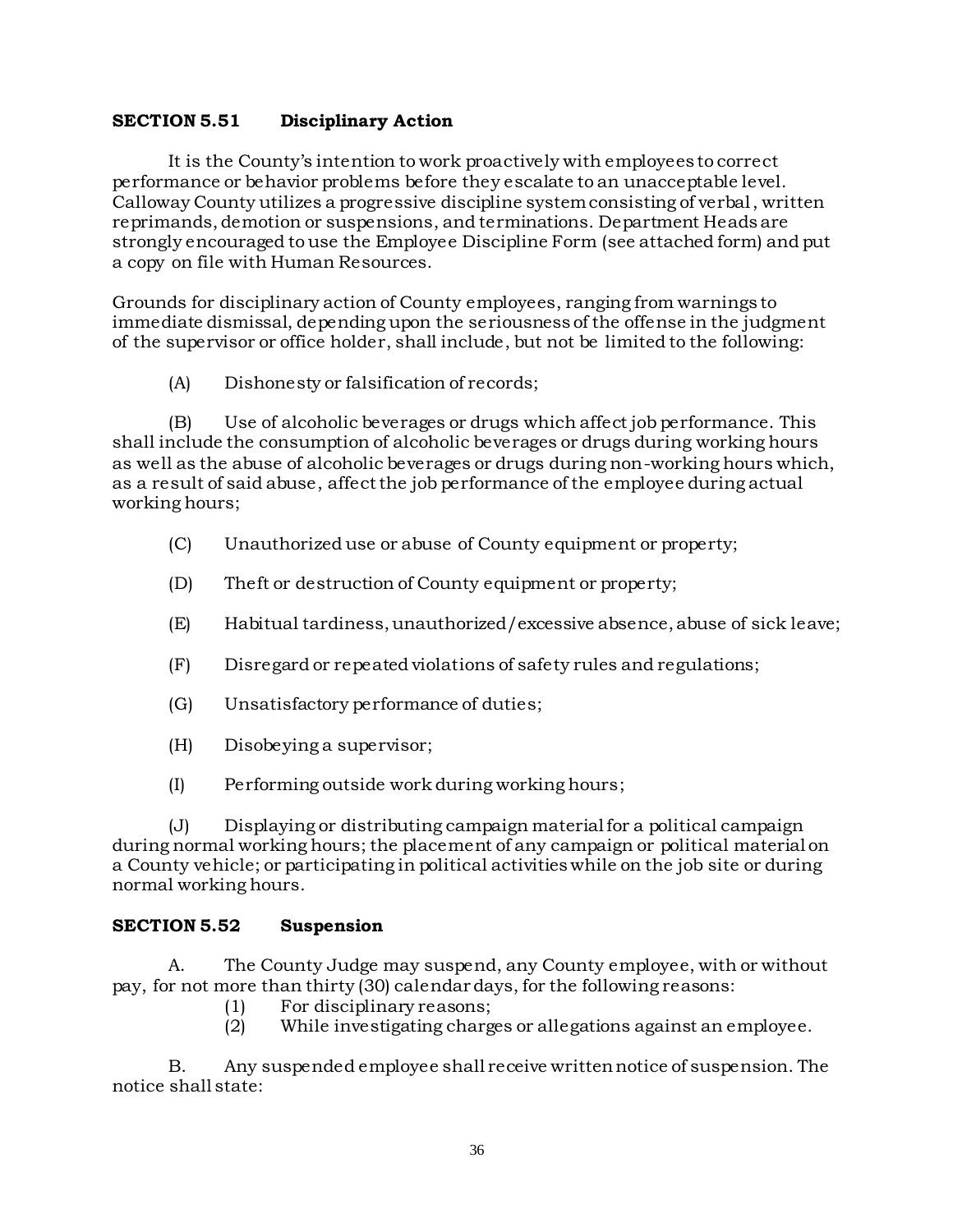- (1) The reasons for the suspension;
- (2) The duration of the suspension.

# **SECTION 5.53 Separation**

An employee may be separated by:

- (1) Dismissal;
- (2) Resignation;
- (3) Retirement;
- (4) Lay off due to lack of work or funds or abolishment of position.

# **SECTION 5.54 Dismissal**

- A. The County Judge, with Fiscal Court approval, may dismiss an employee.
- B. Written notice shall be given to the employee prior to dismissal.

# **SECTION 5.55 Resignation**

A. An employee shall, in order to resign in good standing, give the County Judge written notice at least two weeks before the date of the resignation is to take effect. The County Judge may agree to a shorter notice because of extenuating circumstances.

B. A resignation made without the notice required by these rules may be regarded as cause for denying the resigning employee future employment by the County.

C. An employee's resignation and the circumstances pertinent to it shall be recorded in his personnel file.

D. The employment date of an employee who resigns and is reinstated or is dismissed and is re-employed shall be the date of re-employment.

# **SECTION 5.56 Layoff**

A. The County Judge with the approval of the Fiscal Court may layoff County workers as needed because of lack of work or funds.

# B. In layoff

(1) The order of layoff shall be established by the Fiscal Court based on the needs of the County;

(2) Consideration shall be given to both the seniority and merit of the persons considered for layoff;

(3) Part-time, temporary and seasonal employees in a class of positions shall be laid off before other persons in the class are laid off.

C. Two weeks before the effective date of the layoff of a full -time employee, the County Judge shall:

(1) Notify the employee of the layoff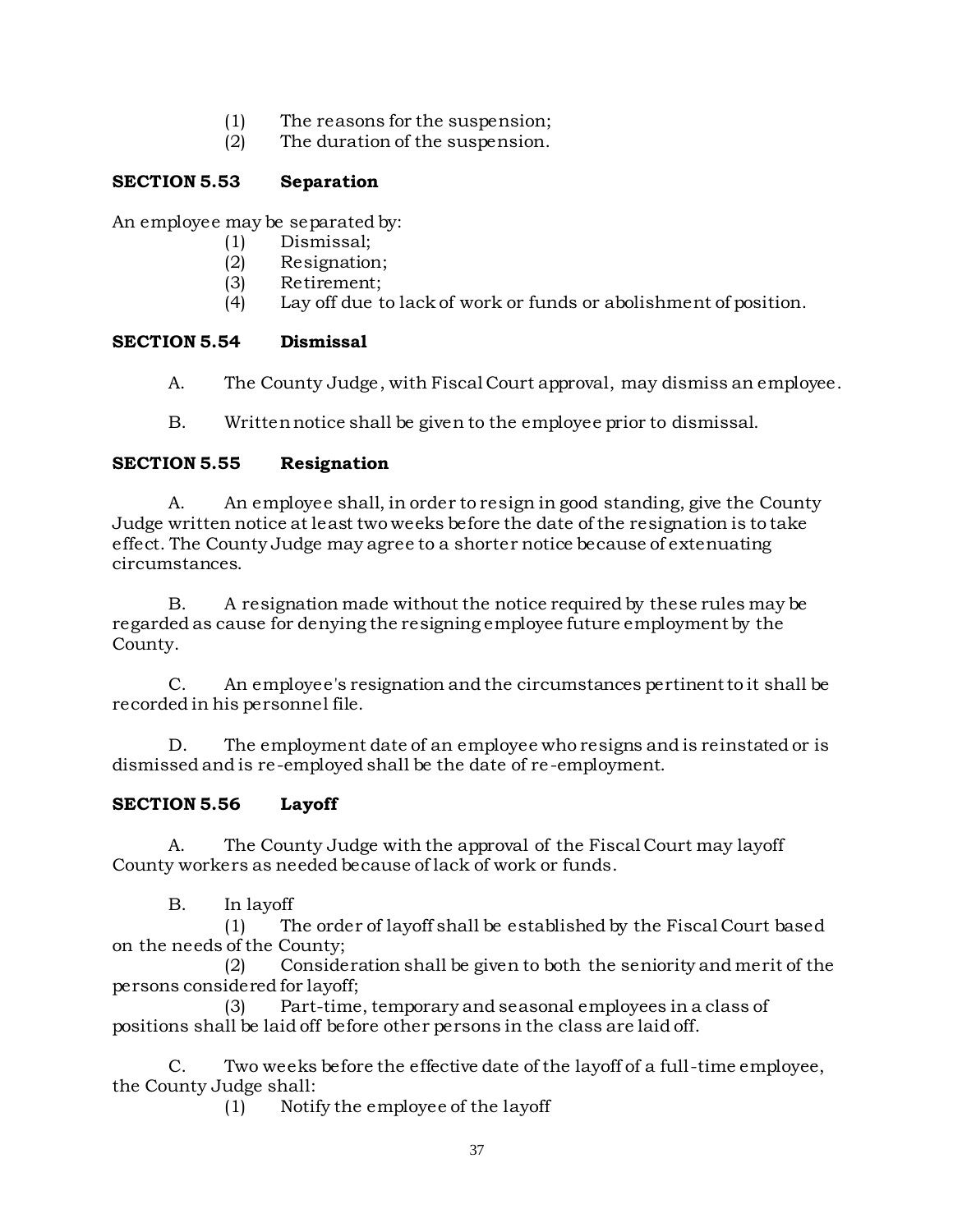- (2) Explain the reason for the layoff and the duration (if known)
- (3) Certify whether his service has been satisfactory
- D. A copy of the notice shall be retained in the employee's personnel file.

E. An employee who has given satisfactory service, and is laid off, shall be eligible for re-employment in other positions for which the employee qualifies, providing that employee meets the qualifications for the position and that the position is vacant and shall be entitled to any unused sick leave upon reemployment.

F. In the event of a temporary layoff due to a catastrophic event or mandatory government shut down employee may choose to file for unemployment.

# **SECTION 5.57 Reinstatement**

The County Judge with the Fiscal Court's approval:

- A. May re-employ any former employee:
	- (1) Who has resigned from County employment with a good record.
	- (2) Who has been laid off because of lack of work or funds.

B. Shall reinstate any employee who has been demoted or dismissed for a reason prohibited by local, state or federal employment regulations.

**NOTE:** It is the policy of the Calloway County Fiscal Court that they may rehire an employee to a full-time position where the employee has retired from the Kentucky Retirement System, and all requirements for successful employment, according the KRS 61.637, guidelines are completed.

### **SECTION 5.58 Miscellaneous Provisions**

A. For each County employee, a personnel file shall be maintained in the office of the Calloway County Judge. The supervisor will also maintain a file in the county office where the employee works.

- B. The file shall include, but not limited to:
	- (1) The employee's name;
	- (2) The title of his position;
	- (3) The department or office to which he is assigned;
	- (4) Salary;

(5) Changes in his status as a County employee; status changes must be documented on the employee data form and faxed to the County Judge's Office.

(6) Whatever additional information deemed relevant or required by this Administrative Code;

(7) Employee's application for employment.

# **SECTION 5.59 Political Activity**

Any employee while in the service of the County is not required to contribute to any political fund or be denied the rights of political activity. No employee of the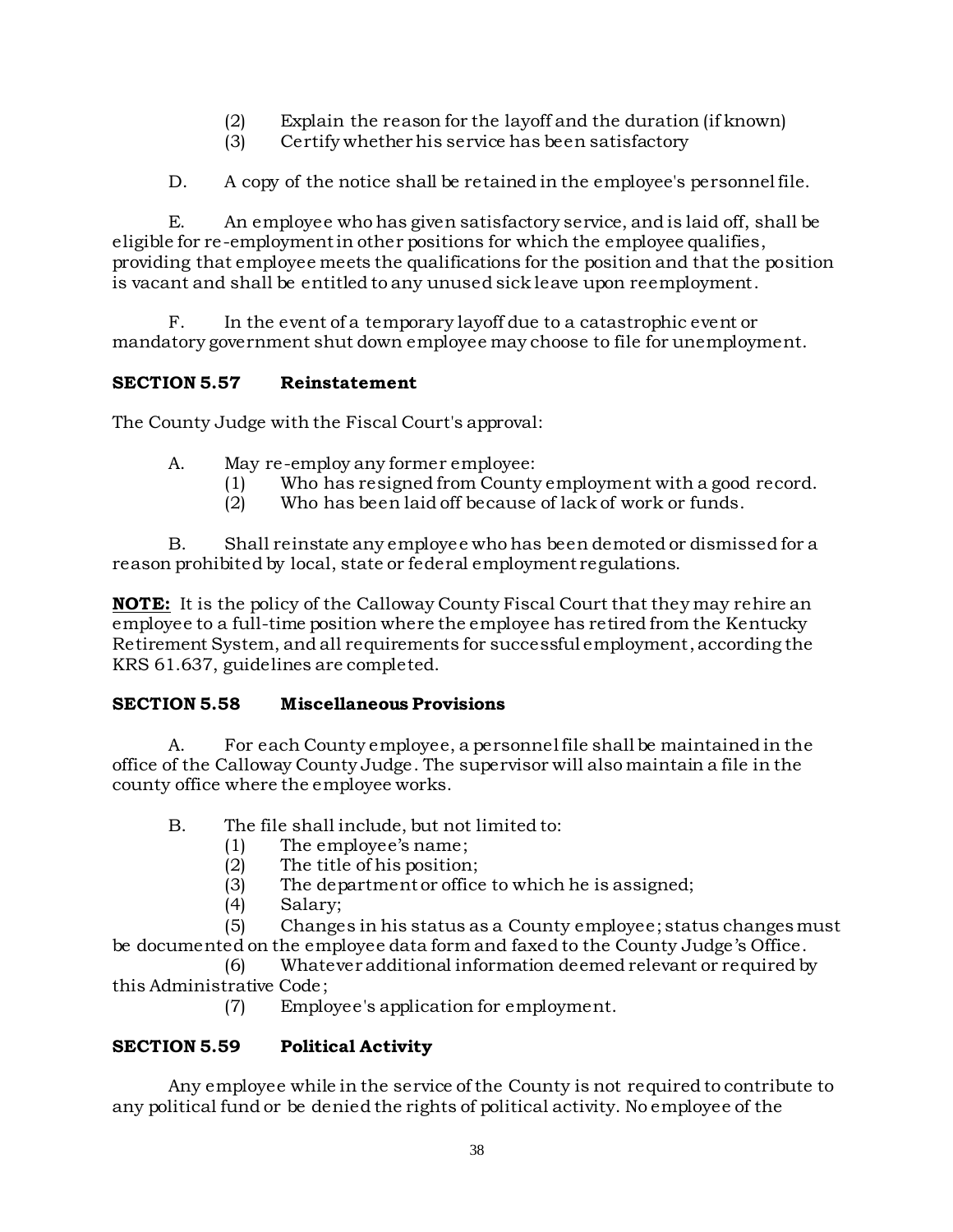County shall engage in political activity during his/her assigned duty hours or while in uniform. This section does not apply to Elected Officials.

# **SECTION 5.60 Harassment Policy**

The Calloway County Fiscal Court is committed to maintaining a work environment that is free of discrimination and harassment. In keeping with this commitment, the county will not tolerate harassing conduct that interferes with an individual's work performance, or that creates an intimidating, hostile, or offensive working environment by anyone, including any superior, co-worker, vendor, client or citizen.

Harassment based on race, color, religion, gender, national origin, sexual orientation, marital status, age, or physical or mental disability constitutes discrimination in the terms, conditions, and privileges of employment.

A. Purpose

(1) To advise employees that harassment is a violation of law.

(2) To clearly state that employees or employee applicants should not be subjected to unwelcome conduct, on or off the job, regardless of whether such action results from conduct of co employees, supervisory staff, department heads, the public or others.

(3) To provide for disciplinary action in the event this policy is not followed.

B. Policy

(1) Harassment is verbal, physical, or visual conduct that denigrate or shows hostility or aversion toward an individual because of his/her race, color, religion, gender, national origin, age or disability, or that of his/her friends, or associates, and that has the purpose or effect of creating and intimidating, a hostile or offensive work environment, unreasonable interfering with an individual's performance, or otherwise adversely affecting an individual's employment opportunities.

(2) Examples of harassing conduct include, but is not limited to, the following:

a. Epithets, slurs, negative stereotyping or threatening, intimidation, or hostile acts, that relate to race, color, religion, gender, national origin, age or disability.

b. Written or graphic material that denigrates or shows hostility or aversion toward an individual or group because of race, color, religion, gender, national origin, age or disability that is placed on walls, bulletin boards, or elsewhere on the employer's premises, or circulated in the workplace or electronically.

(3) Sexual harassment is defined as unwelcome sexual advances, requests for sexual favors, and other verbal or physical conduct of a sexual nature when:

a. Submission to such conduct is made either explicitly or implicitly a term or condition of an individual's employment;

b. Submission to or rejection of any such conduct by an individual is used as the basis for employment decisions; or

c. Such conduct has the result of unreasonably interfering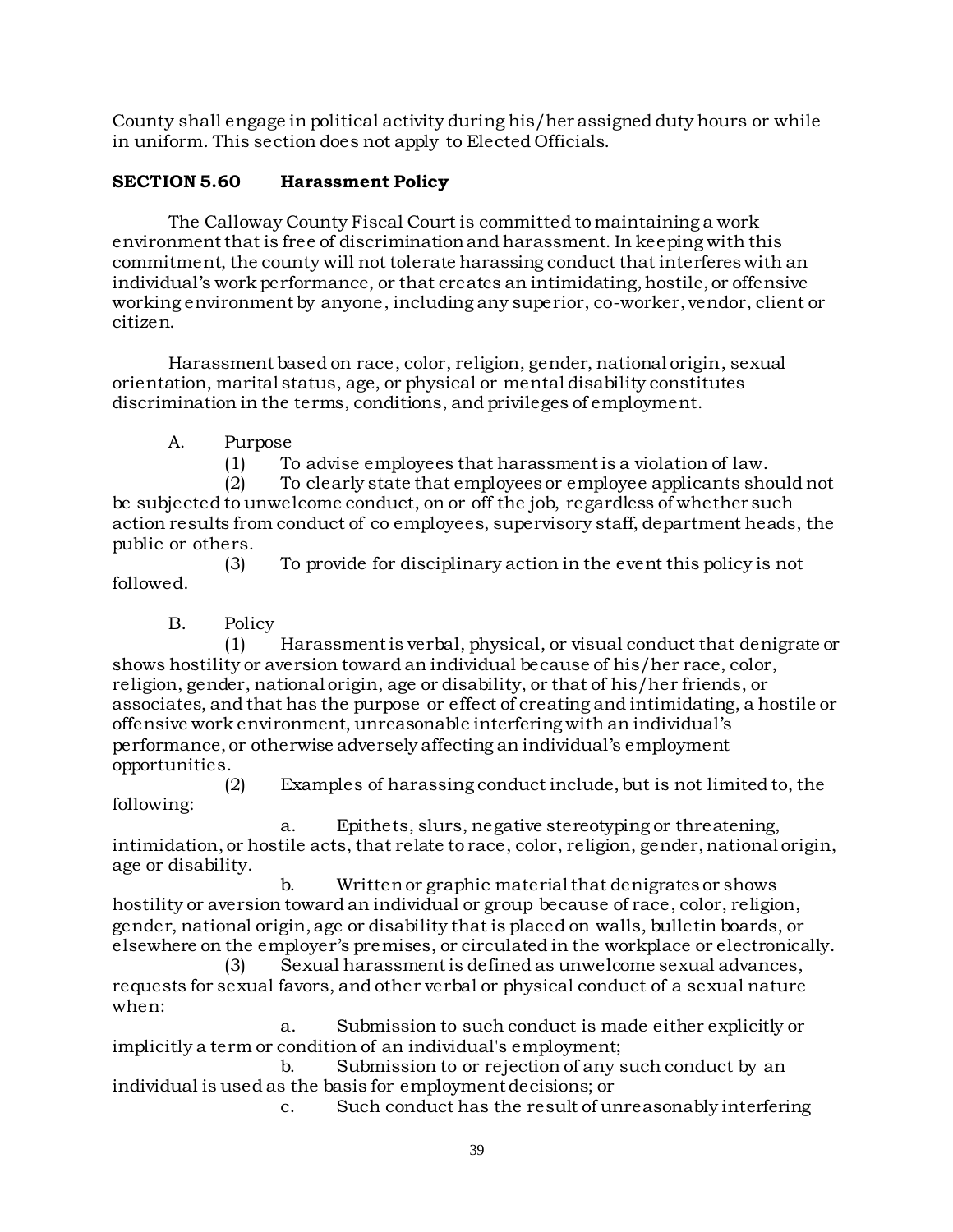with an individual's work performance or creating an intimidating or offensive work environment.

|           | (4) |                | Examples of specific conduct, include but are not limited to: |
|-----------|-----|----------------|---------------------------------------------------------------|
|           |     | a.             | Sexual propositions, proposals, innuendo, obscene             |
| language; |     |                |                                                               |
|           |     | b.             | Visual displays of sexually explicit or suggestive materials; |
|           |     | $\mathbf{c}$ . | Sexually explicit or suggestive comments, jokes, teasing,     |
| etc.;     |     |                |                                                               |
|           |     | d.             | Sexually explicit or suggestive gestures;                     |
|           |     | е.             | Sexually explicit or suggestive e-mail;                       |
|           |     | f.             | Using the internet to view sexually explicit or suggestive    |
| material; |     |                |                                                               |
|           |     | g.             | Viewing or showing sexually explicit videos;                  |
|           |     |                |                                                               |

h. Touching co-workers in sexually suggestive or explicit manners; Removal of clothing that involves actual or threatened physical conduct or that involves a sexually explicit or suggestive element.

(5) The activities described above are prohibited on the part of all employees, department heads, supervisors and all elected county officials. It is not necessary that there be a supervisory relationship between the involved persons for the activity to be unlawful.

(6) Any employee or employee applicant who feels that he or she has been subjected to any prohibited activity described above, should report the incident immediately to his or her immediate supervisor or the County Judge. If the immediate supervisor is involved in the activity, the violation should be reported immediately to the County Judge. In the event the County Judge is the subject of the problem, the employees should notify the County Attorney. All resulting investigations shall be kept confidential, to the fullest extent practicable by the County.

(7) Any employee violating this policy will be subjected immediately to disciplinary action ranging from a written warning to discharge, depending upon the nature and severity of the violation in this case.

(8) In addition, capricious and unfounded charges of sexual harassment by an employee may be a cause for disciplinary action. Refusal by a supervisor to act in legitimate cases of harassment may be a cause for disciplinary action.

### **SECTION 5.61 Drug Free W orkplace**

It shall be the policy of the Calloway County Fiscal Court that its workplace shall be drug-free in compliance with the Drug-Free Workplace Act of 1988 (PL 100- 690, Title V, Subtitle D), including any future amendments. This publication provides details of this policy, a statement on dangers of drugs in the workplace, sources of information and assistance and is the basis of a form each employee is required to sign assuring compliance.

It is the policy of Calloway County that no county employee shall engage in unlawful manufacture, distribution, dispensing, possession, or use of a controlled substance in the workplace. Controlled substances mean a controlled substance in schedules I through V of the Controlled Substances Act (21 U.S.C. 812), and as further defined by regulation at 21 CFR 1308.11 through 1308.15, including any future additions or amendments.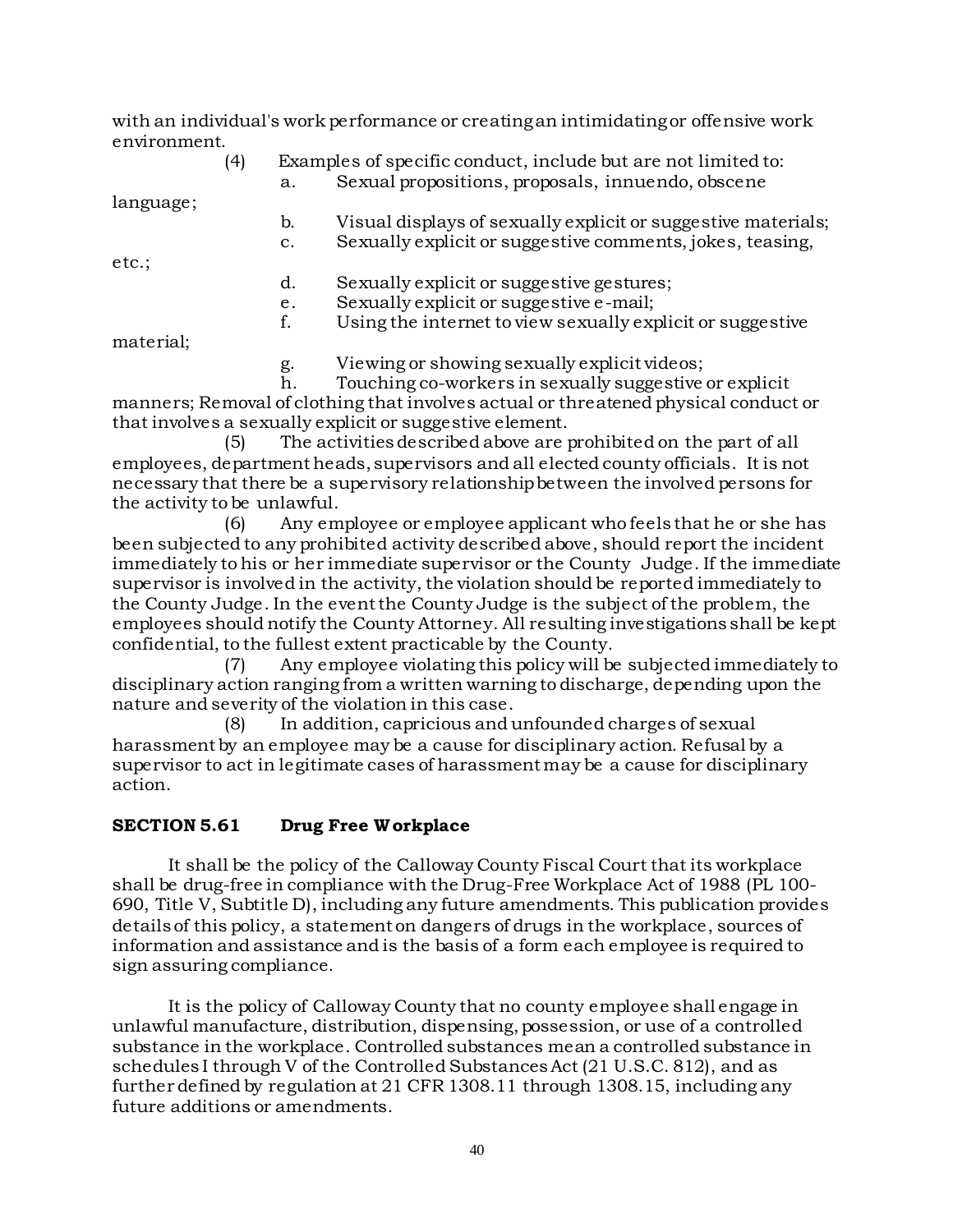#### A. Purpose

Consistent with the County's policy to maintain a safe, healthy drug-free work environment in compliance with the Drug Free Work Place Act of 1988 and the Omnibus Transportation Employee Testing Act of 1991 (Rev. Oct. 2000), and in the interest of assuring the safety sensitive positions that do not abuse alcohol or illegal drugs, the following policies are adopted and strictly adhered to by Calloway County. For purposes of complying with federal drug and alcohol regulations, the substance abuse testing procedures for employees covered by the Omnibus Transportation Employee Testing Act of 1991 (Rev. Oct. 2000) (Commercial Driver's License) shall be established and administered separately from the county's overall substance abuse testing program.

### B. Statement of Purpose

(1) INTRODUCTION. The purpose of this drug and alcohol policy is to intervene with employees who may be working in an impaired condition or under the influence that may harm themselves, fellow employees, the public or the County. "Drug or alcohol induced impairment" or "under the influence" under this policy includes impairment as a result of: (a) over-the-counter drugs; (b) prescribed drugs; (c) illegal drugs; or (d) alcohol.

(2) POLICY STATEMENT. It shall be the policy of the County that any county employee found to be in the possession of, under the influence of, impaired by, using, selling, offering for sale, or trading (whether or not for profit or pecuniary gain) drugs or alcohol during working hours or on County property will be subject to disciplinary action, up to and including immediate discharge. Nothing contained in this policy shall make an employee subject to discipline for mere possession of an over-the-counter drug or prescribed drug for an employee if taken as prescribed by their physician. However, if the prescribed drug affects the employee's ability to operate machinery, then the department head may temporarily reassign them to another position, if available.

All employees shall be provided a copy of this policy and procedure. (See Addendum) The County shall contract annually with a licensed facility to perform drug and alcohol testing.

# **SECTION 5.62 Smoking Policy**

The Calloway County Fiscal Court requires employees to comply with all local ordinances. The City of Murray has a Smoke-Free Ordinance No. 2018-1757, which prohibits smoking in all enclosed public spaces and places of employment within the City Limits. In addition, smoking will not be allowed in parking lots and areas within 15 feet of entrances in the city. In order to be consistent among all departments, Calloway County employees shall not smoke in any County building. Smoking includes cigarettes, cigars and e-cigs/vapors. In addition, employees may only smoke in designated smoking areas as identified by their department heads with approval by the County Judge.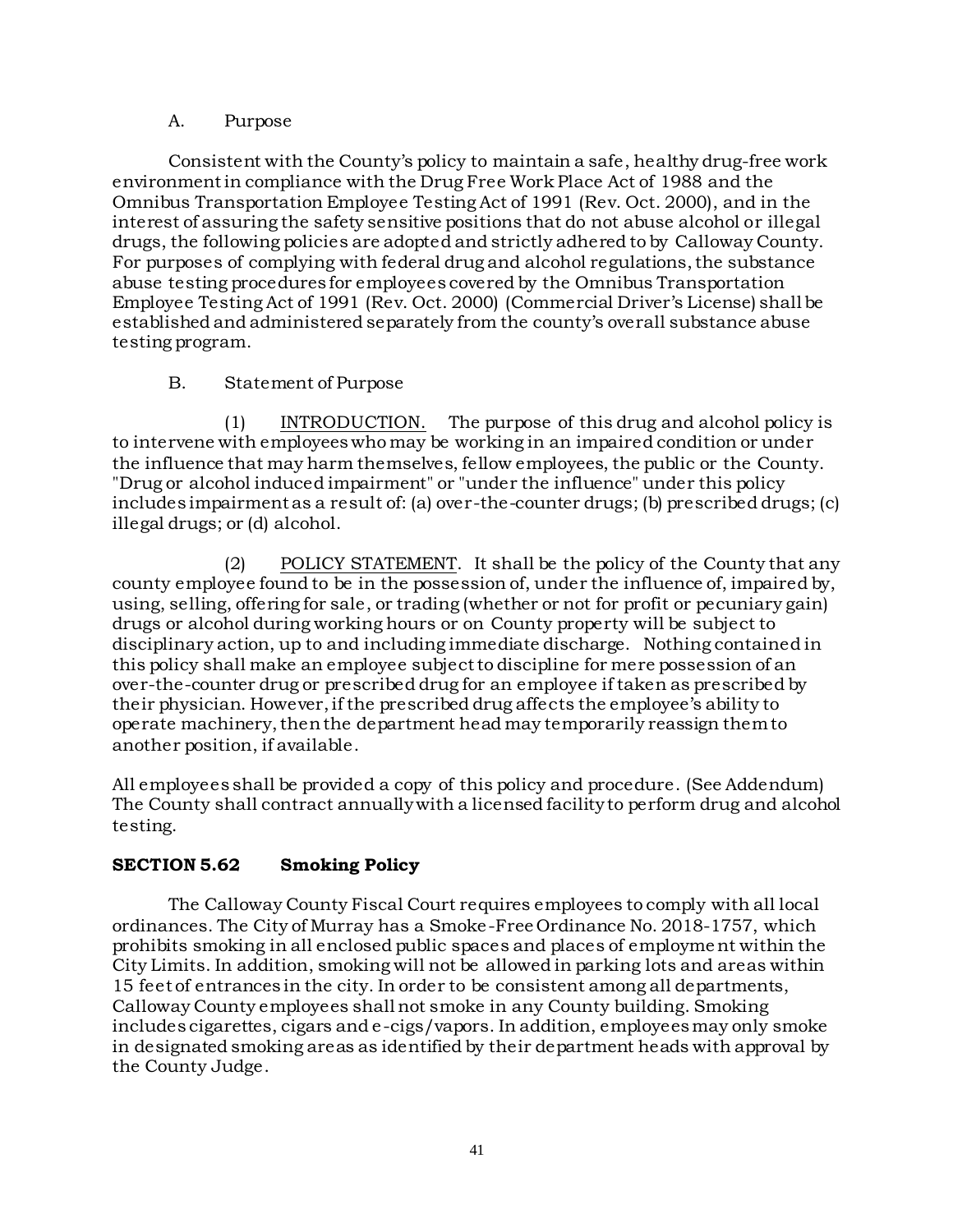#### **SECTION 5.63 Dress Code**

The Calloway County Fiscal Court requires all employees to adhere to dress code standards that exude a professional standard as well as ensures safety and OSHA compliance. Calloway County employees are expected to be neat, clean and well-groomed while performing professional duties. The standard applies to all county employees including full-time, part-time, seasonal, temporary, and interns:

**Administrative Personnel Attire:** All non-uniform personnel are expected to wear standard business professional or casual attire that is consistent with standards for a professional environment at all times as set forth by Department Supervisor.

**Uniformed Personnel Attire:** All uniformed personnel are expected to wear the uniforms set forth for the department by the Supervisor. Uniforms are expected to fit properly, be clean and well maintained at all times.

#### **SECTION 5.64 Expense Reimbursement**

A. Guidelines

Subject to budgetary limitations, any officer or employee of the County incurring expenses for approved travel on behalf of the County shall be reimbursed for allowable out-of-County travel expenses as follows:

(1) Costs: Reimbursement for actual amount of room only. No room service, movies, etc. will be reimbursed. Request government discount rates when possible.

(2) Meal Costs: An employee shall be reimbursed for meals only if the employee's travel is outside of his/her required work area. If meal expenses are included in registration fees, duplicate meals are not reimbursable. Amount for those daily allowances are as follows: Breakfast - \$8.00, Lunch – \$10.00, Dinner - \$14.00 upon submission of travel voucher.

(3) Mileage: The mileage reimbursement rate is set at 5 cents less than the Federal Rate if traveled by a personal vehicle. The rate is updated January 1, April 1, July 1 and October 1 of each calendar year. This information can be found on this website: <https://www.irs.gov/tax-professionals/standard-mileage-rates>

(4) Air Fare: Lowest coach fare. County Judge approval required.

(5) Other Expenses: Tolls, parking and similar expenses. Expenses shall be necessary and reasonable. No expenses shall be reimbursed which are not directly related to job related purposes or other County business purpose and must include receipt. Elected Officials may approve additional reimbursements for special circumstances.

(6) Conference and registration fees shall be approved in advance by the Elected Official and may be prepaid when necessary and appropriate.

(7) Higher reimbursement rates may be authorized due to travel site (i.e. high rate areas). Commonwealth of Kentucky regulations shall be utilized. <http://finance.ky.gov/services/statewideacct/pages/travel.aspx>

#### B. Authorization

All travel by County employees must be approved in advance by the Elected Official or the County Judge. Meeting notices supporting travel shall be submitted with the travel request, when available.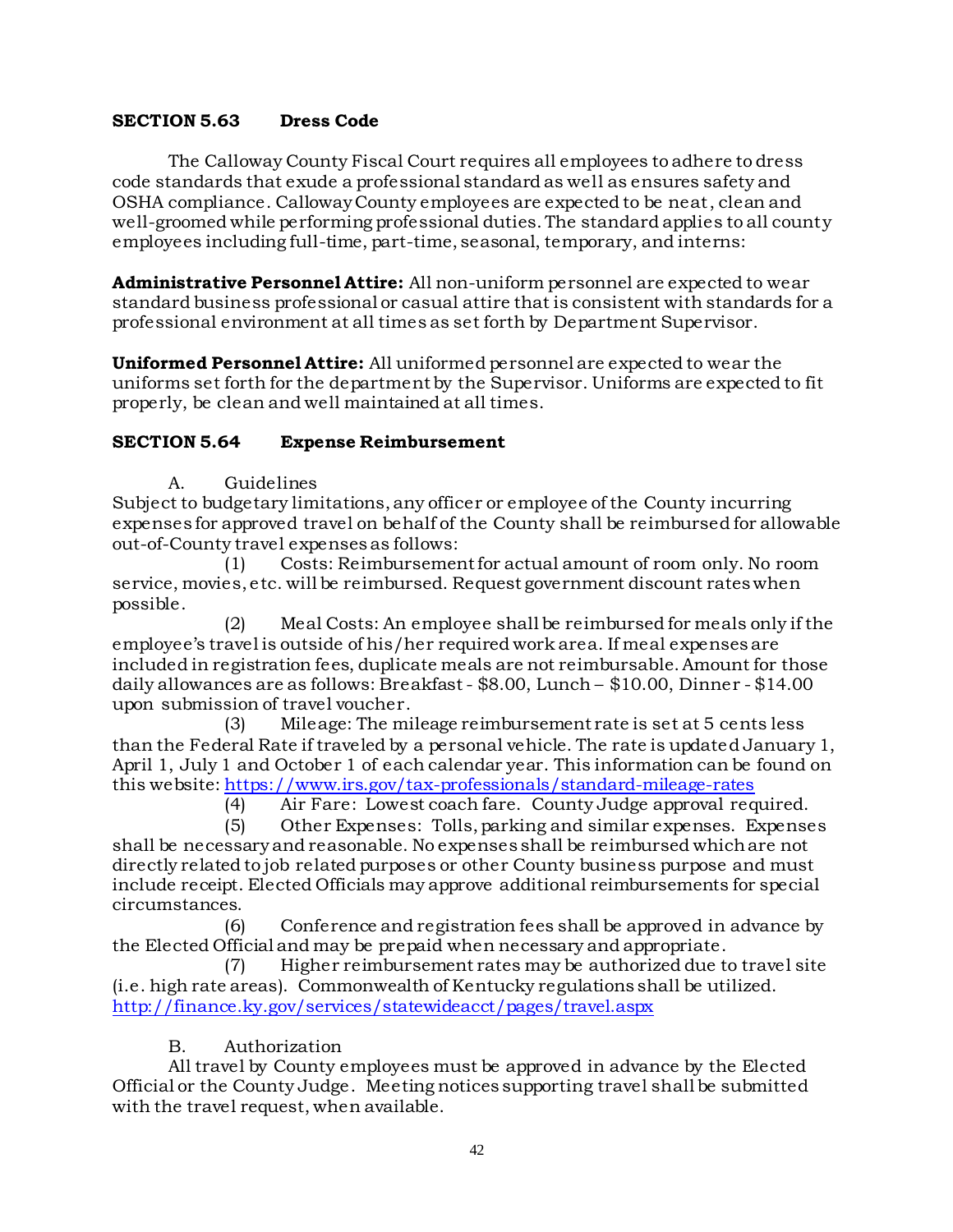C. Reimbursement

(1) The request for reimbursement form must be completed and submitted to the County Judge within (30) thirty days after returning from travel.

(2) The request for reimbursement form must be signed by the employee requesting reimbursement, the department director, and the County Judge.

(3) The following items are not subject to reimbursement.

- a. Alcoholic beverages
- b. Entertainment
- c. Laundry and dry cleaning
- d. Expense of spouse traveling with employee

**NOTE:** Employees violating this section will be subject to appropriate discipline action.

### **SECTION 5.65 Direct Deposit**

The Calloway County Fiscal Court utilizes direct deposit to deliver payroll. Employee pay will be electronically deposited directly into a checking or savings account designated by each employee. Accounts must be established with banks or credit unions that support direct deposit. An employee may set up multiple accounts at the same or different banking institutions for receipt of direct deposits. Participation in direct deposit will be a condition of employment.

#### **SECTION 5.66 Whistleblower Protection**

A "whistleblower"as defined by this policy is a Calloway County Government employee who reports an activity that he/she considers to be illegal or dishonest to one or more of the parties specified in this Code. The whistleblower is not responsible for investigating the activity or for determining fault or corrective measures; appropriate management officials are charged with these responsibilities.

If an employee has knowledge of or a concern of illegal or dishonest fraudulent activity, the employee is to contact his/her immediate supervisor or the Human Resources Department. The employee must exercise sound judgement to avoid baseless allegations. An employee who intentionally files a false report of wrongdoing will be subject to discipline up to and including termination.

Whistleblower protections are provided in two important areas – confidentiality and against retaliation. Insofar as possible, the confidentiality of the whistleblower will be maintained. However, identity may have to be disclosed to conduct a thorough investigation, to comply with the law and to provide accused individuals their legal rights of defense. The County will not retaliate against a whistleblower. This includes, but is not limited to, protection from retaliation in the form of an adverse employment actions such as termination, compensation decreases, or poor work assignments and threats of physical harm. Any whistleblower who believes he/she is being retaliated against must contact the Human Resources Director immediately. The right of a whistleblower for protection against retaliation does not include immunity for any personal wrongdoing that is alleged and investigated. All reports of illegal and dishonest activities will be promptly submitted to the Human Resources Department, who is responsible for investigating and coordinating corrective action.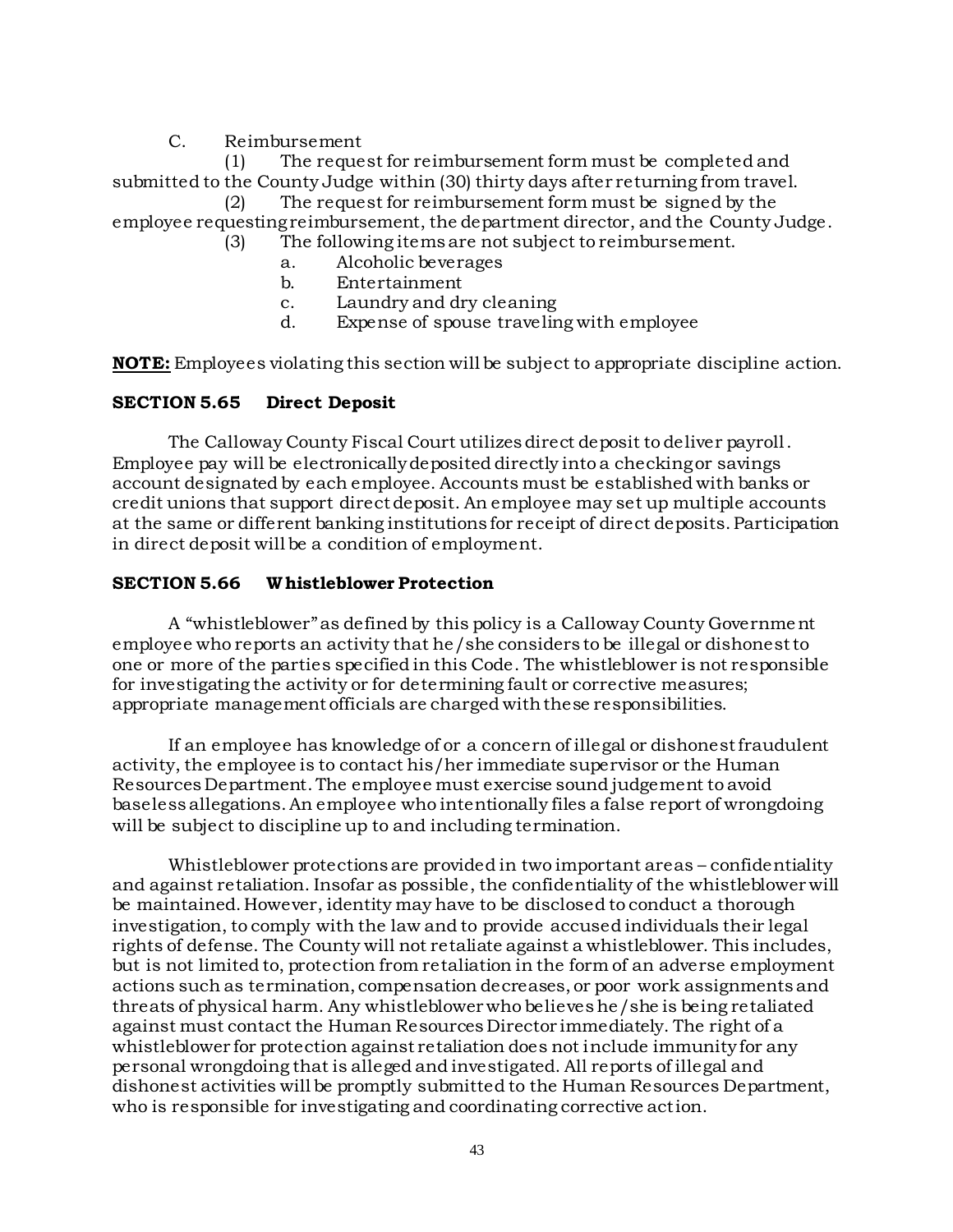#### **SECTION 5.67 W ellness/Employee Assistance Program**

The Employee Assistance Program (EAP) is a free, value -added service provided for employees and family members of the Calloway County Fiscal Court. It provides confidential, professional, short-term counseling, assessment, education, referral and follow-up for a variety of areas. It is designed to help County employees prevent or resolve personal, family and workplace problems affecting that employee's well-being and job performance. Examples include but are not limited to: marital, family, alcohol/drug, anger, stress, depression, grief & loss, parenting, anxiety, legal, financial. Use of EAP is voluntary and administered an independent group. This benefit includes eight face-to-face counseling sessions per person per issue. All calls and appointments will be kept in strictest confidence.

To access these services, contact Human Development Company (HDC) EAP at (888) 550-5535. This service is available 24 hours a day to respond to your call. An initial appointment will be scheduled locally with a licensed professional to assist you. You can also log on to [www.humandev.com](http://www.humandev.com/) to find basic information on a number of valuable services.

Pear Assistance Program (PAP is an exclusive KACo program provided by Calloway County Fiscal Court at no cost for the Calloway County first responders, as well as their family members. Being exposed to unique stressors and situations, this program provides confidential access to their own peers. First responders can access PAP by calling the number listed above and requesting Peer Assistance.

#### **SECTION 5.68 Return to W ork Policy**

#### A. Purpose

It is the goal of the Calloway County Fiscal Court to prevent work-related illness or injuries from happening. Such absences cost the County and its employee. Therefore, when an injury or illness occurs it is the Counties responsibility to assist employees to return to work at the earliest possible date in order to help speed recovery and reduce insurance costs.

#### B. Eligibility

This policy applies to all paid employees recovering from a work-related injury or illness and receiving worker's compensation benefits within time parameters established by the employer.

#### C. Transitional Work

The Calloway County Fiscal Court defines "Transitional Work" as temporary, modified work assignments within the Eligible Employee's physical abilities, knowledge and skills.

When possible, Transitional Work will be made available to Eligible Employee s to minimize or eliminate time lost from work. The County cannot guarantee a Transitional Work position and is under no obligation to offer, create or encumber any specific position for purposes of offering placement to such a position. Transitional Work positions are developed based on the physical capability of the Eligible Employee, the business needs of the company, and the availability of Transitional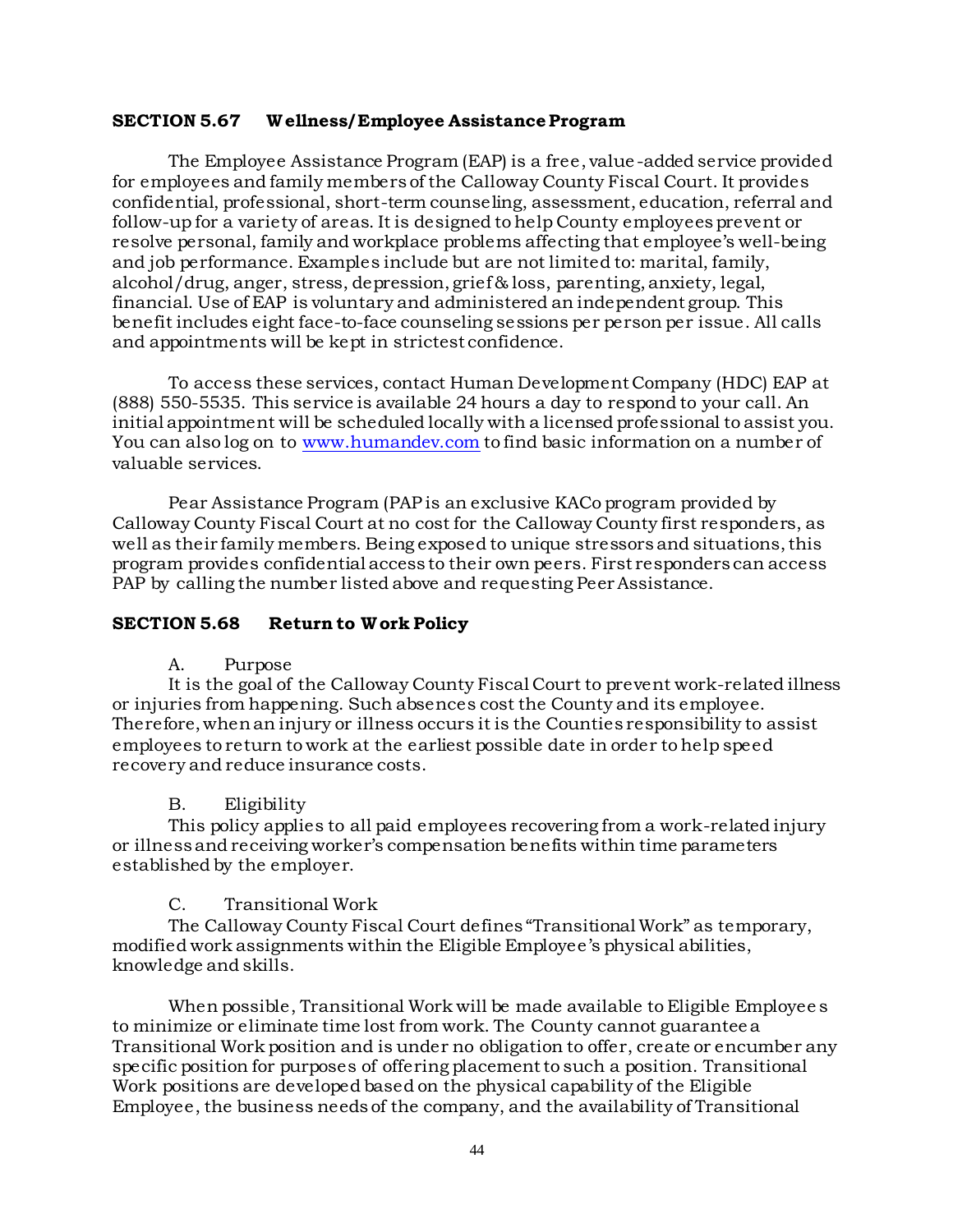Work. The supervisor will determine appropriate work hours, compensation, shifts, duration, and locations of all work assignments, which may be modified at any time at the supervisor's discretion. The supervisor will also determine the availability, appropriateness, continuation, or cessation of all Transitional Work assignments. It should be noted that in all cases, duration of Transitional Work shall not run beyond (1) the date the Eligible Employee reaches maximum medical improvement (MMI); (2) the date Eligible Employee is released to full duty by a physician; or (3) six (6) months from the claimed date of injury or illness; whichever occurs first.

In the event an Eligible Employee is offered Transitional Work but refuses to accept the offer, the County is not obligated to provide alternative Transitional Work and will notify the insurance carrier of the refusal. Such notice may affect the Eligible Employee's workers' compensation benefits.

#### D. Procedures

In the event an Eligible Employee sustains a work-related injury or illness necessitating medical treatment, the County shall provide the employee with documentation to present to his or her attending physician. This documentation will consist of [1] a release to return to work form, and [2] the Eligible Employee's up-todate job description (collectively referred to as the "Release to Return to Work").

At the first medical treatment, the attending physician should complete and/or approve the Release to Return to Work. The completed Release to Return to Work should be submitted to Human Resources within 24 hours following medical treatment. If not submitted within this time period, the County will request one from the attending physician. Once received, the Release to Return to Work will be reviewed by Human Resources to determine the work status of the Eligible Employee and determine whether they retain the physical capacity to perform their regular job. If not, Human Resources will further determine whether they can perform available Transitional Work.

If the Eligible Employee is able to perform Transitional Work, and it is determined that Transitional Work is available and appropriate to the County needs, the employee will be considered for a Transitional Work position. A job description form for the Transitional Work position will be produced in accordance with the physical restrictions assigned and resubmitted to the attending physician for review and approval.

During pendency of Transitional Work position development by Human Resources, the Eligible Employee shall notify their supervisor within 24 hours of any & all substantive changes in medical condition connected to the work-related injury or illness.

#### E. Offer of Transitional Work

Upon Human Resource's receipt of an approved Transitional Work job description form signed by the attending physician, a written offer of Transitional Work will be prepared by Human Resources noting the doctor's approval and explaining the job duties and requirements.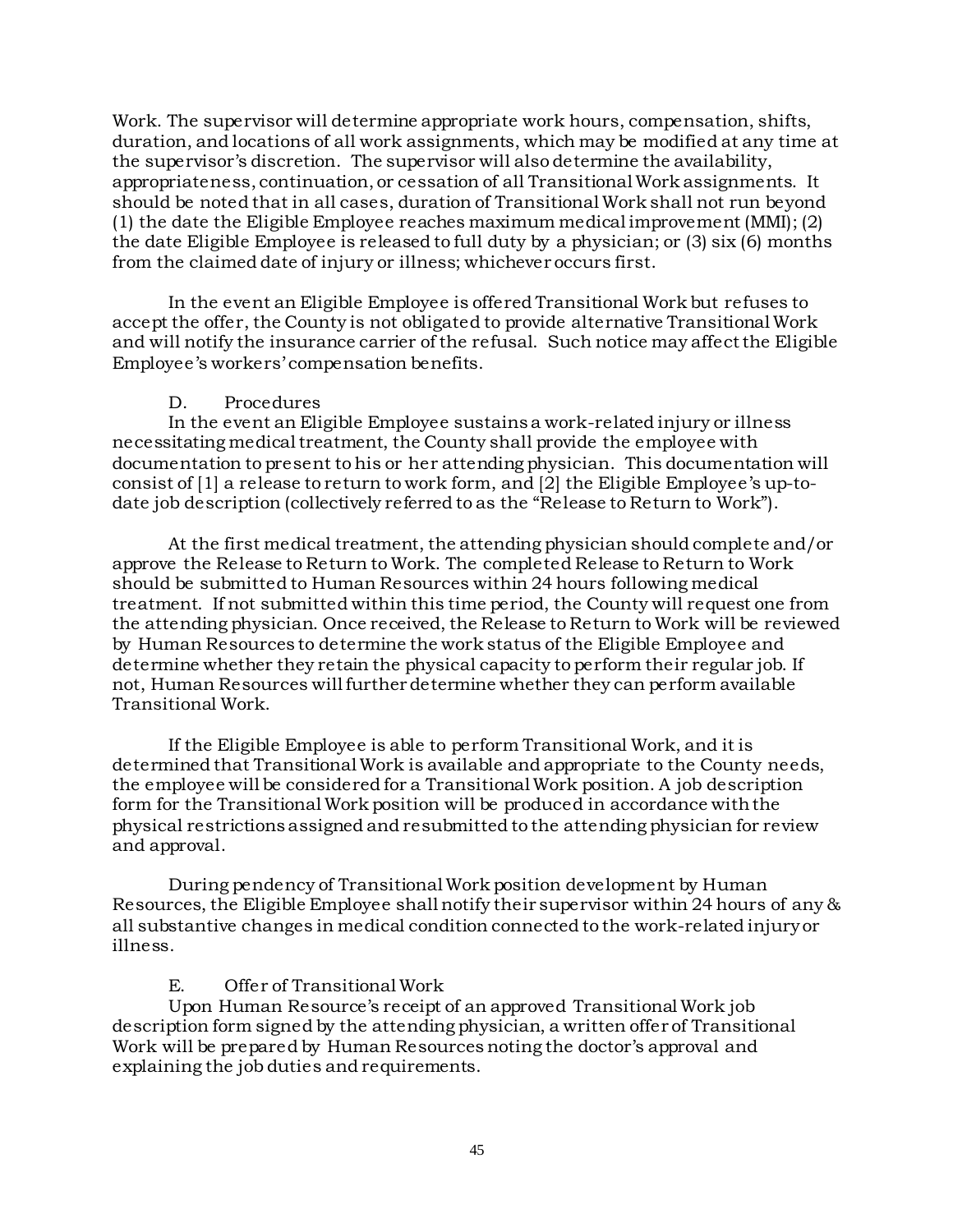The Eligible Employee will be asked to sign the offer of Transitional Work, specifically indicating his or her acceptance or refusal of the Transitional Work offer. Copies of the Transitional Work job description, work releases, and signed offer of Transitional Work will be forwarded to the insurance carrier.

Any Eligible Employee returning to a Transitional Work position must not exceed the duties of the position or go beyond the doctor's restrictions. The employee's Supervisor shall monitor work performance to ensure adherence.

Eligible Employee or his or her supervisor shall notify Human Resources immediately if the employee misses time from Transitional Work.

If Eligible Employee's work status or medical restrictions change, Eligible Employee must immediately notify his or her supervisor and provide the supervisor with evidence of a new Release to Return to Work.

The Eligible Employee's Supervisor will monitor their recovery process through regular contact to assess when and how often duties may be changed. The Supervisor will assess the employee ability to adjust work assignments upon receipt of changes in physical capacities.

### **SECTION 5.69 Kentucky Pregnant W orker Act**

The Calloway County Fiscal Court recognizes and supports the Kentucky Pregnant Workers Act (KRS 344.030-.110) which became law effective June 27, 2019.

The Pregnant Workers Act amends the Kentucky Civil Rights Act to expressly prohibit employment discrimination in relation to an employee's pregnancy, childbirth, and related medical conditions. Employers must make reasonable accommodations for any employee with limitations related to pregnancy, childbirth, or a related medical condition who requests an accommodation, including but not limited to:

- More frequent or longer breaks;
- Time off to recover from childbirth;
- Acquisition or modification of equipment;
- Appropriate seating;
- Temporary transfer to a less strenuous or less hazardous position;
- Job restructuring;
- Light duty;
- Modified work schedule; and
- Private space that is not a bathroom for expressing breast milk.

### **SECTION 5.70 Inclement W eather Policy**

In times of inclement weather when the courthouse remains open, employees who do not report to work will be required to charge their absence against any vacation, sick, or personal day they may have accrued. If no such time is available, the employee will forfeit his pay for the time absent. In the event that the County Judge orders the courthouse and/or all other County facilities temporarily closed, employees who normally work in the affected facilities, who leave work or do not report for the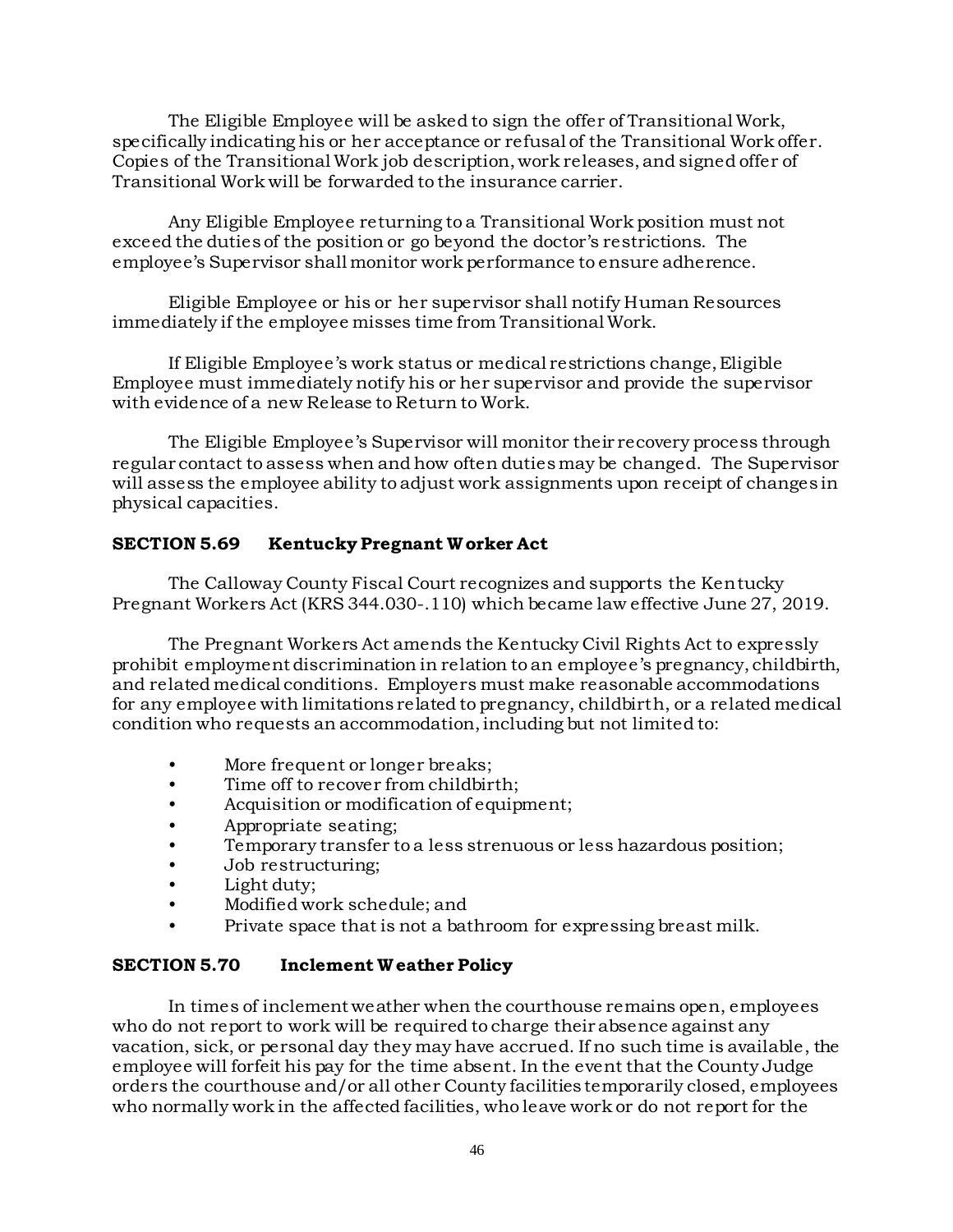time closed, will be paid their regular wages for the day(s). Essential workers who report to work will be paid at the rate of overtime policy

# **CHAPTER 6 COUNTY ROAD DEPARTMENT**

# **SECTION 6.1 Establishment of Department**

A. There is hereby created and established a Calloway County Road Department consisting of a Certified County Road Supervisor (Pursuant to KRS 179.020) and such other employees of said department as may from time to time be provided for by the County Judge and the Fiscal Court.

B. The Calloway County Road Department shall be responsible for the maintenance, construction, and upkeep of all roads and bridges in the County Road System, utilizing the adopted Federal Highway Control Guidelines as listed in the Manual for Uniformed Traffic Control Devices. The County Road Supervisor shall head this department.

C. The County Road Supervisor shall be appointed by the Fiscal Court and shall serve a period of two (2) years and be renewed on the 6 month of the new County Judge's term. The road supervisor shall be under the direct supervision of the County Judge.

# **SECTION 6.2 Duties of Road Supervisor**

A. The County Road Supervisor shall be the head of the Road Department subject to the order and direction of the County Judge and the Fiscal Court.

B. The County Road Supervisor shall be responsible for the performance of the road department and its functions, and all persons who are employees of the road department shall be subject to the supervision and direction of the County Road Supervisor.

### **SECTION 6.3 Duties of Road Employees**

A. All employees are required to follow the directives of the County Road Supervisor. Failure or refusal to do so may, and can, result in disciplinary action including time off without pay or discharge from your job.

B. All jobs of the County Road Department may require some or all, but not limited to, the following: lifting, stooping, standing, walking, shoveling, digging and the operation of various motor vehicles including heavy equipment. All employees will be required to fulfill all duties of any specific job assigned to them.

C. All employees are required by the county to read, and agree to all safety rules and regulations as mandated by the county, including the use and care of all safety equipment provided by the county, such as safety vests, safety glasses, signs, etc. See Environmental Safety Policy posted at the County Road Department.

D. Any incident involving county employees that results in the failure of a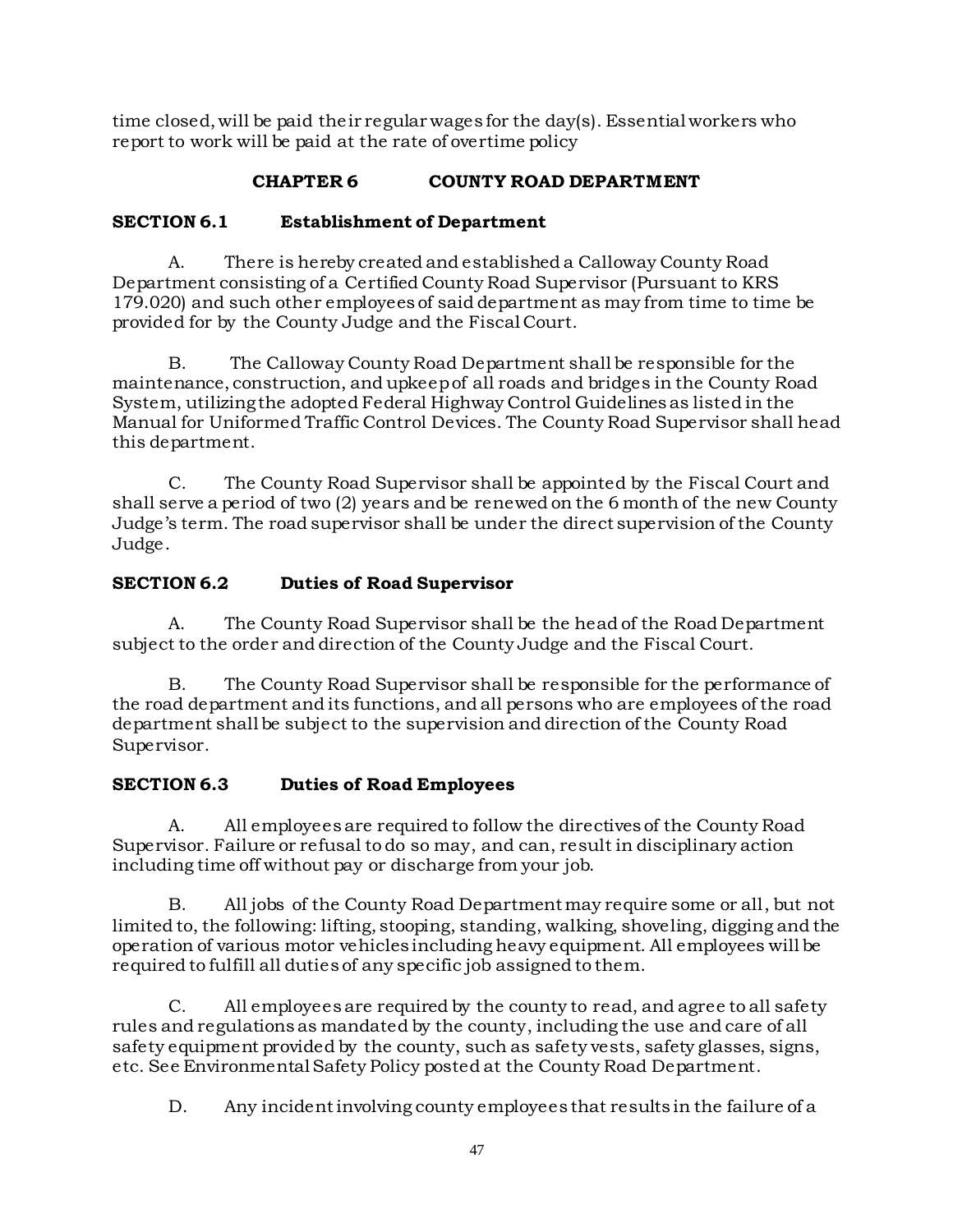job performance or hinders the daily routine of the Road Department must be reported to the Road Supervisor.

E. Employees of the Road Department shall not return to the County Barn at the end of the day no earlier than thirty (30) minutes prior to end of shift. That thirty (30) minutes shall be used for preparation of the next day's assignments, i.e. fueling vehicles, equipment etc. This does not include any and all emergencies or at the request of the Road Department Supervisor. Employees that consistently return to the barn without a request from the Road Department Supervisor and are not under an emergency, may be requested by the Road Department Supervisor to clock out and end their shift.

# **SECTION 6.4 Road Department Property**

A. Employees of the Road Department shall be responsible for the care of departmental equipment and property assigned to them and shall promptly report to their supervisor the loss or damage to or unserviceable condition of such property.

B. No departmental property or equipment shall be used for private purposes or on private property. School bus turnarounds and public cemetery work must be approved, in advance, by the Road Supervisor, after consultation with the County Judge.

C. Equipment and materials for the road department shall be acquired in accordance with the provisions of this code.

D. Any employee found to be purchasing or consuming alcoholic beverages during work hours, while using or operating County equipment or on County property, will be suspended immediately.

E. Uniformed Personnel Attire as referenced in Dress Code Section 5.63 for employees of the Road Department will be established by the Road Supervisor in compliance with the KY Transportation Cabinet Highway Safety Standards Dress Policy. All full-time road department employees will be allotted a stipend of up to \$300.00 per year and seasonal/parttime/temporary road department employees will be allotted a stipend of up to \$150.00 per year, which is to be used exclusively for uniformed personnel attire (leather work boots, work pants, short or long sleeve work shirts, and/or sweatshirts). Reimbursement for work attire from stipend must be approved by the Road Supervisor and will be evaluated by the Fiscal Court for final approval of purchases.

F. Any equipment assigned to an individual is their responsibility. Safety checks sheets must be filed out and any performance problems must be reported to the Road Department Office. Failure to do so may result in being found negligent.

G. Dump trucks equipped with tarps are always by law required to have them engaged when loaded. Any equipment problems or deficiencies should be reported immediately to the Road Department office. Trucks and equipment shall be cleaned as such need arises.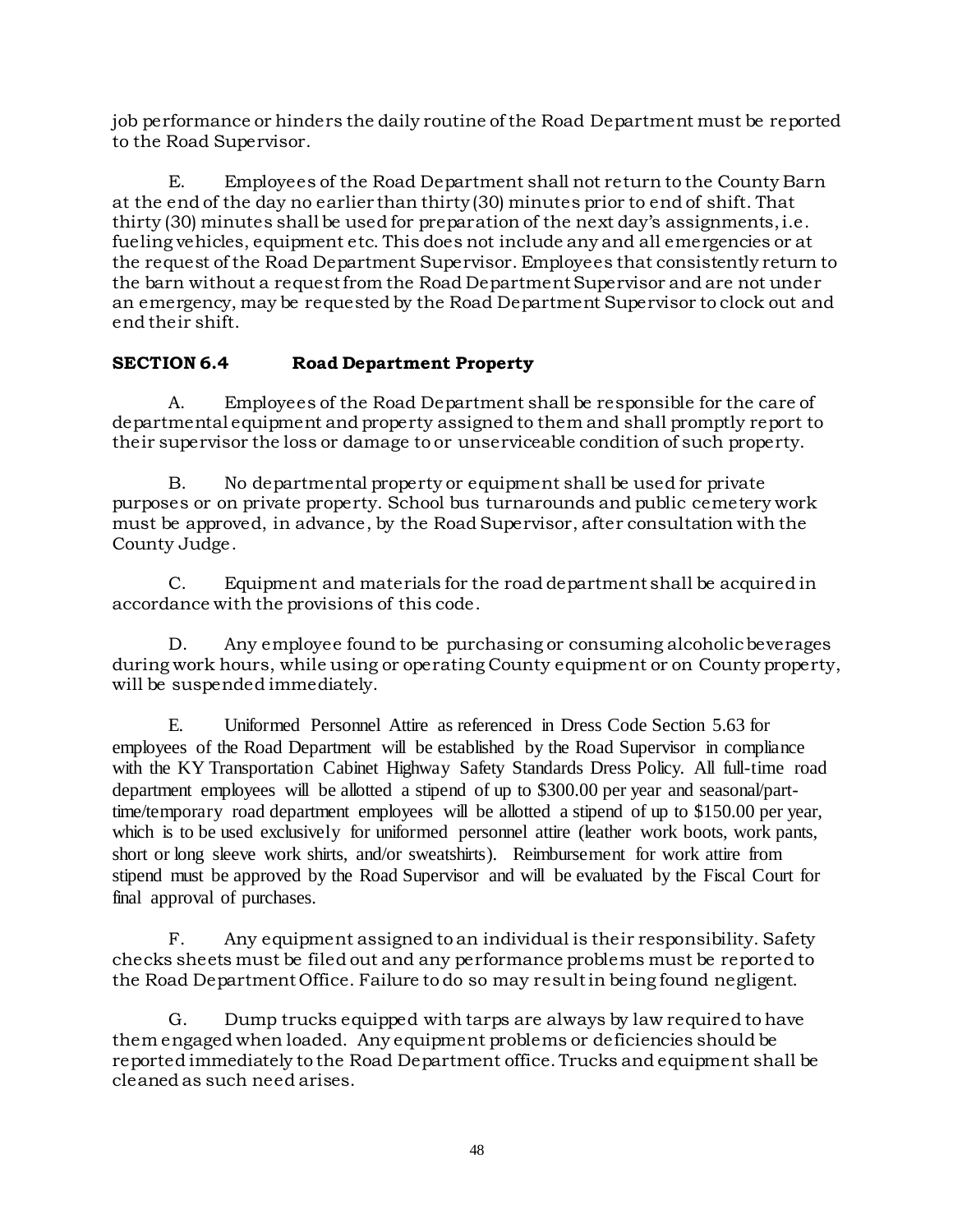### **SECTION 6.5 County Road Inventory/Condition**

A. The Fiscal Court shall designate by resolution which roads will be in the County Road System and maintained by the County Road Department.

B. The County Judge shall update and maintain a road list that clearly identifies all County maintained roads.

C. The Road Supervisor or his appointee shall inventory and review all County roads for identification and condition at least annually.

D. The inventory shall identify all roads by name and/or number; list the number and location of all bridges; and any other information that may identify County roads and the condition thereof.

# **SECTION 6.6 Procedures for County Road Repairs and Maintenance**

A. Each Magistrate shall inspect roads in his district periodically to determine needs.

B. When the Fiscal Court has approved proposed county road work, the County Judge shall direct the Road Supervisor to perform these activities subject to budgetary constraints.

### **SECTION 6.7 Miscellaneous Requirements**

A. Any Road Department employee who notices any deficiencies in the roads maintained by the County shall report them to the Road Department office as soon as possible and no later than the end of the same workday. Any problems noticed during off duty hours shall be reported to the department office during the following workday.

B. Any time taken off at the Road Department must be requested in writing, signed and approved by the Road Department Supervisor.

C. Employees of the Road Department shall be aware of and be responsible for reporting any safety concerns, issues, etc. immediately to the Road Department Supervisor, Magistrate or Elected Official.

### **SECTION 6.8 Overtime Procedures for Road Department**

A. Overtime must be requested and approved by the Road Supervisor in order to receive overtime rate. This rule may not apply in emergency situations.

B. Employees will be considered based on abilities in operation of equipment for necessary jobs.

C. Overtime Pay Scale is as follows:

(1) Employees in non-exempt classes shall receive overtime pay at a rate of one and one-half times the regular hourly wages for actual hours worked in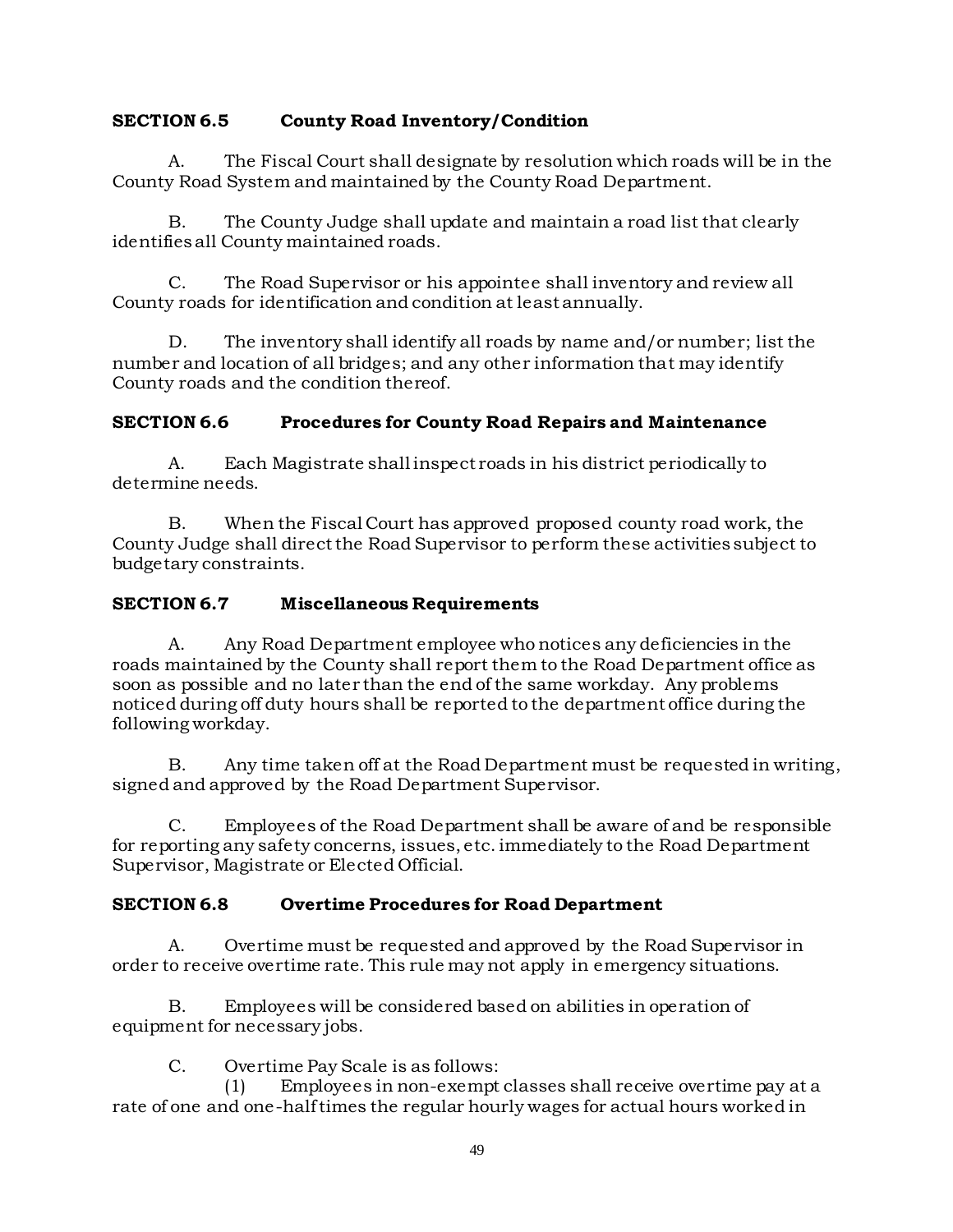excess of 40 hours already worked within any work week.

(2) Holidays will be paid at the rate of two (2) times the hourly wage .

(3) Emergency call in will be paid at the regular hourly wage but at a minimum of two (2) hours per call in.

# **SECTION 6.9 Time Clock**

A. No employee may clock in or out for another employee or they will be sent home immediately with the remainder of the day being unpaid.

B. All hours worked must be clocked in and out. Road supervisor or his designee may clock persons in and out when needed.

# **CHAPTER 7 COUNTY PROPERTY and PROPERTY INVENTORY**

A. No official or employee shall use any County property for non-County business, nor shall they permit the use of any publicly owned or supported property for personal convenience or private advantage, unless such use has been formally authorized by a resolution of Fiscal Court.

B. County property includes any item that has been purchased, inventoried, donated or acquired due to business related activities by or to the Calloway County Fiscal Court. This includes, but not limited to cell phones, laptops, tablets, keys, vehicles, office supplies, furniture, tools, equipment, materials, gasoline, etc. The only means by which an employee may take possession of county property is through purchase at a County surplus auction.

C. In the event that an employee separates from Calloway County Fiscal Court, all County property must be returned within 2 business days after their last day of employment. All County property must be returned to the employee's supervisor or the Human Resources Department.

D. Any County employee discovered to be causing damage to, or destruction of County property or equipment, either through willfulness or negligence, shall be required to pay all costs of repairs or replacement of the property and may be subject to discipline, up to and including dismissal.

E. Each office holder or supervisor is responsible for the equipment that is used in their office. An inventory list of each office's equipment that costs more than \$500.00 is to be kept current. A copy of the list shall be sent to the County Judge's office annually or as any changes are made. The inventory should include such information as the Date Purchased, Cost, item Description – Make, Model, Year, Model Number or Vin Number and Location/ Department where item will be used. When items are removed from inventory, record should be kept of the Disposition Reason and Disposition Date.

F. Employees must report any accident, theft or malicious damage involving a county property to their department head and the Human Resources Department, regardless of the extent of damage or lack of injuries. Such reports much be made as soon as possible but no later than 48 hours after the incident. Employees are expected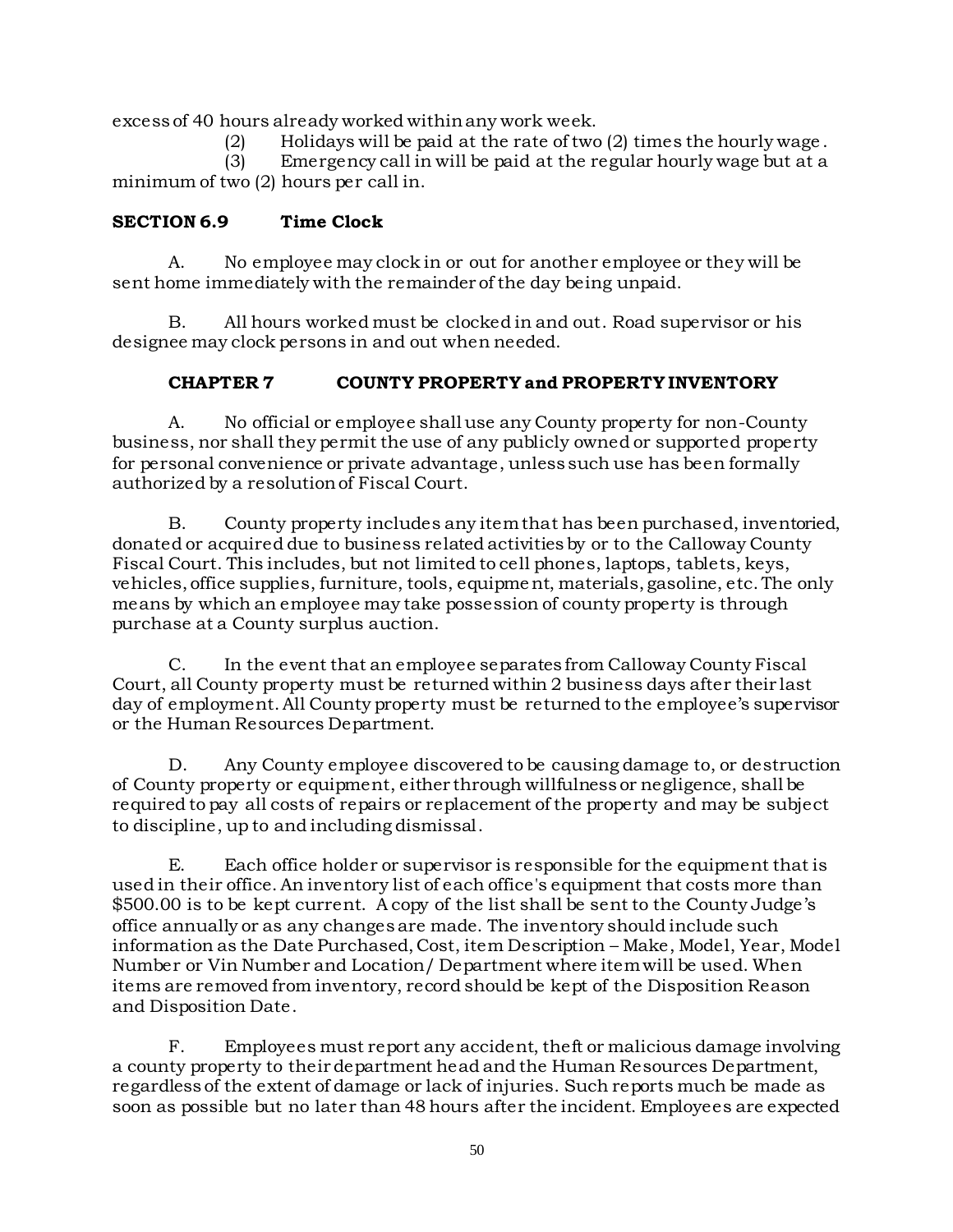to cooperate fully with authorities in the event of an accident. However, employees should make no voluntary statement other than in the reply to questions of investigating officers.

# **CHAPTER 8 PURCHASES AND CONTRACTS**

#### **SECTION 8.1 Authorization of County Contracts**

Every contract, change or amendment thereto, shall be authorized or approved by the Fiscal Court before being executed by the County Judge, except for small purchases. The County Attorney shall review every contract of the County, as to form and legality, except for contracts for small purchases.

#### **SECTION 8.2 Selection of Vendors and Contractors (Procedures for Sealed Bidding)**

A. The agency, department or person requiring supplies, services or construction shall submit to the County Judge a request containing specifications and quantities desired.

B. The County Judge shall determine the need for each item requested, the approximate cost and whether or not the expenditure is provided for in the budget.

C. Any expenditure or contract for materials, supplies (except perishable meat, fish, and vegetables), equipment, or for contractual services other than professional, involving an expenditure of more than the amount required by Kentucky State Law shall be subject to competitive bidding.

D. The County Judge shall advertise to the public in the County at least once, not less than seven nor more than twenty-one days before bid opening. The advertisement shall include the time and place where the specifications may be obtained. If the durability of the product, the quality of service or other factors is to be considered in bid selection, such factors shall be stated in the advertisement.

E. The County Judge shall open all bids publicly at the time and place stated in the advertisements and shall select the lowest and/or best bid by qualified bidder. If the lowest bid is not selected, the reasons for the selection shall be stated in writing.

F. The County Judge shall submit the bid selected to Fiscal Court for approval.

G. The County Judge shall sign the contract if one is required.

### **SECTION 8.3 Procedures for Determination of Qualification of Bidders**

A. The County Judge may require all bidders to provide sufficient information to determine their qualification to provide the services or product that is the subject of the competitive bidding.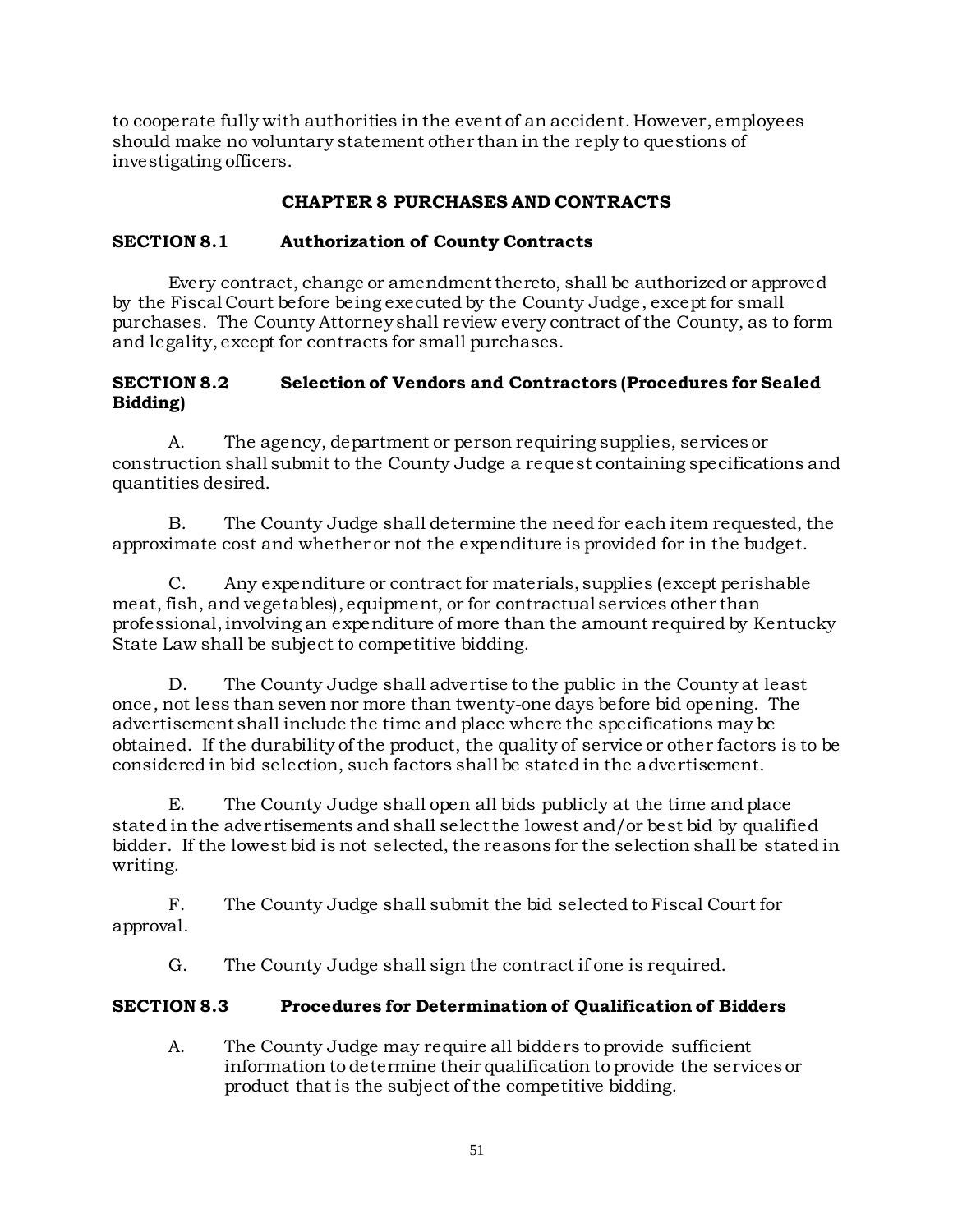B. Contractors who have demonstrated, by past performance, the ability to perform satisfactorily in accordance with the contracts on a timely basis and have shown a sound financial structure may be determined to be qualified bidders without additional documentation otherwise required of other potential bidders.

# **SECTION 8.4 Procedures Prerequisite to Use of Negotiated Process**

A. The negotiated process may be used instead of advertisement for bids if the amount exceeds the amount required by Kentucky State Law in the following circumstances:

- (1) An emergency exists;
- (2) Bids exceed available funds; or
- (3) The contract is for professional services.

B. Before an emergency is declared the County Judge shall determine whether or not the delay in obtaining bids will result in danger to health, safety or property.

C. The County Judge shall certify the existence of any emergency and file a copy of such certificate with the County Treasurer.

D. In the event all bids submitted are in excess of funds available, the County Judge shall prepare a written determination that there are no additional funds available as to permit an award to the responsible bidder with the lowest and best bid and delay in advertising for additional bids is not in the best interest of the County.

E. The Fiscal Court must approve all circumstances in which the negotiation process is used.

### **SECTION 8.5 Procedures for Negotiated Process**

A. When the prerequisites have been met for use of the negotiated process, the County Judge shall proceed to negotiate with one or more suppliers in order to obtain the most advantageous terms for the County.

B. The County Judge shall prepare a record of all negotiated contracts, showing the items and quantities acquired, name of suppliers, cost and date of contract.

C. Professional services shall be negotiated with such persons as are properly licensed to perform such services.

D. Where more than one bid was received and all were in excess of the amount available, the lowest three bidders shall be notified that the County desires to negotiate a contract for a lesser amount based on revised quantities or specifications and fix a time limit for submission of proposals.

E. The County Judge shall examine the proposals received and shall negotiate with the suppliers for the terms most advantageous to the County.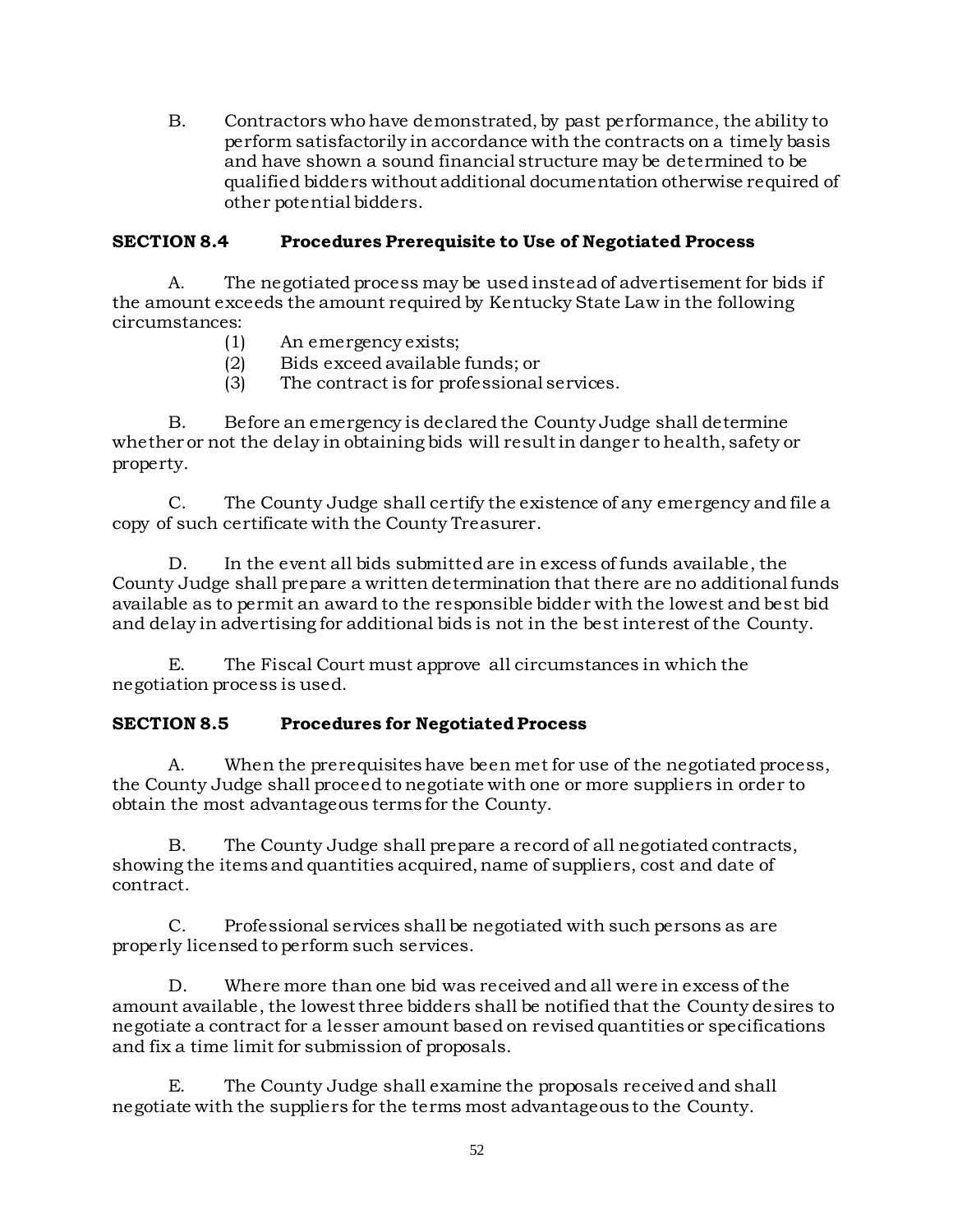F. The best negotiated proposal shall be submitted to the Fiscal Court for approval and award.

# **SECTION 8.6 Purchase Procedures**

A. All expenditures of less than the amount required by Kentucky State Law shall be considered a "small purchase", which under ordinary circumstances should not be subject to competitive bidding so long as said expenditure is provided for in the budget unless the Fiscal Court shall direct otherwise, according to KRS 45A.385.

B. The County Judge determines the need for any item requested and whether or not the contract is for less than the amount required by Kentucky State Law and the expenditure is provided for in the budget.

C. Any purchase exceeding the amount required by Kentucky State Law, the County Judge or his designee shall obtain three competitive bid quotes from prospective suppliers or vendors prior to the purchase and then select the purchase most advantageous to the County, in the judgment and discretion of the County Judge.

# **SECTION 8.7 Hold Harmless Clause**

All contracts executed on behalf of the County concerning the purchase of services or products may contain a "hold harmless clause", whereby the vendor, provider of services, or seller agrees to hold the County harmless from any liability concerning the use of their product or the receipt of their service.

# **SECTION 8.8 Disposition of County Surplus Property**

A. Real Property:

(1) In the event the County Judge determines that the County retains surplus real property and that it will be in the best interest of the County to dispose of said real property, the County Judge shall make a written statement containing:

- (a) The real or personal property
- (b) Its intended use at the time of acquisition
- (c) The reasons why it is in the public interest to dispose of it
- (d) The method of disposition to be used
- (2) The property may be transferred via the following method: (a) Transferred, with or without compensation, to another

governmental agency;

(b) Sold at public auction following publication of the auction in accordance with KRS 424.130(1)(b);

(c) Sold by electronic auction following publication of the auction, including the uniform resource link (URL) for the site of the electronic auction, in accordance with KRS 424.130(1)(b); or

(d) Sold by sealed bids.

(3) The aforementioned statement shall be submitted to the Fiscal Court for their action.

(4) In the event there are no bids for the property, the property shall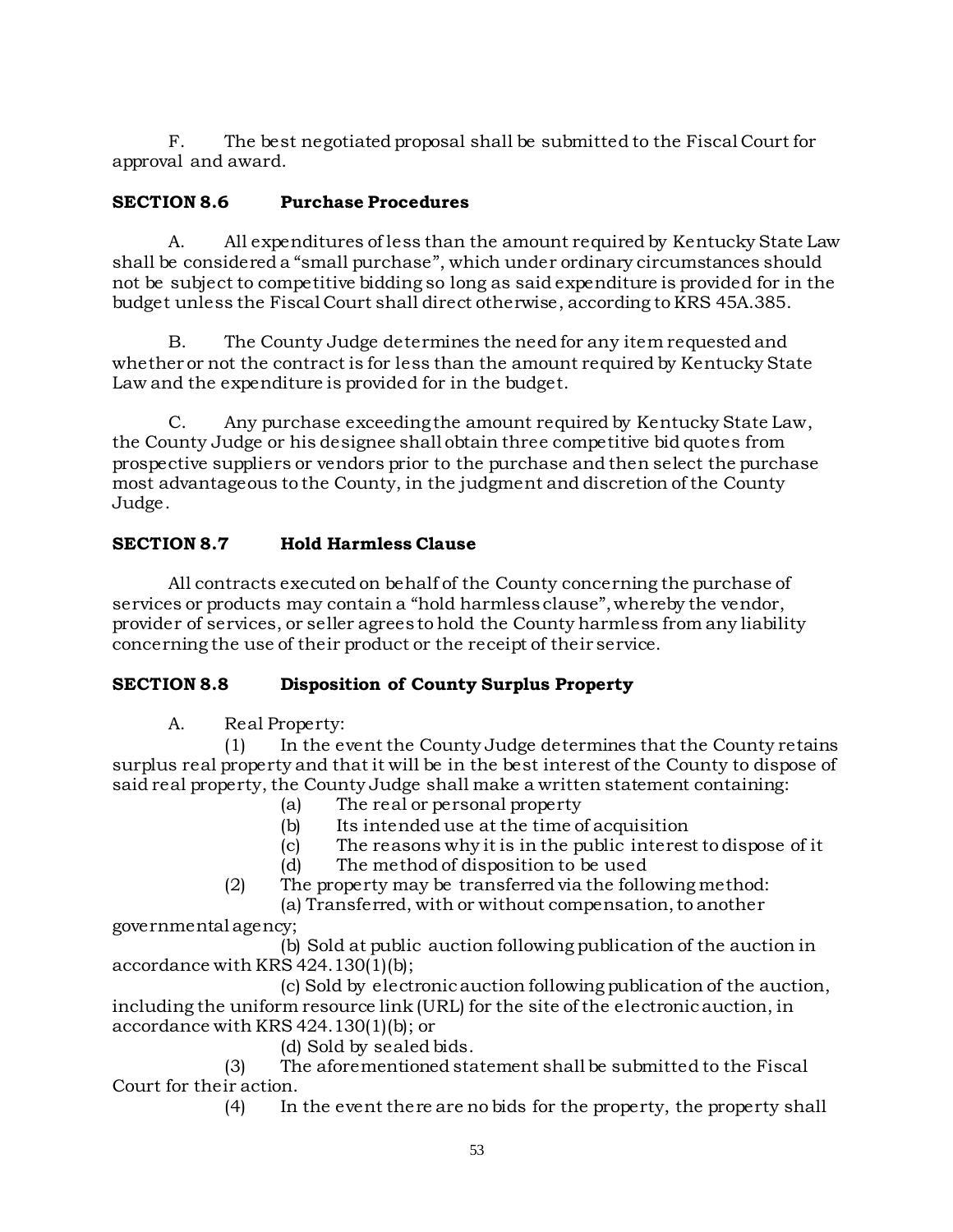be sold by the County Judge in the best interests of the County. No County real property shall be sold on a negotiated basis for less than the appraised value , according to KRS 67.080(2).

B. Tangible Property:

(1) The County office, agency, or person to which responsibility has been assigned by the County Judge to use and take care of a particular tangible item or items will notify the County Judge that a particular item is no longer needed or serviceable. The County Judge shall inquire of other County offices to determine if they have need of, or want to use, the item.

(2) If no use for the property can be found, the property shall be disposed of in the same manner as real property except that no appraisal is required.

C. All other Property/Material of Value:

In addition to real and tangible property the County periodically processes waste and excess material of value, in addition to recyclable goods and materials collected in conjunction with its solid waste management program. All waste and excess material of value (e.g. scrap metal, used car parts, material dropped off by the public, etc.) is the property of the County. All departments receiving and/or processing waste and excess material shall ensure that the County receives the highest possible return for redemption of these items and all proceeds are returned to the Treasurer's Office. All proceeds for waste and excess material should be collected via check made payable to the Calloway County Fiscal Court. No county employee shall be allowed to seize or purchase such property for personal gain.

# **SECTION 8.9 County Credit Card Policy**

Policies and Procedures for Employee use of Calloway County Fiscal Court Credit Card

A. Authorization – The Calloway County Fiscal Court must provide written authorization prior to use of the County credit card by an employee.

B. Employee Agreement – The employee must sign an agreement acknowledging he or she has read and understands the policies and procedures governing the use of the County credit card.

C. Restricted Use – The use of the County credit card is subject to the following restrictions:

(1) No personal or private expenditure shall be charged to the County.

(2) No regular operating expense (e.g. monthly telephone bills, internet agreement, etc.) shall be charged to the County credit card.

(3) Each expense charged must be accompanied by the actual receipt and brief explanation. For example, if the expense is for supplies, note on the receipt what it was for and the department it was supplied to. Each expense will also have a purchase order for that expenditure.

(4) An expense in excess of \$500 should be pre-approved by the Finance Officer. Capital purchases should never be charged to the credit card.

(5) Travel expenses such as airfare, hotel rooms and conference registrations should be scheduled through County Finance Officer, who will reserve a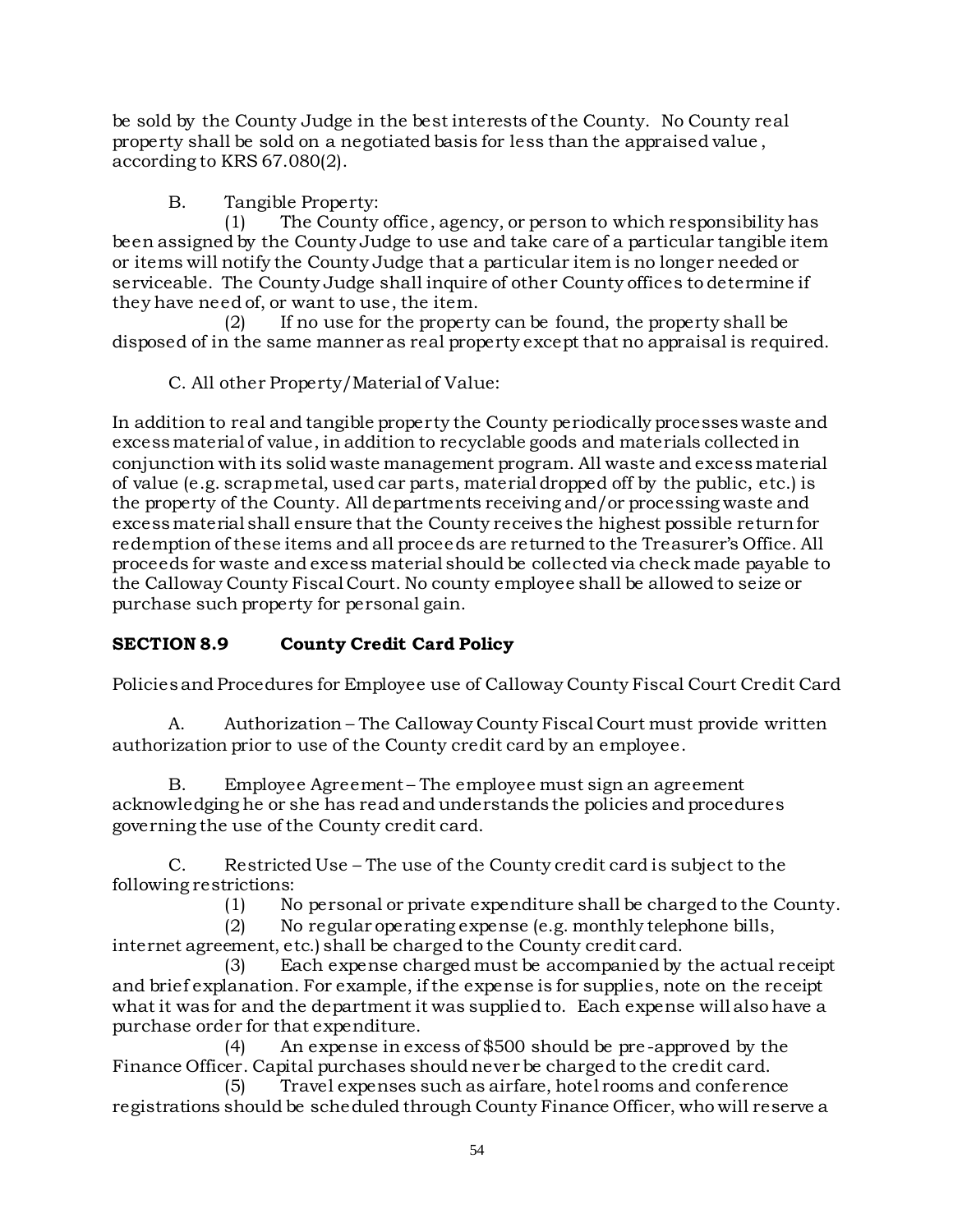Purchase Order upon confirmation. In the case a personal credit card is used for such expenses, the conference and travel expense should be pre -approved by the appropriate authority or reimbursement will not be granted.

(6) Documentation of each expense shall be submitted as soon as possible, and no later than five days from the date of purchase.

(7) No cash advances will be permitted on the County credit card.

(8) Any credit card issued to an employee will have a maximum monthly balance of \$5,000.

D. Card Payments – Payments, late charges, and interest related to unauthorized or undocumented charges shall be the responsibility of the employee.

E. Violations of the County's credit card policy may result in disciplinary action, including termination of employment or prosecution and removal and cancellation of the employees issued card.

F. Personal Credit Card Reimbursement - Purchases for the county, if not through an existing account with the vendor, should only be done with the use and approval of purchase order using the Calloway County Fiscal Court credit card available at the Judge/Executive's office.

Requests for reimbursements to county employees using personal credit/debit cards for county purchases will ONLY be made if:

1. An attempt to use the county card/approval was not available

2. A receipt with full description of purchase is delivered

3. Sales tax is not reimbursed

# **SECTION 8.10 Small Purchase Procedures**

A. All department heads have permission to purchase materials or supplies for \$500.00 or less without obtaining quotes.

B. All department heads may purchase materials or supplies for more than \$500.00 but less than \$2,500.00 provided they obtain three or more quotes for the particular items. These quotes must be written quotes submitted by vendors or quotes obtained by telephone, email, or online purchasing. If the lowest quote is not selected, a written explanation must be provided. If there are fewer than three vendors who supply the particular product the department head should notify the County Judge of this situation. Purchases less than \$2,500 for which a price is set by the state or county pricing contact shall not be require separate quotes.

C. Purchases over \$2,500 must first be verified and approved by the issuance of a purchase order. The request will state the purpose of the goods, the preferred vendor, need date, prices from at least three vendors, etc. The County Judge or his/her designee will compare the request with the particular department's budget plan to determine if funds have been correctly allocated. If the request is approved, a purchase order number will be issued for the purchase.

D. The deadline for purchase orders to be turned in for payment is five (5) business days preceding the following Fiscal Court meeting.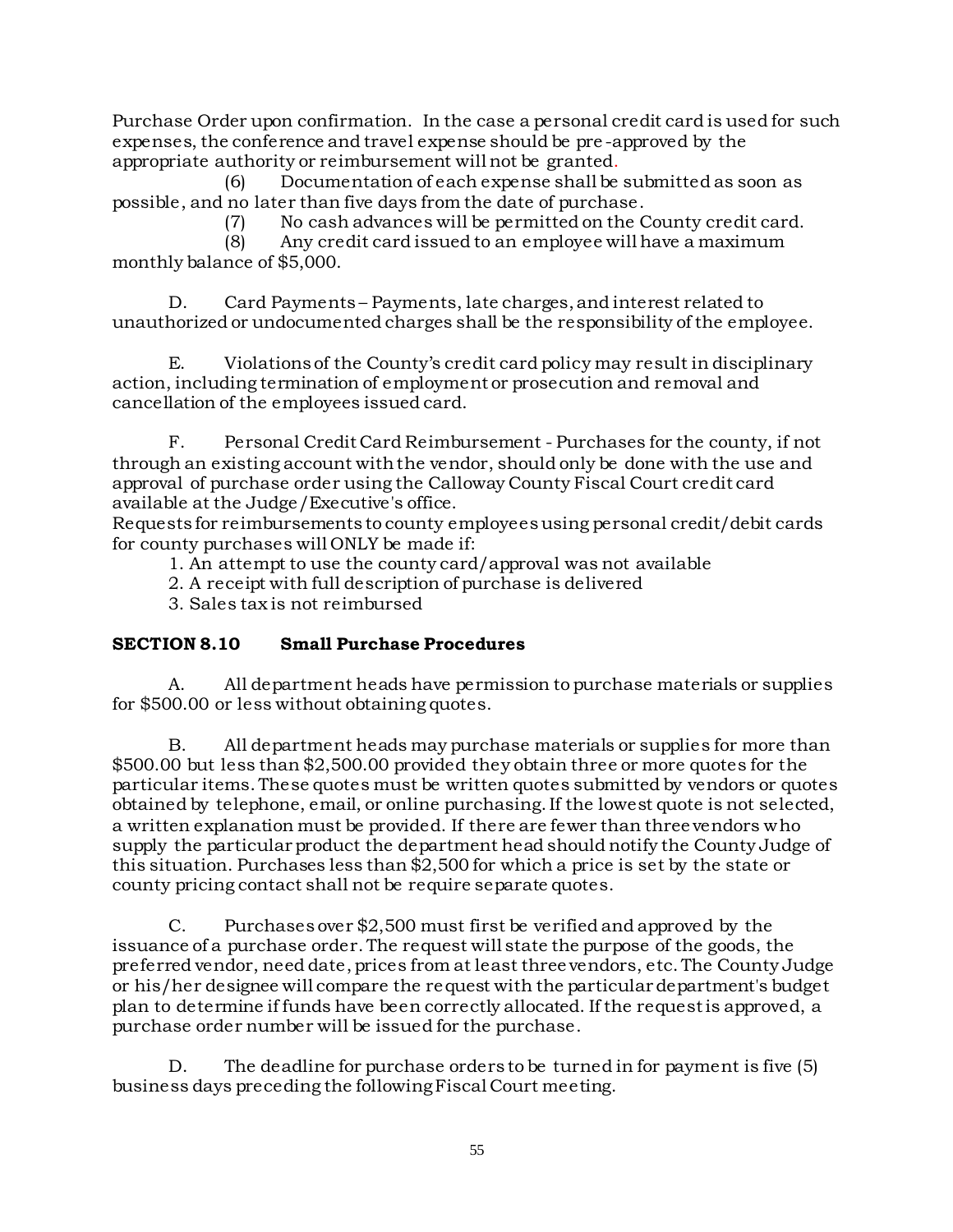E. Sole Source Procurement: A situation created due to the inability to obtain competition. Sole source procurement may occur when only one vendor or supplier possesses the unique ability or capability to meet the particular requirements of the solicitation. The purchasing authority may require a justification from the requesting department explaining why this is the only source for the requirement. If sole source procurement is required, the department head must submit a written explanation about why no other would be suitable to meet its needs. The County Judge shall make the final determination that the procurement is a sole source. Single Source Procurement: A procurement decision whereby purchases are directed to one source because of standardization, warranty, or other factors, even though other competitive sources may be available.

F. In the case of an emergency the County Judge shall have the authority to approve small purchases notwithstanding the provisions of this section.

# **CHAPTER 9 BOARDS AND COMMISSIONS**

#### **SECTION 9.1 Maintenance of Records of Administrative Agencies and County Departments**

A. All agencies which receive county funding shall file a copy of the agency's annual budget with the County Judge. It shall also file a copy of each audit required by law with the County Judge and the Calloway County Clerk.

B. All agencies which receive county funding shall maintain a financial record of the agency activities containing the amount budgeted for the year, the amount expended to date and the balance available.

### **SECTION 9.2 Regular Meetings**

A. All meetings at which County business is discussed by an agency which receives County funds, or any action taken by said agency, shall be open to the public, unless exempt by KRS 61.810.

B. A majority of the members of the agency board shall constitute a quorum for the conduct of official business.

C. A record of all motions on official actions taken by the agency shall be kept and made available to the County Judge upon his request.

# **CHAPTER 10 SPECIAL DISTRICTS**

### **SECTION 10.1 Procedures for Dissemination of Information**

For the purpose of efficient and successful administration of County boards, districts, and commissions, the governing body of such board, district, or commission shall develop and present copies of minutes, audits, and fiscal year budgets to the County Judge for the purpose of sharing information.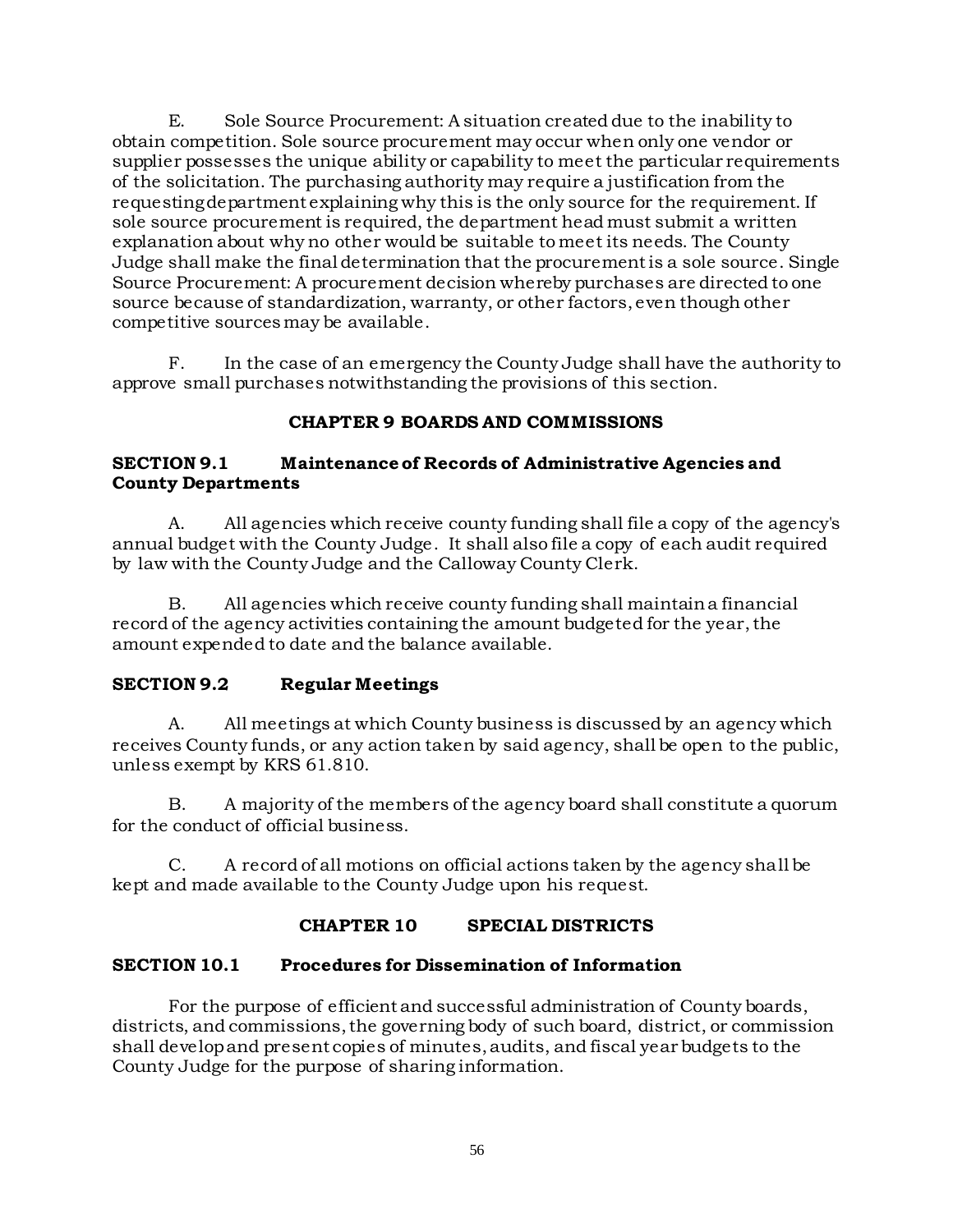### **SECTION 10.2 Procedures for Dissolution**

A. A plan of dissolution of any special district shall be made by the County Judge in writing and shall be submitted to the Fiscal Court for approval for any district which was created by the County.

B. The County Judge shall notify the chairperson of the special district which is the subject of the plan of dissolution. The notice shall be in writing and shall be provided at least five (5) days before the plan of dissolution is submitted to the Fiscal Court.

C. All plans of dissolution shall contain:

(1) A list of the reasons for dissolving the special district;

(2) A list of the services and functions, if any, which are to be transferred to another special district, agency, board, commission, or department, and the names of which agency, board, etc., is to receive the transferred services or functions;

(3) A list of all property owned or controlled by the special district and the method of disposing of such property;

(4) A list of all creditors of the special district and a plan for satisfying all creditors.

D. If a plan of dissolution transfers services or functions to another special district, the goals and objectives (or charter of the recipient district) shall require amendment in order to provide the services transferred.

E. The Fiscal Court shall vote on the plan of dissolution within sixty (60) days of its submission to the Fiscal Court by the County Judge, provided the Fiscal Court shall not vote on said plan of dissolution during the meeting in which it shall be submitted by the County Judge. If the plan is not disapproved within sixty (60) days, the plan shall become effective.

# **SECTION 10.3 Removal and Appeal Process**

A. Unless otherwise provided by state law, an appointed member of the governing body of a special district may be removed from office by the appointing authority after a hearing with notice, as required by KRS Chapter 424, for inefficiency, neglect of duty, malfeasance, or conflict of interest. The hearing shall be initiated and chaired by the appointing authority, who shall prepare a written statement setting forth the reason for the removal. The member to be removed shall be notified of the proposed removal and the reasons therefore by registered mail sent to their last known address at least ten (10) days prior to the hearing. The person to be removed may be represented by counsel at their own expense. The official record of the hearing shall be made by the appointing authority.

B. Where the removal of an appointed member of a special district governing body is by the County Judge pursuant to the preceding section, the removal shall be subject to approval by the Fiscal Court.

C. A member removed pursuant to this section may appeal within ten (10) days of the rendering of a decision or the approval of the Fiscal Court, if re quired, to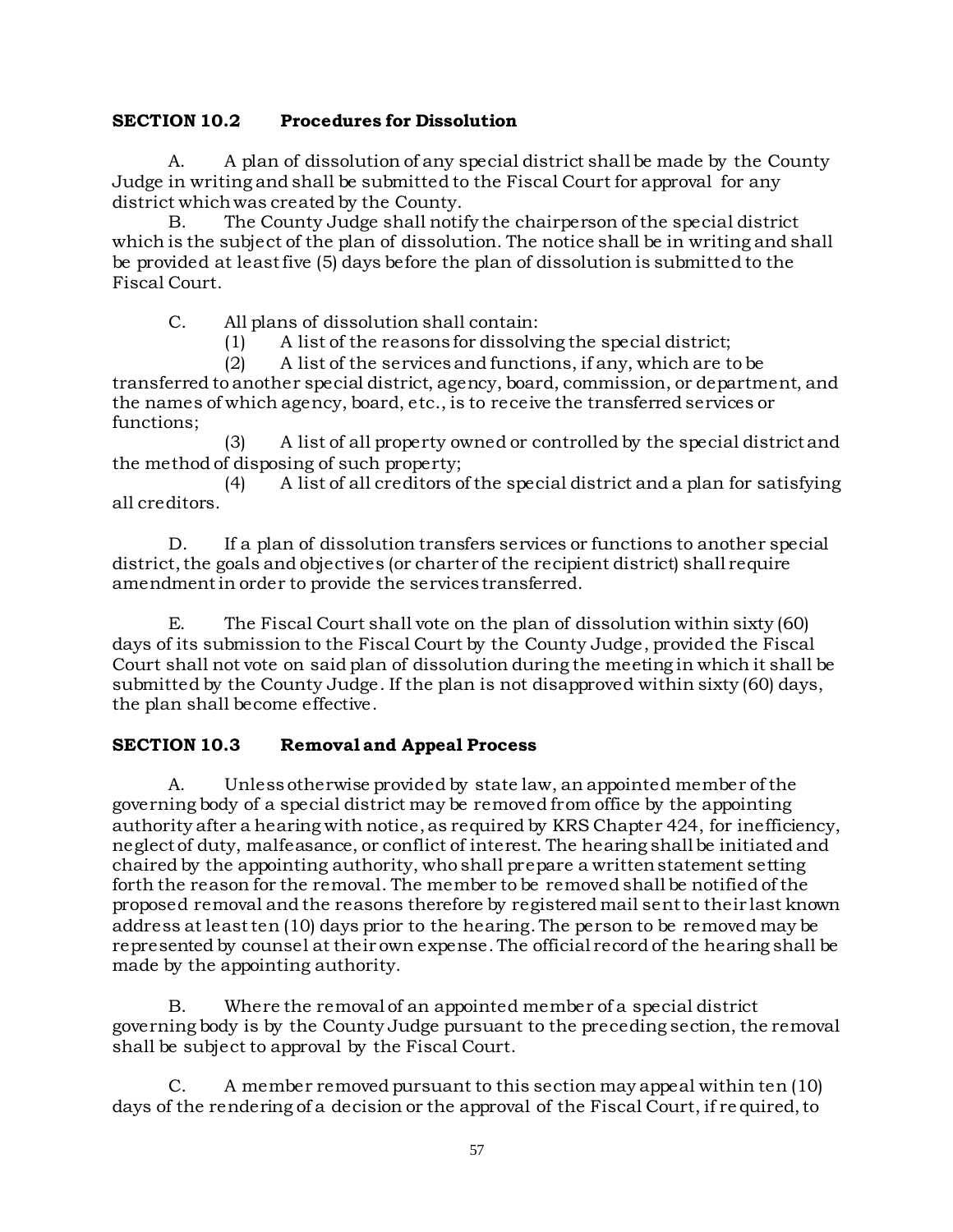the Circuit Court of the County of the appointing authority. The scope of the appeal shall be limited to whether the appointing authority or the Fiscal Court abused their discretion in removing the member.

# **SECTION 10.4 Single County Special Districts**

A. The governing body of each special district shall annually prepare a budget and shall classify budget units in the same fashion as County budgets are classified pursuant to KRS 68.240 (2) through (5). The state local finance officer shall prepare standard budget forms for district use and shall furnish them to County Clerks for distribution to the district officers.

B. The governing body of each special district shall, at least once every four years, employ an independent certified public accountant, or contact with the auditor of public accounts to perform an audit of the funds in the district budget. The audit shall conform to standard audit programs for governmental accounting which are approved by the Auditor of Public Accounts or to other generally accepted accounting procedures as set forth by the Kentucky Board of Accountancy.

C. At least once every twelve (12) months, a district shall:

(1) File with the County Clerk of each County with territory in the district, a certification showing the name of the district, a map or general description of its service area, the statutory authority under which it was created, and the names and addresses of the members of its governing body and County Judge.

(2) File a copy of the district budget, financial statement if prepared, and audit when performed, with the County Judge.

D. Each district board shall elect from its membership a chairman, secretary, and treasurer.

E. Vacancies shall be filled by the same appointing authority which is empowered to make the original appointment.

### **SECTION 10.5 Multicounty Special Districts**

A. Upon approval of the Fiscal Court, the County may join another County to form a special purpose district to fulfill any purpose which the County is authorized by state law to fulfill or may be authorized to fulfill in the future.

B. Before the County may participate in a multicounty special purpose district, the Fiscal Court shall determine that participation is feasible and necessary. The determination shall be made only after a duly advertised public hearing has been held by the Fiscal Court.

C. The membership of the governing body of any new multicounty special districts are to be appointed among the counties in ratio to their population which each County having at least one (1) member on the board.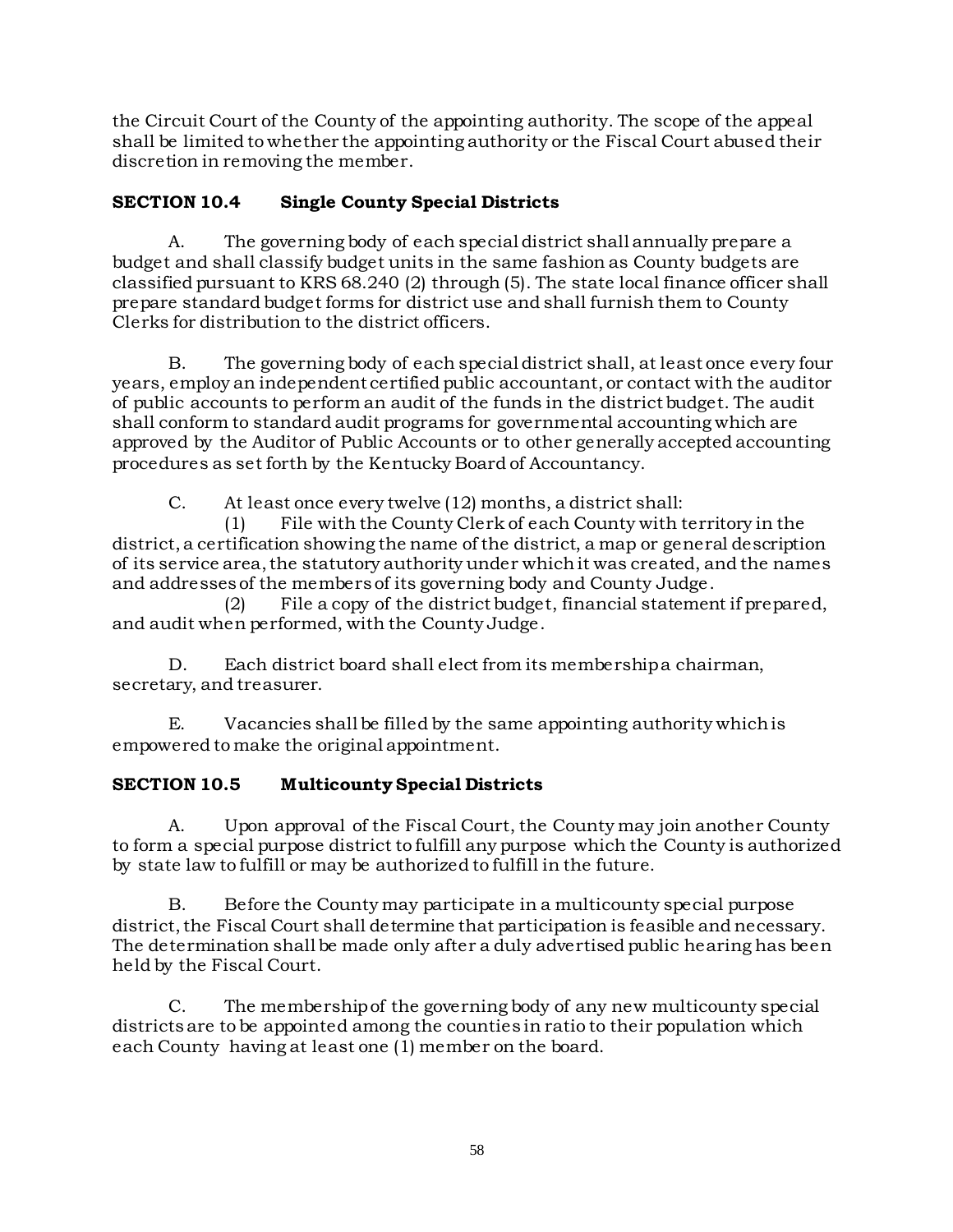#### **CHAPTER 11 INTERNET/E-MAIL & CELL PHONE POLICY**

Use of the Calloway County Fiscal Court Internet and Email resource is a privilege, which may be revoked at any time for inappropriate conduct. Abuse may result in revocation of access and will result in notification of management.

#### **Section 11.1 Acceptable Uses of the Internet and County E-mail**

The County-provided internet and e-mail access is intended for business purposes only. The County encourages the use of the internet and e-mail because it makes communication more efficient and effective. However, internet service and e mail are County property, and their purpose is to facilitate County business. Every staff member has a responsibility to maintain and enhance the county's public image and to use County e-mail and access to the internet in a productive manner. To ensure that all employees are responsible, the following guidelines have been established for using e-mail and the internet. Any improper use of the internet or email is not acceptable and will result in appropriate disciplinary action, up to and including dismissal.

#### **Section 11.2 Unacceptable uses of the Internet and County E-mail**

The County internet and e-mail access may not be used for transmitting, retrieving or storage of any communications of a discriminatory or harassing nature or materials that are obscene or X-rated. Harassment of any kind is prohibited. No messages with derogatory or inflammatory remarks about race, age, disability, religion, national origin, physical attributes or sexual preference shall be transmitted. No abusive, profane or offensive language is allowed to be transmitted through the County's e-mail or Internet system. Electronic media may not be used for any purpose which is illegal, deceptive or against County policy or contrary to the County's best interest. Solicitation of non-county e-mail or Internet for personal gain is prohibited. Employees are prohibited from chat room interchange unless established by government agencies. **Excessive personal internet use is prohibited** along with internet use that interferes with your work. Any and all personnel granted access or have the means through physical or electronic media to access employee personal information shall be familiar with and adhere to the Calloway County Securities Policy created under the authority of HB5.

#### **Section 11.3 Communications**

Each employee is personally responsible for the content of all text, audio or images that they place or send over the county's e-mail/internet system. No e-mail or other electronic communications may be sent which hides the identity of the sender or represents the sender as someone else or someone from another entity. All messages communicated on the County's e-mail/internet system should contain the employee's name.

Any messages or information sent by an employee to another individual outside the County via an electronic network (e.g., bulletin board, online service or Internet) are statements that reflect on the County. While some users include personal "disclaimers" in electronic messages, there is still a connection to the County and the statements may be tied to the County.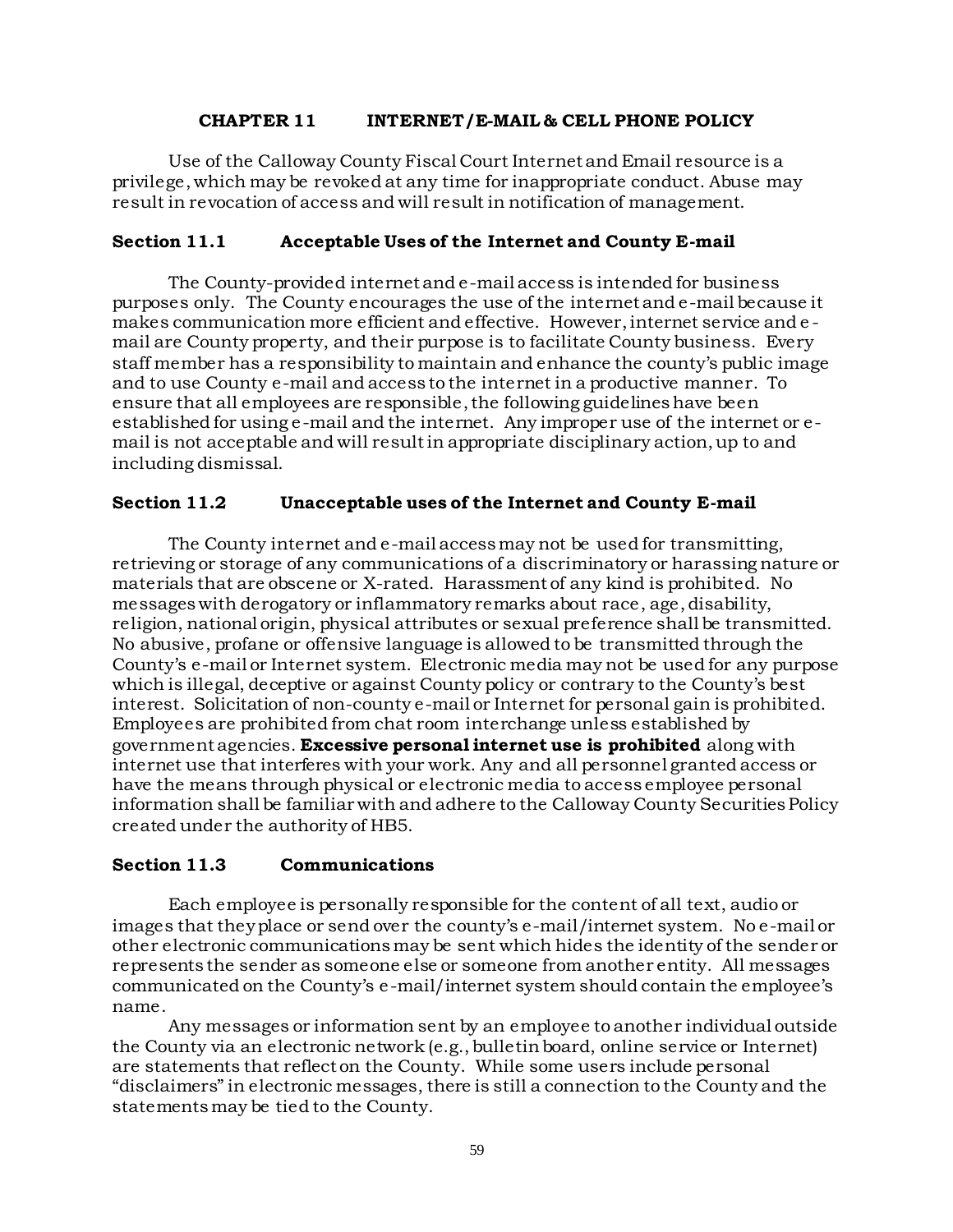All communications sent by employees via the County's e -mail/internet system must comply with this and other County policies and may not disclose any confidential or proprietary information.

Personal use of employee e-mail/internet account is permissible as long as it does not conflict with any other policies of the County or the department head. Personal use of e-mail/internet is done at the user's risk and the user should have no expectation of privacy due to open records request law.

#### **Section 11.4 Software**

To prevent computer viruses from being transmitted through the Calloway County's e-mail/internet system, there will be no unauthorized downloading of any unauthorized software. All software downloaded must be registered to the County. Employees should contact the County Judge if they have any questions.

#### **Section 11.5 Copyright Issues**

Copyrighted material belonging to entities other than Calloway County may not be transmitted by employees on the County's e-mail/internet system. All employees obtaining access to other companies' or individuals' materials must respect all copyrights and shall not copy, retrieve, modify or forward copyrighted materials, except with permission, or as a single copy, to reference only. Failure to observe copyright or license agreements may result in disciplinary action up to and including termination.

#### **Section 11.6 Security**

The County routinely monitors usage patterns for its e -mail/internet communications. The reasons for this monitoring are many, including cost analysis/allocation and the management of the County's gateway to the internet. All messages created, sent or retrieved over the county's e -mail/internet are the property of the County and should be considered public information. The County reserves the right to access and monitor all messages and files on the County's e -mail/internet system. Employees should not assume electronic communications are totally private and should transmit highly confidential data in other ways. Passwords and sign-on access codes shall not be shared with anyone including co-workers, family members, or other unauthorized personnel. A county employee will be designated as system administrator for e-mail/internet purposes.

#### **Section 11.7 Violations**

Any employee who abuses the privilege of County-facilitated access to e-mail or the internet will be subject to corrective action up to and including termination. If necessary, the County reserves the right to advise appropriate officials of any suspected illegal violations.

#### **Section 11.8 Data Breach Policy**

The Calloway County Fiscal Court recognizes the importance of protection of personal information; therefore, adopting the Security and Incident Investigation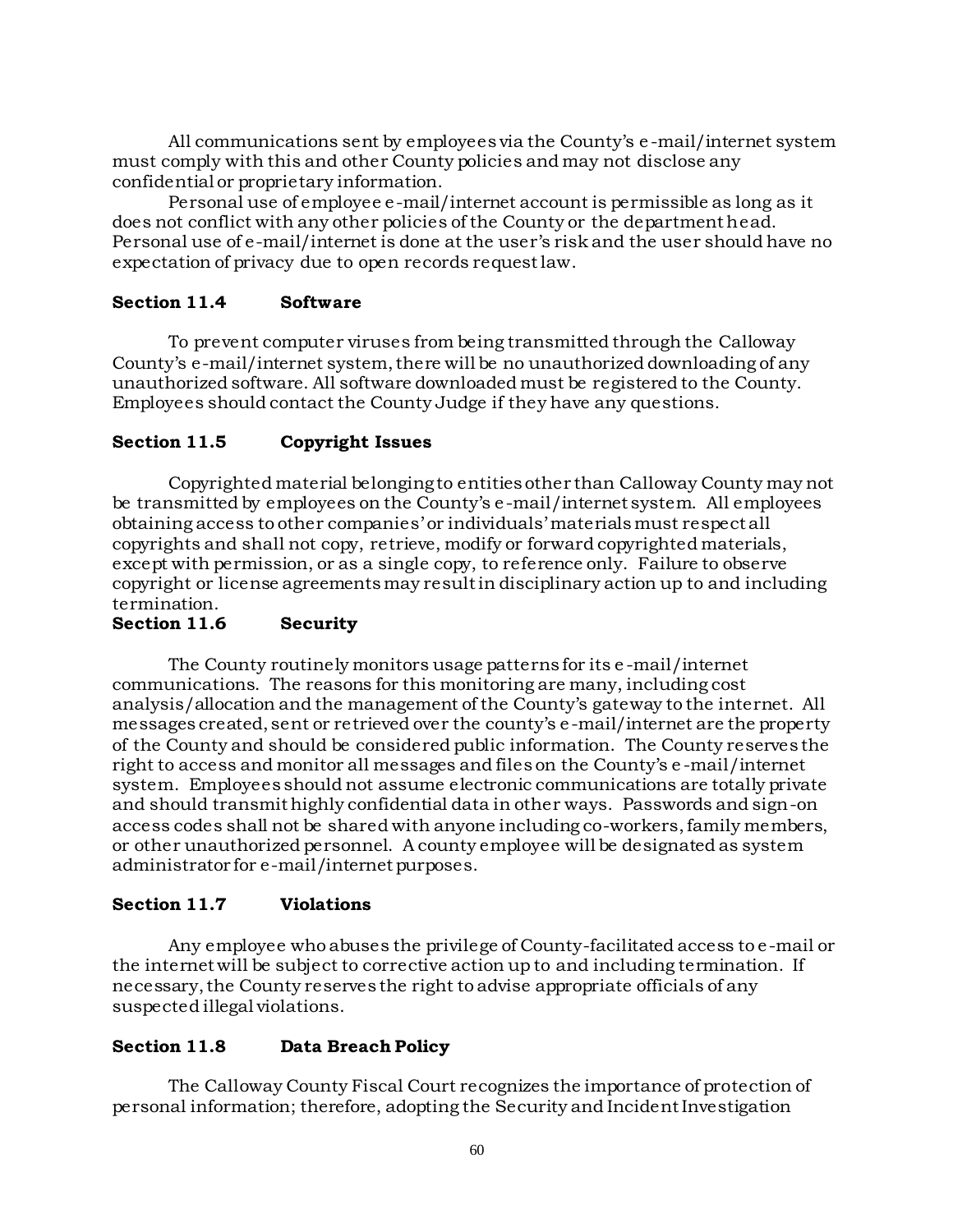Procedures and Practices for Local Government Units established January 1, 2015 by the Department of Local Government in Policy Number: DLG-PP1 100.

### **Section 11.9 County Cell Phone/W ireless Usage**

The County provides telephone and wireless communication devises/services for staff in support of the mission-related activities and to promote the cost-effective, appropriate and secure use of those devices. Cell phones and other wireless devises will only be provided to county employees who hold an elected or salaried position unless authorized by the County Judge in which their duties require them to work outside of an office or after regular work hours.

A. County issued cell phones and wireless devises are to be used exclusively for county business.

B. All employees are expected to follow applicable local, state, and federal laws and regulations regarding the use of cellphones at all times, including open record request.

C. The County Judge retains the right to monitor employees for excessive or inappropriate use of their cell phones. If an employee's phone usage causes a decline in productivity, interferes with operations or causes significant cost to the county, that employee may face disciplinary action up to and including termination.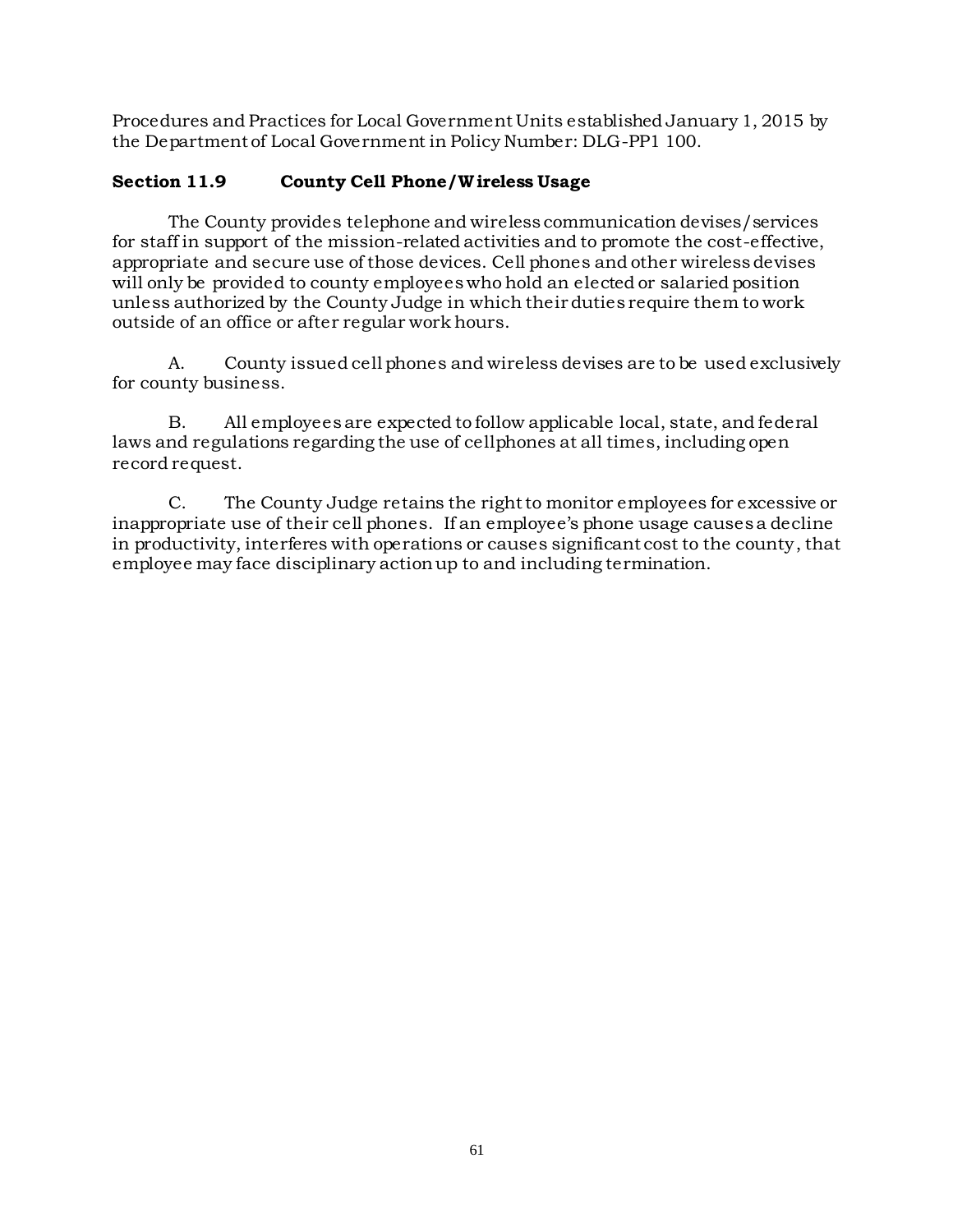#### **CALLOWAY COUNTY ADM INISTRATIVE CODE**

#### **EMPLOYEE AGREEMENT**

**I have received a copy of Calloway County Fiscal Court's Administrative Code, dated \_\_\_\_\_\_\_\_\_\_\_\_\_\_\_\_\_\_\_\_\_\_\_.**

**I understand that it is my obligation to read the Calloway County Administrative Code and agree to follow all policies and procedures that are set forth therein. I agree to abide by the standards outlined in the document for the duration of my employment with Calloway County Fiscal Court. I understand that this Administrative Code, and my signature below, does not constitute an employment contract and that the County is an atwill employer. This means employment can be terminated at any time, with or without cause and the County has the right to reassign, transfer, or otherwise alter or amend the terms and conditions of the employment relationship at any time, at the sole discretion of the County. Should I have any questions related to the Calloway County Administrative Code, it is my obligation to seek assistance from my supervisor, director, department head, and/or Human Resources.** 

**Furthermore, I understand that this policy may be amended at any time.**

**\_\_\_\_\_\_\_\_\_\_\_\_\_\_\_\_\_\_\_\_\_\_\_\_\_\_\_\_\_\_\_\_\_\_\_\_\_\_\_\_ \_\_\_\_\_\_\_\_\_\_\_\_**

**\_\_\_\_\_\_\_\_\_\_\_\_\_\_\_\_\_\_\_\_\_\_\_\_\_\_\_\_\_\_\_\_\_\_\_\_\_\_\_\_\_ \_\_\_\_\_\_\_\_\_\_\_\_**

**Employee Signature Date** 

**Employee Printed Name**

**\_\_\_\_\_\_\_\_\_\_\_\_\_\_\_\_\_\_\_\_\_\_\_\_\_\_\_\_\_\_\_\_\_\_\_\_\_\_\_\_**

**Received by:**

**County Judge/Executive Signature or designee Date**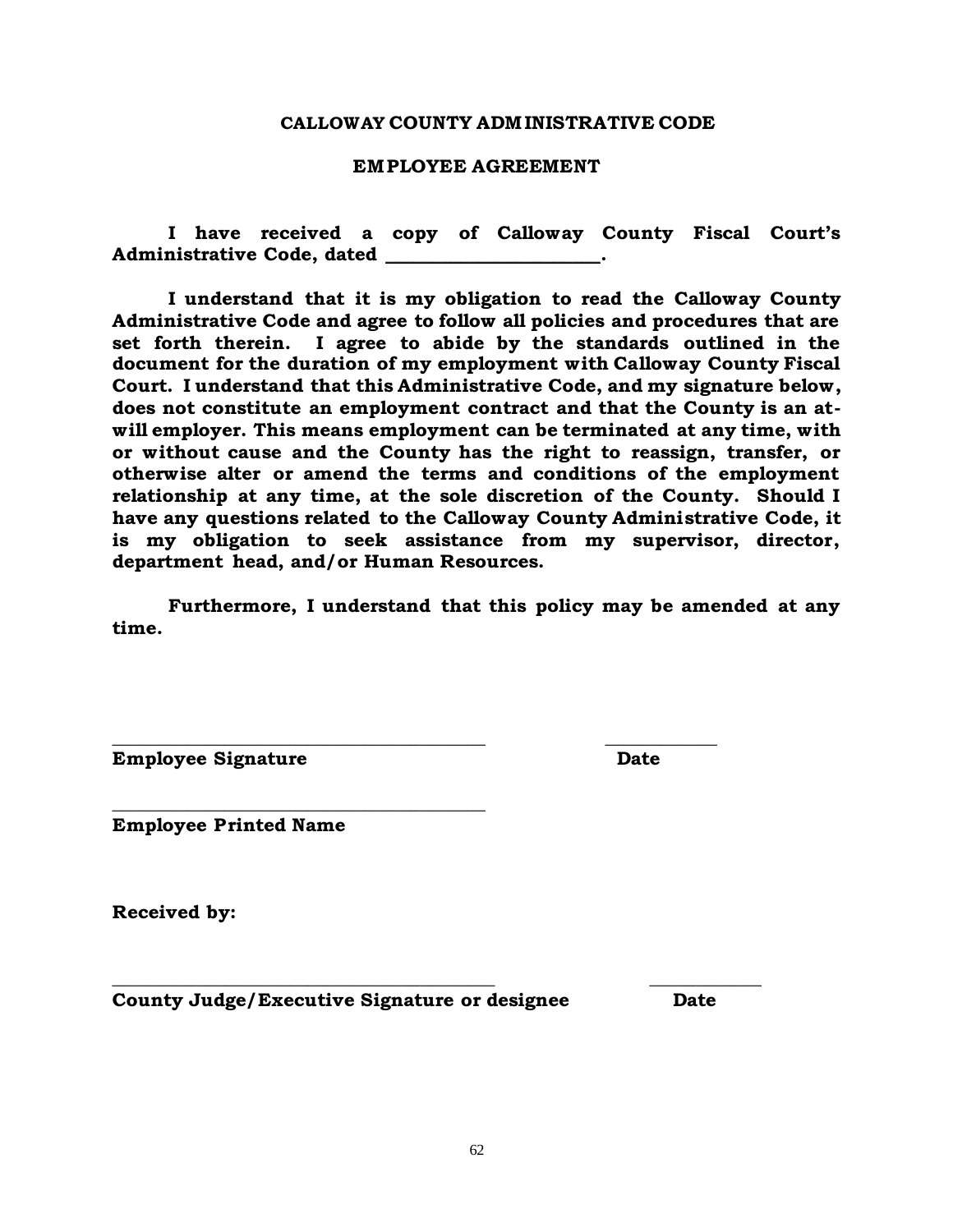#### **CALLOWAY COUNTY E-M AIL AND INTERNET USER AGREEMENT**

#### **EMPLOYEE AGREEMENT**

 **I have received a copy of Calloway County Fiscal Court's Policy Guidelines with regard to e-mail/internet acceptable usage (Chapter 11). I recognize that the County's e-mail/internet is to be used for conducting the County's business only. I understand that use of this service for private purposes is prohibited.**

 **As part of Calloway County and user of Calloway County's gateway to the internet/ e-mail system, I understand that this e-mail/internet County guideline applies to me.**

 **I understand that it is my obligation to read the aforementioned document including data breach policy and agree to follow all policies and procedures that are set forth therein. I further agree to abide by the standards set in the document for the duration of my employment with Calloway County Fiscal Court. Should I have any questions related to the Calloway County Administrative Code, it is my obligation to seek assistance from my supervisor, director or department head and/or Human Resources.** 

 **I am aware that violations of this County guideline on acceptable email/internet use may subject me to disciplinary action, up to and including dismissal from employment.**

 **I further understand that my communications on the internet and email reflect on the Calloway County Fiscal Court. Furthermore, I understand that this policy can be amended at any time or that I may receive further direction from my superiors related to proper email/internet usage.**

**\_\_\_\_\_\_\_\_\_\_\_\_\_\_\_\_\_\_\_\_\_\_\_\_\_\_\_\_\_\_\_\_\_\_\_\_\_\_\_\_\_ \_\_\_\_\_\_\_\_\_\_\_\_**

**\_\_\_\_\_\_\_\_\_\_\_\_\_\_\_\_\_\_\_\_\_\_\_\_\_\_\_\_\_\_\_\_\_\_\_\_\_\_\_\_\_ \_\_\_\_\_\_\_\_\_\_\_\_**

**Employee Signature Date**

**Employee Printed Name**

**Received by:**

**County Judge/Executive Signature or designee Date**

**\_\_\_\_\_\_\_\_\_\_\_\_\_\_\_\_\_\_\_\_\_\_\_\_\_\_\_\_\_\_\_\_\_\_\_\_\_\_\_\_\_**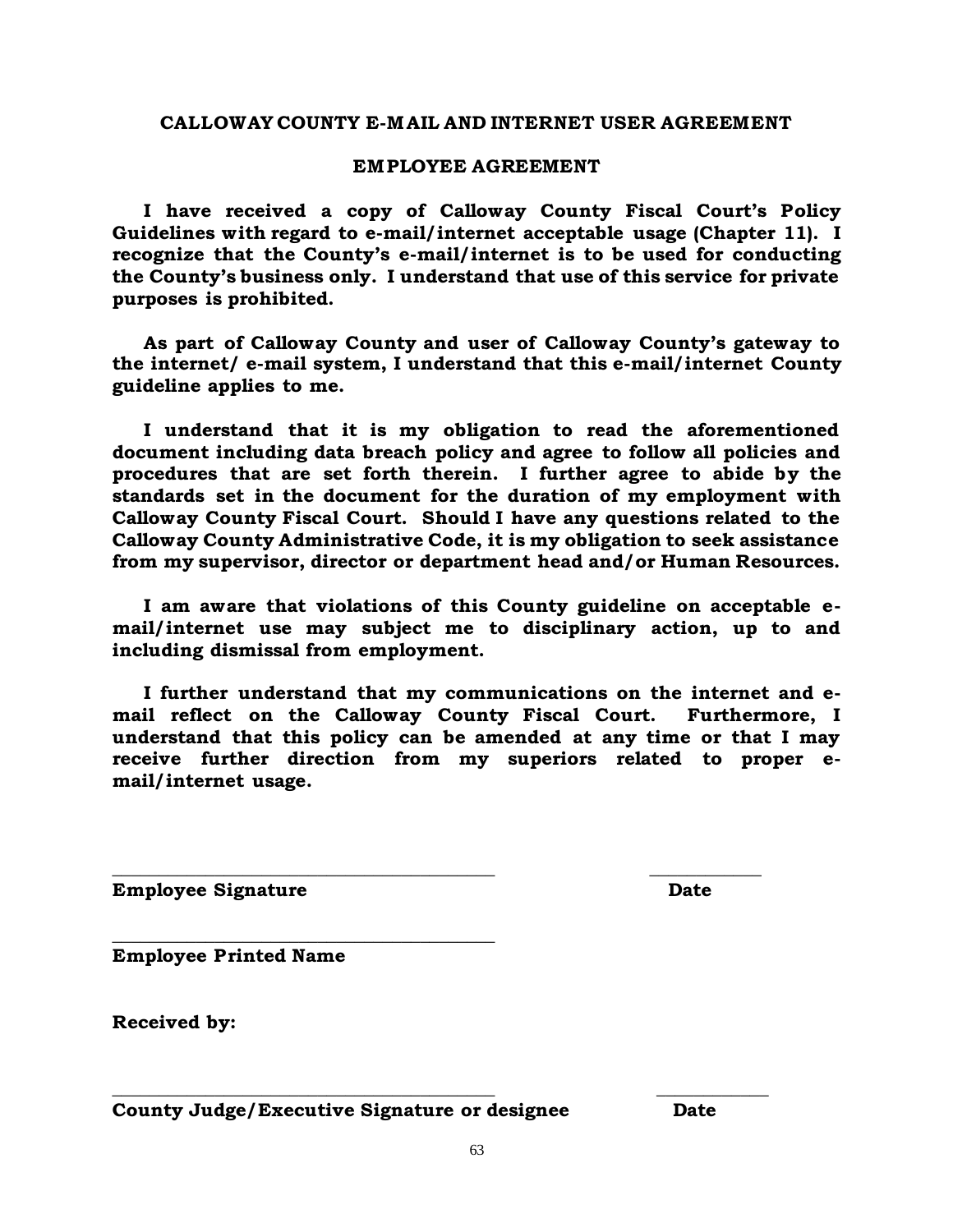# **APPLICATION FOR SICK LEAVE SHARING**

| Name of Recipient:           |  |  |
|------------------------------|--|--|
| Department:                  |  |  |
| Social Security Number:      |  |  |
| Amount of Sick Leave Needed: |  |  |
|                              |  |  |

Please provide a reason transferred leave is needed, including a brief description of the nature, severity, and anticipated duration of the medical emergency. (If this is an amended request, provide reason for extension.)

Please attach certification by one or more physicians of the medical reason that employee will be unable to perform the duties and responsibilities of his/her position for ten (10) or more consecutive working days or the reason for extension, if an amended request.

Recipient or Representative

 $\frac{1}{\text{Date}}$ , 20\_

Department Head/Supervisor Date

 $_{-1}$ , 20\_

The above-named employee has been approved to receive donated sick leave in accordance with the provisions of the sick leave sharing policy.

 $_{-}$ , 20 $_{-}$ Appointing Authority Date

\*The original should be kept by the Recipient's Supervisor.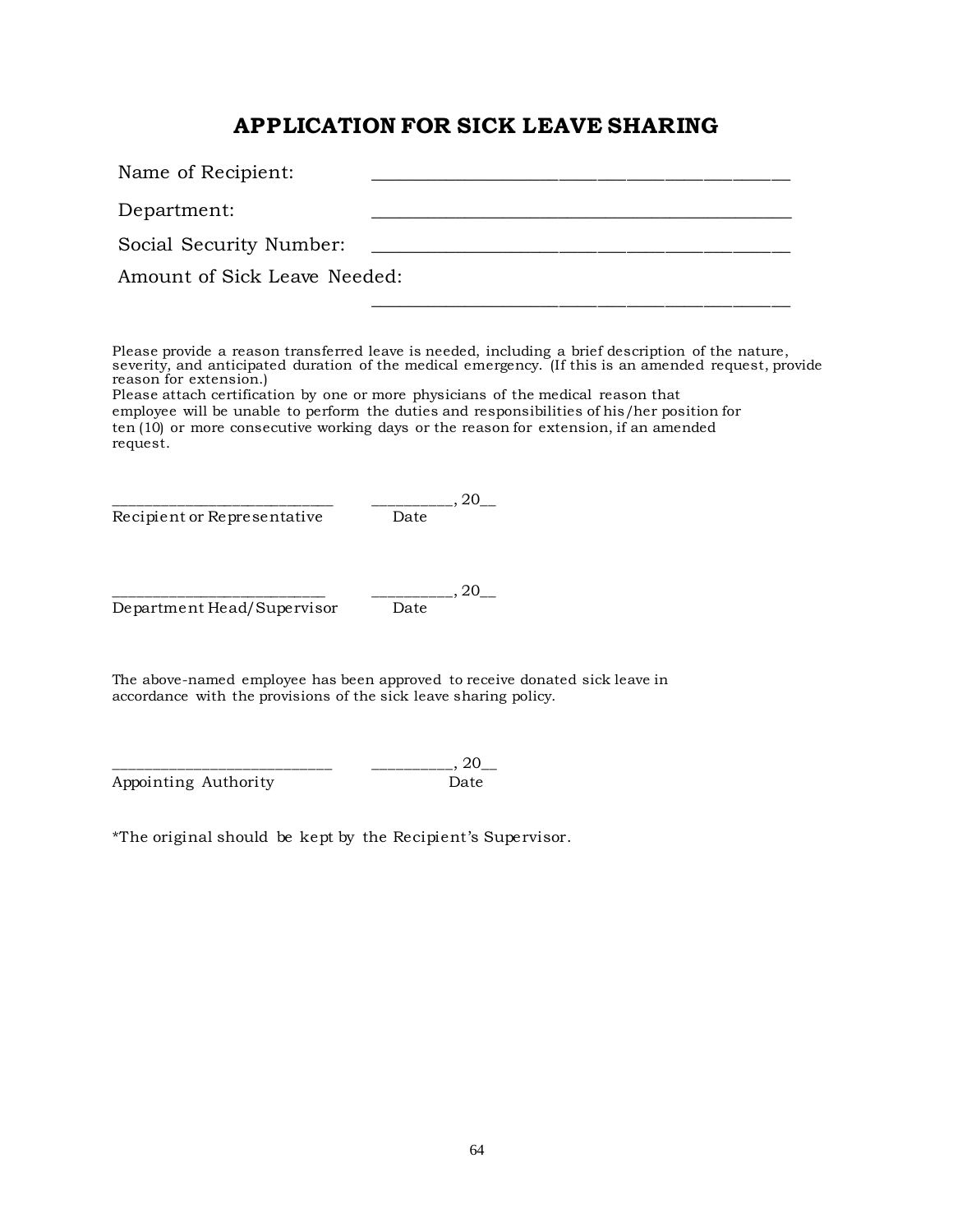# **SICK LEAVE DONATION FORM**

| Department:                                                                                                                                                 |
|-------------------------------------------------------------------------------------------------------------------------------------------------------------|
| Soc. Sec. #:                                                                                                                                                |
| Amount of Donation to be credited to Recipient:                                                                                                             |
| (Employee must have 80 hours remaining after donation. Minimum amount employee may donate<br>is $8.0$ hours.)                                               |
| Recipient:<br><u> 1999 - Jan James James James James James James James James James James James James James James James James J</u>                          |
| Department:                                                                                                                                                 |
| I hereby certify that this donation is given without expectation or promise for any purpose<br>other than that authorized by the sick leave sharing policy. |
| $\ldots$ 20<br>$\ldots$ 20<br>Appointing Authority<br>Donor                                                                                                 |

\*The original should remain with the Donor's supervisor. A copy should be transmitted to the Recipient's Payroll Officer so that Sick Leave balances may be adjusted.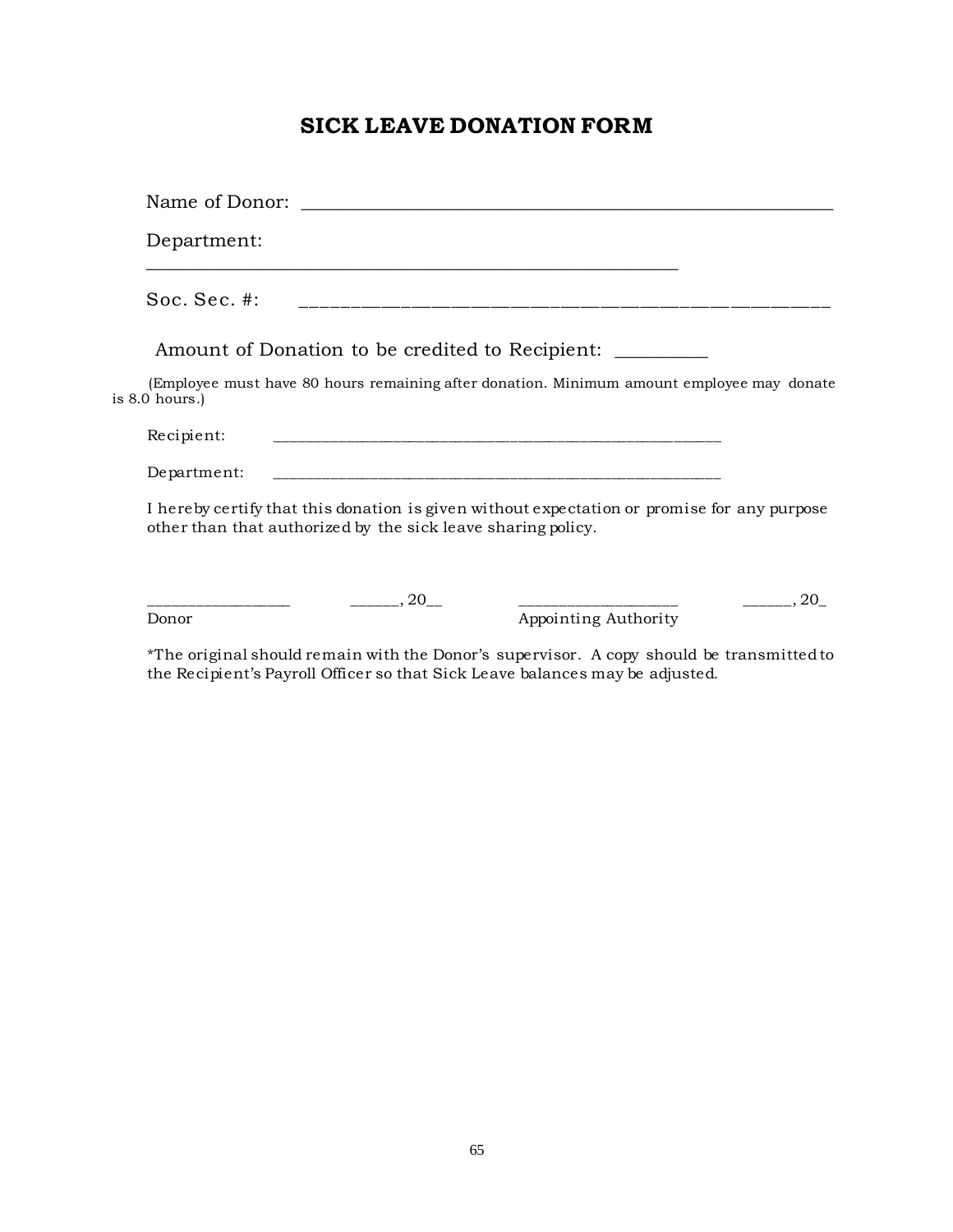# **RETURN OF UNUSED DONATED SICK LEAVE**

| This is to certify that ____ hours of sick leave donated by: |             |            |  |  |  |
|--------------------------------------------------------------|-------------|------------|--|--|--|
| Donor                                                        | Soc. Sec. # | Department |  |  |  |
| were unused by:                                              |             |            |  |  |  |
|                                                              |             |            |  |  |  |
| Recipient                                                    | Soc. Sec. # | Department |  |  |  |
| Credit the Donor's sick leave balance accordingly.           |             |            |  |  |  |
|                                                              |             |            |  |  |  |
|                                                              |             |            |  |  |  |

Recipient Payroll Officer Payroll Officer Phone Date

\*The original should be sent to Donor's Supervisor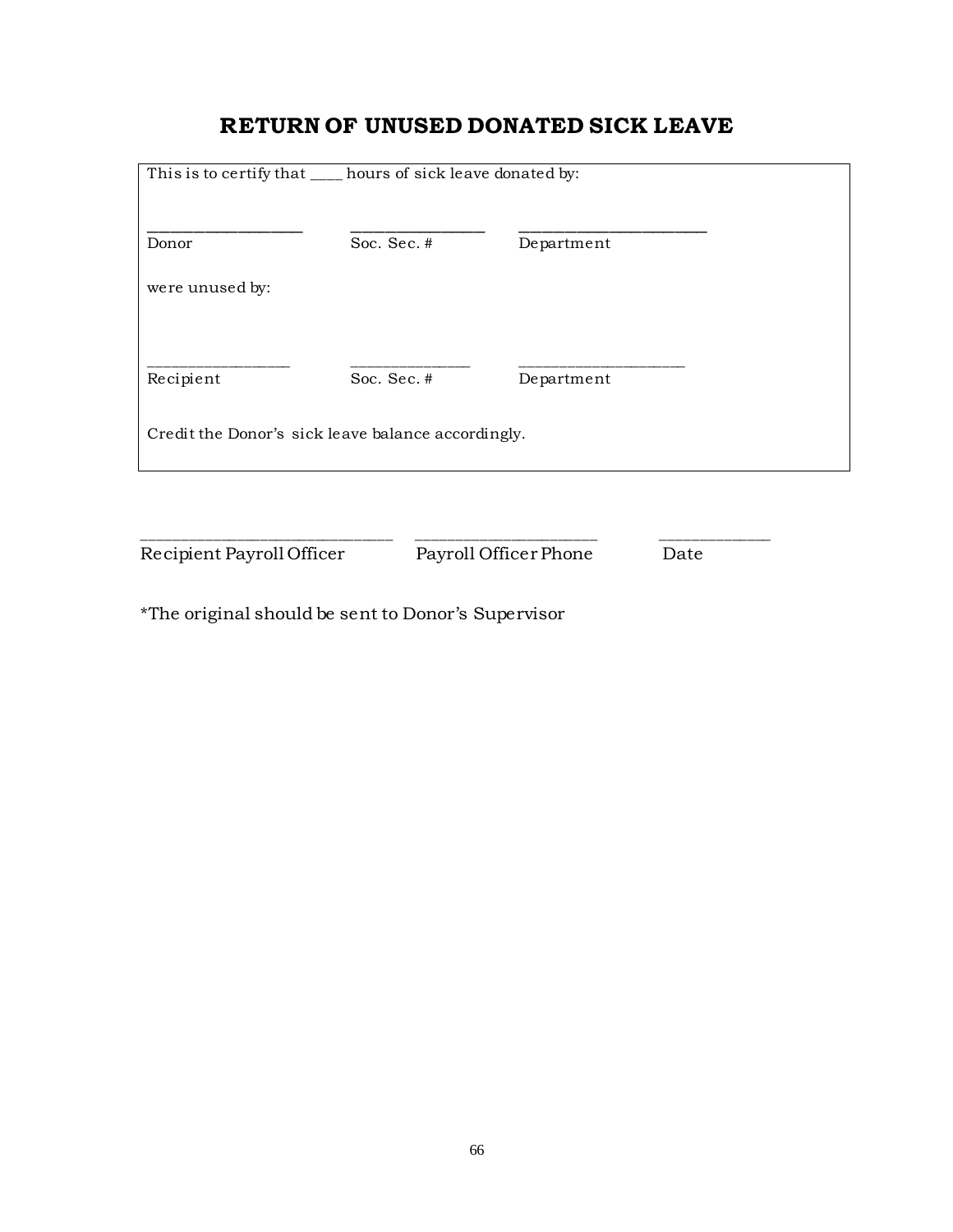| <b>Sick Leave Request Form</b>                                                |
|-------------------------------------------------------------------------------|
| <b>Employee Name and Address:</b>                                             |
|                                                                               |
|                                                                               |
| I request sick leave for the following dates and for the following<br>reason: |
|                                                                               |
|                                                                               |
| A doctor's note is attached: $\Box$ <b>Yes</b><br><b>No</b>                   |
|                                                                               |
| $,20$ <sub>___</sub><br>Signature                                             |
| Recommended for Approval By:                                                  |
|                                                                               |
| 20<br>Signature                                                               |
| Approved By:                                                                  |
|                                                                               |
| $,20$ <sub>___</sub><br>Signature                                             |
|                                                                               |
|                                                                               |
|                                                                               |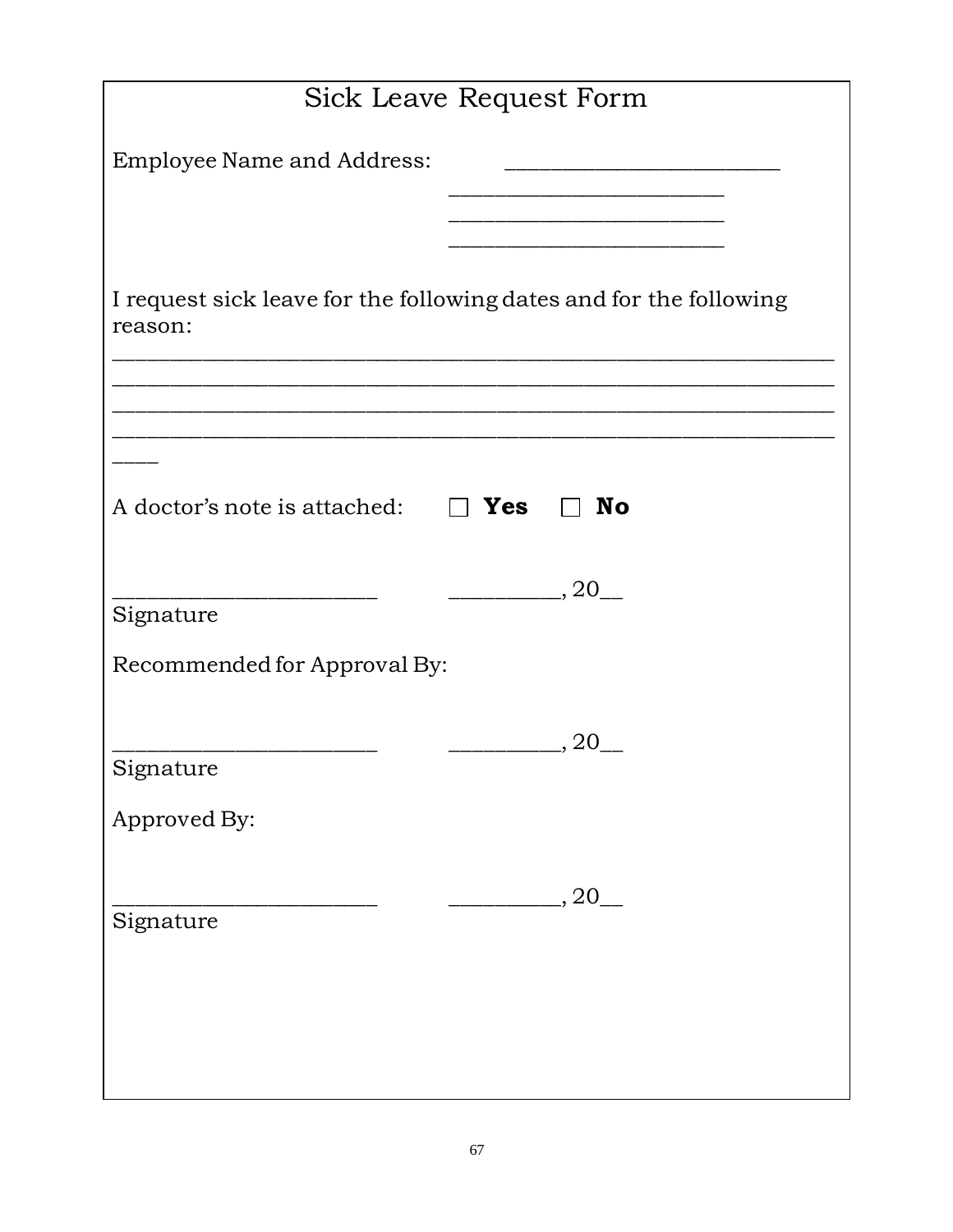#### **Credit Card Use Signature Form**

#### **Agreement Associated with Improper Use of County Credit Cards**

I hereby certify that I understand and agree to abide by the County's policy regarding use of the County issued credit cards, a copy of which I have received in the Administrative Code. I agree that if I make any personal purchases in violation of that policy, the amount of such purchases is an advance of future wages payable to me and the County may deduct that amount from my next paycheck and if there is a balance remaining after such deduction, the County may deduct the balance of the wage advance from my future paychecks until the amount is repaid in full.

I also understand that violations of the County's credit card policy may result in disciplinary action including termination, prosecution, and removal and cancellation of County issued card.

\_\_\_\_\_\_\_\_\_\_\_\_\_\_\_\_\_\_\_\_\_\_\_\_\_\_\_\_\_\_\_\_\_\_\_\_\_\_\_\_\_\_\_\_\_\_\_\_\_\_\_ \_\_\_\_\_\_\_\_\_\_\_\_\_\_\_\_\_

\_\_\_\_\_\_\_\_\_\_\_\_\_\_\_\_\_\_\_\_\_\_\_\_\_\_\_\_\_\_\_\_\_\_\_\_\_\_\_\_\_\_\_\_\_\_\_\_\_\_\_ \_\_\_\_\_\_\_\_\_\_\_\_\_\_\_\_\_

Employee Signature Date

Employees Printed Name

\_\_\_\_\_\_\_\_\_\_\_\_\_\_\_\_\_\_\_\_\_\_\_\_\_\_\_\_\_\_\_\_\_\_\_\_\_\_\_\_\_\_\_\_\_\_\_\_\_\_\_

County Representative Date

68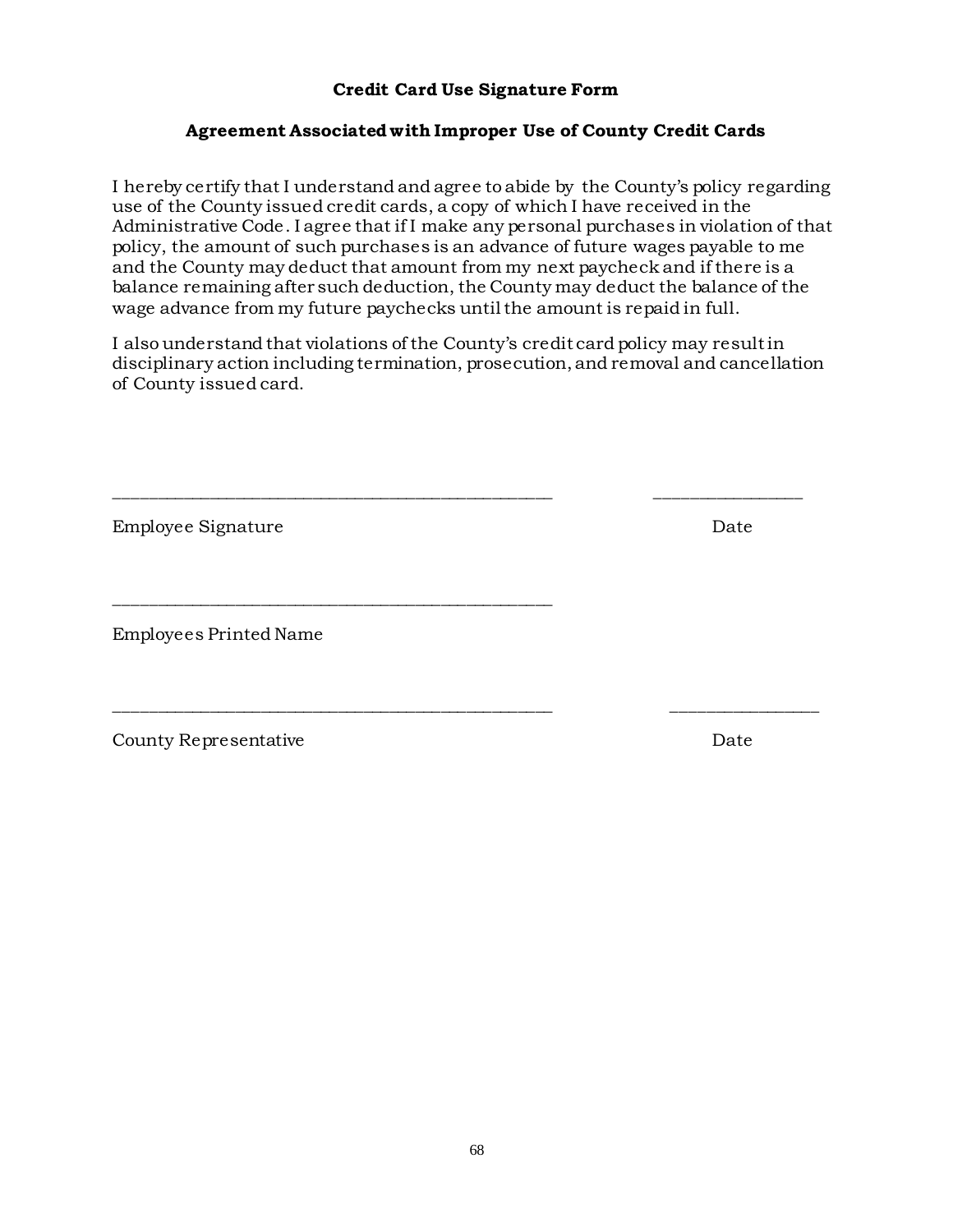# **CALLOWAY COUNTY FISCAL COURT**

#### **Waiver, Release, and Indemnification Agreement**

This agreement is entered into with Calloway County Fiscal Court jointly by the undersigned\_\_\_\_\_\_\_\_\_\_\_\_\_\_\_\_\_\_\_\_\_\_\_\_\_\_\_\_\_\_\_\_\_\_\_\_\_\_\_\_\_ (print name), in order to permit participation in a Calloway County Volunteer program.

This Agreement is for the benefit of the Calloway County Fiscal Court, its staff members, employees, officers, directors, elected officials and representatives (know individually as an "Indemnitee" and collectively as "Indemnitees").

Volunteers have been advised that the activity of working with the program can be hazardous and involves contact that may be unpredictable. As such, Calloway County Fiscal Court cannot be held liable for injuries or accidents that may occur as a result of working with the Volunteer program.

Volunteers are also aware that injuries, loss of or damage of personal property, and death may occur as a result of Volunteer's participation. Volunteers agree that Calloway County and Indemnitees shall not be held responsible or liable for any injury, damage, loss or expense to Volunteer or his/her property, whether or not such injury, death, damage, loss or expense is caused by negligence of Calloway County, any Indemnitee, or a third party.

Volunteers and their heirs, executors and administrators agree to hold harmless each Indemnitee against any and all manner of legal actions, such as suits, debts, claims, or liability of any kind incurred while the Volunteer participates.

Volunteers fully, completely, and unconditionally waive and release each Indemnitee from all rights, liabilities, duties, claims, charges, demands, actions, damages, cost, attorney fees, or expenses of any kind that Volunteers may have now or in the future against Calloway County or any Indemnitee relating to participation.

Volunteers represent and warrant that he/she is physically and mentally fit to safely work with the public in the volunteer program. Should an accident or other medical emergency occur while participating in the program or while volunteering is in route to or from Calloway County sponsored events and staff members are unable to timely reach emergency contacts for medical authorizations, then Volunteer hereby gives consent for Calloway County staff members to authorize medical treatment.

Volunteer represents and warrants that Volunteer has current medical insurance coverage and agrees to be responsible for any and all billings and debts incurred with respect to such medical treatment or services.

Volunteers represent and warrant that each of them has the authority to enter into this agreement.

If any provision of this Agreement is found to be unenforceable in any way, it shall be enforced to the maximum extent possible and all other provisions of this Agreement shall remain in full force and effect.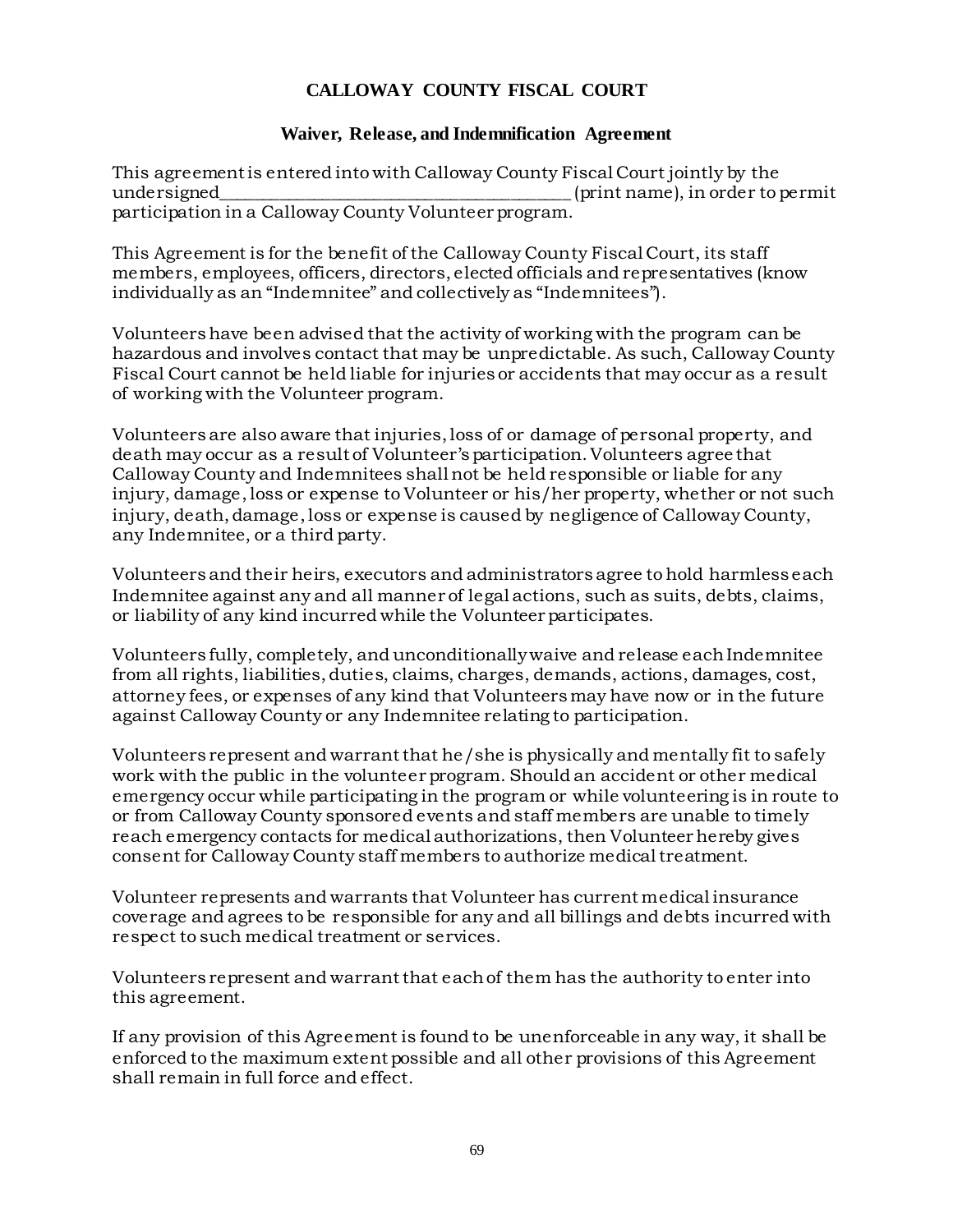I have read this **W aiver, Release, and Indemnification Agreement** fully and understand the terms, understand that I have given up substantial rights by signing it, and sign it freely and voluntarily without any inducement.

|                                            | _Date:________________ |
|--------------------------------------------|------------------------|
| (Signature)                                |                        |
| Parent Signature if volunteer is under 18: |                        |
|                                            | Date:_________________ |
|                                            |                        |
|                                            |                        |
|                                            |                        |
|                                            |                        |
| Medical Information:                       |                        |
| (Name of Insurer)                          |                        |
| (Policy Number)                            |                        |
| (Insurer's telephone number)               |                        |
| (Physician's Name)                         |                        |
| (Physician's Telephone Number)             |                        |